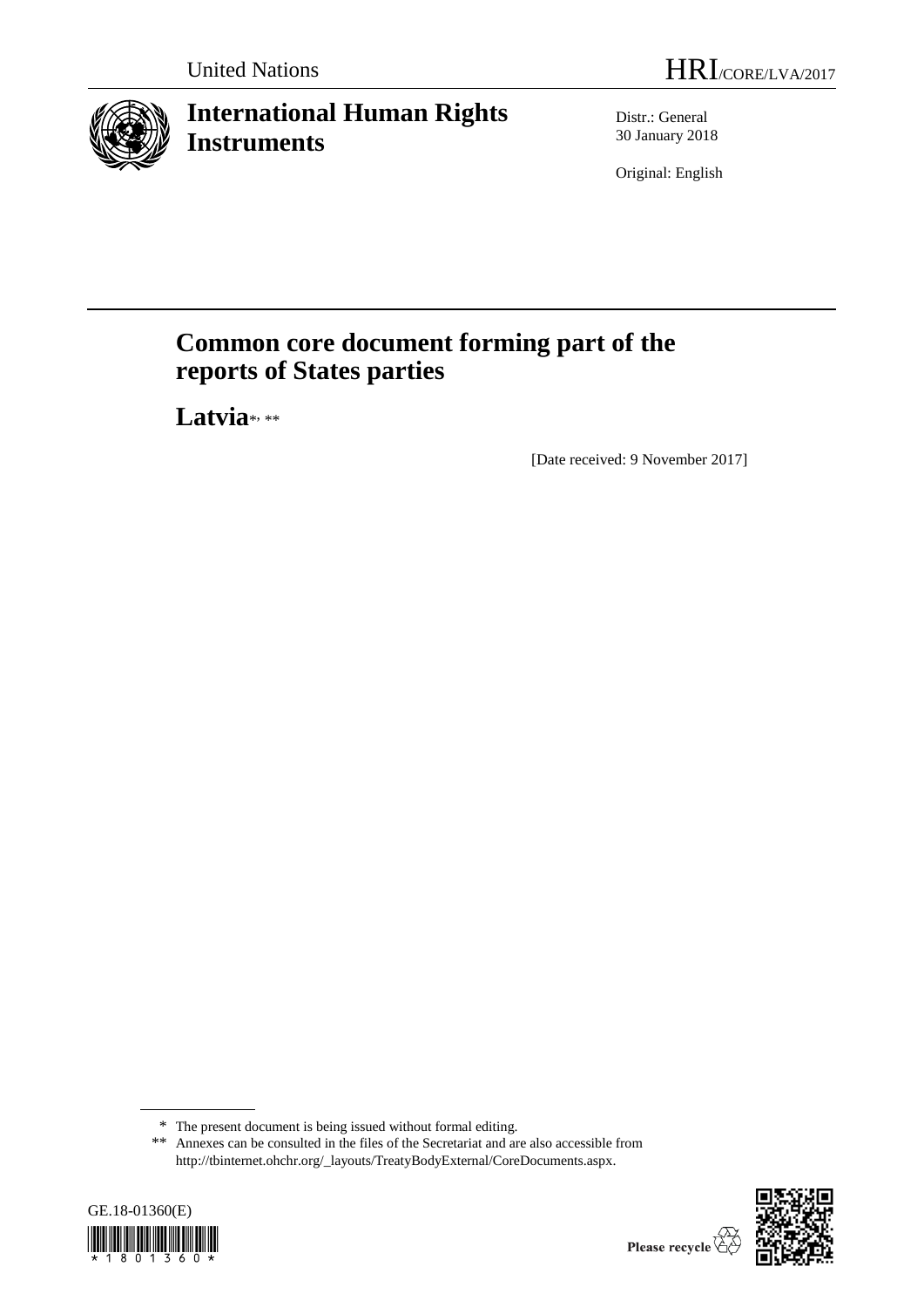## Contents

|      |                                                                                  |                                                                      | Page |
|------|----------------------------------------------------------------------------------|----------------------------------------------------------------------|------|
|      |                                                                                  |                                                                      | 3    |
| L    |                                                                                  |                                                                      | 3    |
|      | А.                                                                               |                                                                      | 3    |
|      | Β.                                                                               |                                                                      | 5    |
| П.   |                                                                                  |                                                                      | 14   |
|      | A.                                                                               |                                                                      | 14   |
|      | Β.                                                                               | Legal framework for protection of human rights at the national level | 16   |
|      | C.                                                                               |                                                                      | 25   |
|      | D.                                                                               |                                                                      | 29   |
| III. | Measures for the elimination of discrimination and promotion of gender equality; |                                                                      | 29   |
|      | Annexes                                                                          |                                                                      |      |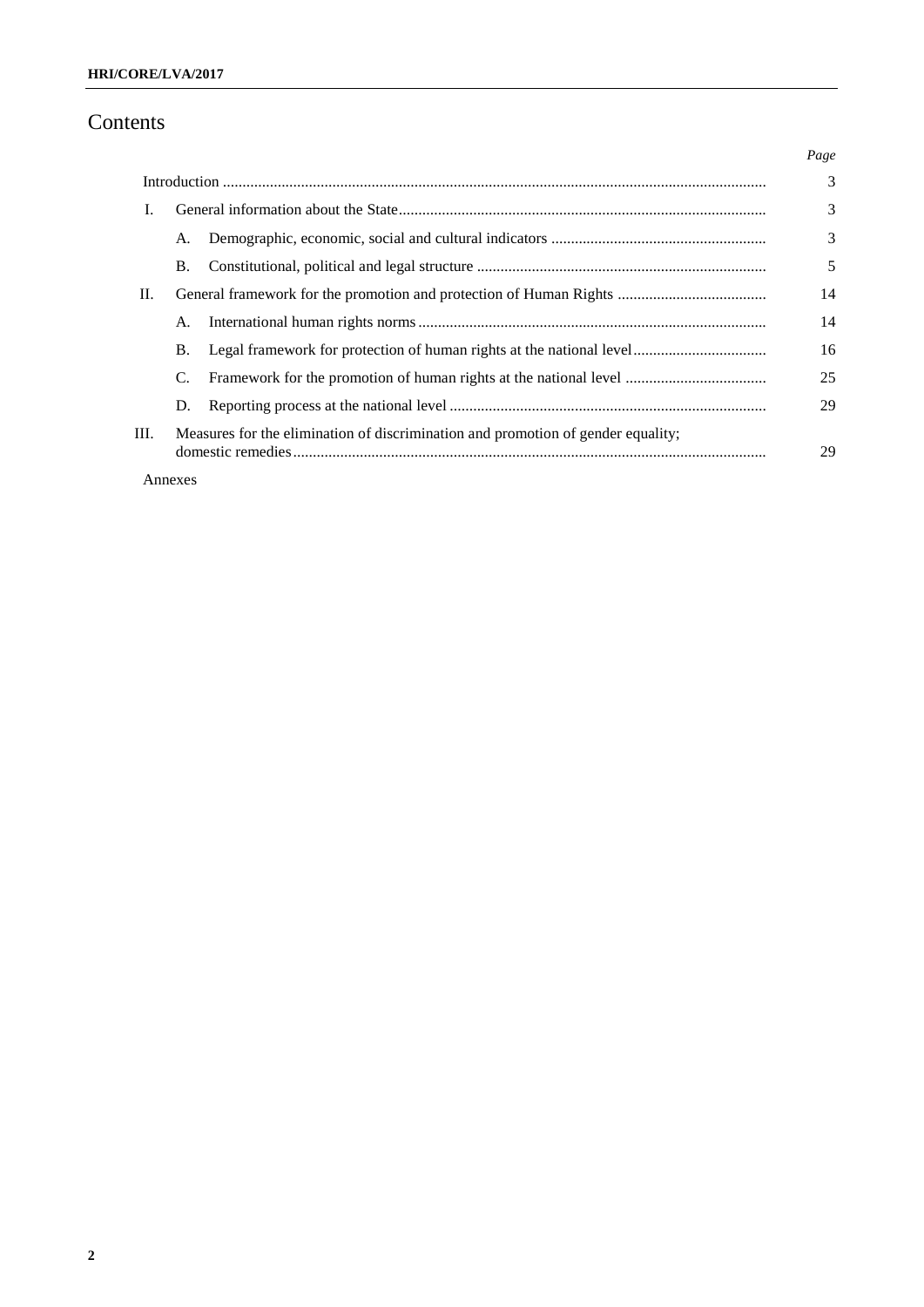## **Introduction**

1. This document is the revised Common Core Document of the Republic of Latvia that covers the period from 2002 to 2016 (hereinafter — Common Core Document). The first Common Core Document of the Republic of Latvia was submitted to the United Nations (hereinafter — UN) on 26 February 2002.

2. The Common Core Document is drafted in accordance with the requirements of "Harmonized Guidelines on reporting under the international human rights treaties, including guidelines on a core document and treaty-specific documents", 1 as well as taking into account the UN General Assembly Resolution 68/268 of 9 April 2014, on the strengthening and enhancing the effective functioning of the human rights treaty body system.<sup>2</sup>

3. The Common Core Document, taken jointly with the periodic national report on the implementation of a UN human rights treaty, provides the latest information on the measures taken by Latvia in the promotion and protection of human rights.

4. The first part of the Common Core Document includes information on the demographic, economic, social and cultural indicators of the State. The second part provides information on the general framework for the promotion and protection of human rights in Latvia. The third part describes measures taken by Latvia for the elimination of discrimination and for the promotion of gender equality, as well as the domestic remedies available to a person.

5. The Common Core Document was prepared by the Ministry of Foreign Affairs in cooperation with the Ministry of Economics, the Ministry of the Interior, the Ministry of Culture, the Ministry of Welfare, the Ministry of Education and Science, the Ministry of Justice, the Ministry of Environmental Protection and Regional Development, the Ministry of Health and the Office of the Prosecutor General.

## **I. General information about the State**

#### **A. Demographic, economic, social and cultural indicators**

6. The Republic of Latvia is situated in north-eastern Europe on the eastern coast of the Baltic Sea, and covers the area of 64.573 square kilometres. The State borders with the Republic of Estonia in the north, with the Republic of Lithuania in the south and the Republic of Belarus and the Russian Federation in the east. The landscape of Latvia is marked by lowland plains and rolling hills, but the most of the countryside is less than 100 metres above the sea level. The country historically and culturally is divided into four regions: Kurzeme, Latgale, Vidzeme and Zemgale. There are 9 cities, 110 regions, 67 parish towns and 497 local communities in Latvia.

7. The capital of the Republic of Latvia is Riga. The official language of the State is Latvian, which is one of the oldest Indo-European languages. In accordance with the statistical data from 2000, 79% of the population of Latvia knew Latvian, while the studies conducted by the Latvian Language Agency in 2009 and 2014 regarding the situation of the language proficiency shows that 91–92% of surveyed persons know Latvian. The national currency since 1 January 2014 is euro (EUR).

 $1$  Harmonized Guidelines on reporting under the international human rights treaties, including guidelines on common core document and treaty-specific documents), HR/GEN/Rev.6., adopted on 3 June 2009.

<sup>&</sup>lt;sup>2</sup> Resolution 68/268. Strengthening and enhancing the effective functioning of the human rights treaty body system. Adopted by the sixty-eighth session of the General Assembly on 9 April 2014.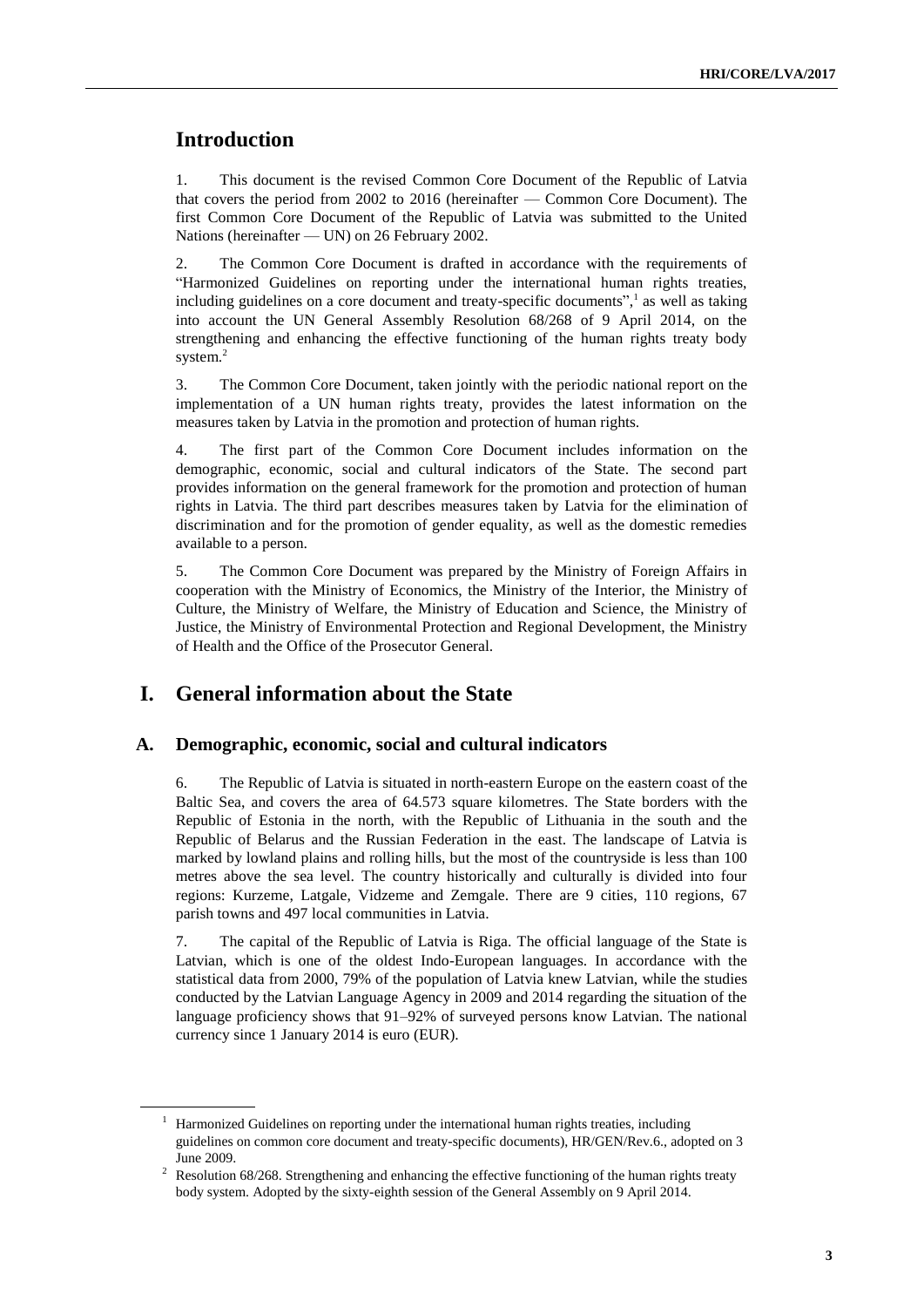#### **Demographic situation**

8. At the beginning of 2017 the number of resident population in Latvia was 1,950,116; 895,863 out of all resident population were males and 1,054,433 — females. 303,587 persons were under the age of 15, 1,258,620 persons were between 15 and 64 years of age, and 387,909 persons were 64 and older.

9. In comparison with the data from 2002, the percentage of population under the age of 15 has decreased from 16.7% to 15.6%, the proportion of persons between 15 and 64 years of age has decreased from 67.9% to 64.5%, but the percentage of persons 64 and older has increased from 15.4% to 19.9%. In general, since 2000 the number of population continues to decline, namely, change in the total number of population in 2016 is -1.0%. The natural population growth in 2016 was -0.3%, which indicates the improvement of the situation in comparison with the data from 2002. When comparing with the years of economic crisis, fewer people left the State in 2016, however the migration balance is still negative and in 2016 constituted -0.9% (in 2009 the indicator was -1.6%, but in 2010 -1.7%) (See Appendix No. 2).

10. To tackle the situation, on 30 July 2013 the Cabinet of Ministers approved the *Plan for re-emigration support measures for 2013–2016*. The essence of measures included in the plan is to provide support and reduce barriers and difficulties faced by the Latvian nationals living abroad and their families, upon returning and resettling in Latvia, as well as to strengthen the link of the Latvians living abroad with Latvia and to promote their participation in the economic growth of Latvia. For example, measures are taken to attract highly qualified work force, provide trainings in Latvian, provide support to students entering Latvia's education system, etc. Various public authorities and local governments, as well as diaspora organisations are involved in the implementation of the plan.

11. The perinatal mortality rate is decreasing year from year, reaching the rate of 8.3 in 2010 per live and stillborn. The birth rate also improves, namely, in 2002, the birth rate was 8.7, while in 2015 it was 11.1 (see Appendix No. 2).

#### **Ethnic composition**

12. Latvia has multi-ethnic society comprising representatives of more than 150 ethnicities. The biggest ethnic groups are Russians, Belarusians, Ukrainians, Poles, Lithuanians, Jews, Roma, Germans and Estonians. Minorities and their culture is an integral and important part of the society and cultural space of Latvia. They have resided in Latvia for generations, they consider themselves as belonging to the Latvian state and society, while preserving their distinct cultural identity. *The Constitution of the Republic of Latvia* (*Satversme*) and domestic legislation guarantee the rights of persons belonging to minorities to preserve and develop their language, ethnic and cultural identity (see Appendix No. 2, paragraph 190 et seq.).

13. Since the restoration of independence of Latvia, the society integration policy has been one of the leading domestic policy issues. Latvia continues to implement stable and sound policy on integration and minority issues, and it is attested by several examples of successful society integration. Namely, since 1995 Latvia continues to provide a possibility for several groups of residents to learn Latvian free of charge. Latvia continues to develop and finance education in minority languages. Latvia has adopted necessary legal acts regarding naturalization and acquisition of citizenship, as well as ensures their fair and objective implementation.

14. On 20 October 2011, *the Guidelines on National Identity, Civil Society and Integration Policy* were adopted, and their goal is a strong and united society in Latvia national and democratic community that ensures the preservation and enrichment of the uniting ground — the Latvian language, culture and national identity, European democratic values, unique cultural space — for the balanced development of the Latvian national democratic state (see paragraphs 191 et seq.).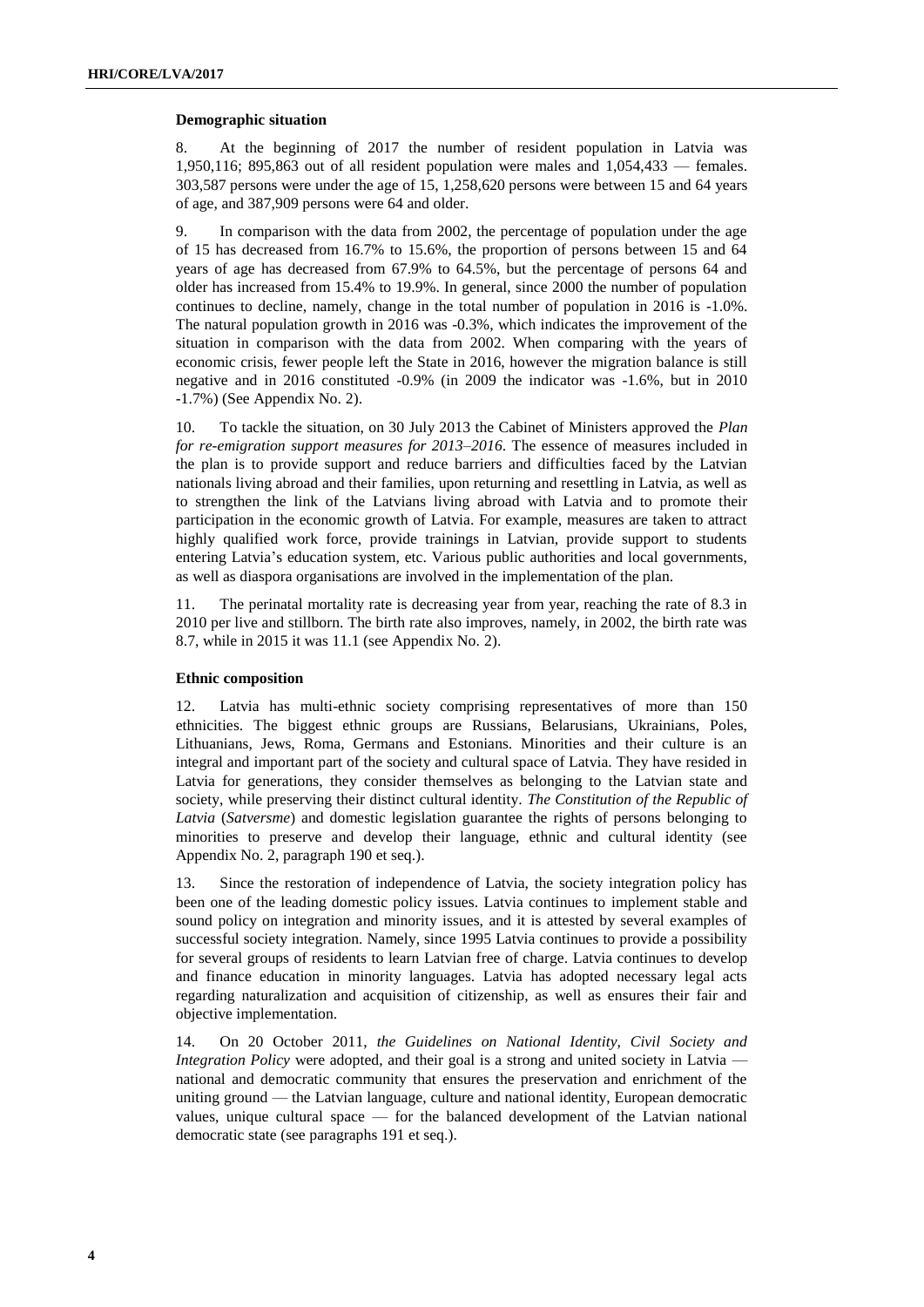#### **Economic indicators**

15. From 2005 until 2007 huge inflow of external capital promoted significant increase of the private consumption and investments in Latvia. The average annual gross domestic product (GDP) growth rates exceeded 10%. In 2008 and 2009, the cessation of the inflow of the external capital because of the global financial crisis led to recession. During the crisis GDP decreased by  $\frac{1}{4}$ , the external debt almost doubled, the number of employees decreased by 16%, the wages of those actually employed decreased by 12%. Since the end of 2010, economic downturn in Latvia has been ended, and the growth has resumed.<sup>3</sup>

16. From 2011 to 2013 GDP grew by 4.4% per year on average, which was one of the fastest growths in the European Union (hereinafter — EU). In 2014, GDP grew by 2.1%, and in 2015 — by 2.7%. The slowdown in growth rates over the last two years has been driven by external trends, such as slower than expected growth in the EU. Although in recent years Latvia's economy is growing, GDP is still by 7.5% lower than before the crisis in 2007. <sup>4</sup> GDP in 2016 per capita at the current prices constitute EUR 12,762 (see Appendix No. 3).

#### **Social indicators**

17. In Latvia, information is gathered on the number of persons who have been recognised as having a status of a poor family (person), and according to this data, from 2005 to 2010 the proportion of poor persons increased from 5.7% of people living in private households to 10.9 %. From 2010 to 2015, however, the proportion of poor persons decreased to 4.2% of people living in private households. Poor persons are entitled to social assistance benefits paid by local governments (GMI benefits, housing allowances, and other allowances for basic needs) and food packages provided by the European Fund for the benefit of the poorest persons (see Appendix No. 3).

#### **B. Constitutional, political and legal structure**

#### **Origins of the country**

18. Latvia is a democratic parliamentary republic, founded on 18 November 1918.

19. Latvia lost its independence because of the secret protocol of the non-aggression agreement signed by the Germany and Union of Soviet Socialist Republics (hereinafter the USSR) on 23 August 1939 (so called Molotov-Ribbentrop Pact). Despite the occupation by the USSR (1940–1941, 1945–1991) and by the Nazi Germany (1941–1945), Latvia continued to exist *de iure* as a subject of international law, which was recognized by more than 50 countries of the world.

20. Latvia regained its independence with the adoption of the *Declaration on the Restoration of the Independence of the Republic of Latvia* (also known as the Declaration of Independence) by the Supreme Council of the Republic of Latvia on 4 May 1990, the essence of which is the restoration of the Republic of Latvia founded on 18 November 1918 on the basis of legal continuity. The Declaration of Independence recognised the *Declaration on Latvia's accession to the Union of Soviet Socialist Republics*, adopted on 21 July 1940, as invalid from its adoption, and partly reinstated the *Satversme* (Constitution) of the Republic of Latvia, adopted on 15 February 1922, in the whole territory of Latvia.

#### **Constitution (Satversme) of the Republic of Latvia**

21. The *Satversme* (Constitution) of the Republic of Latvia was adopted on 15 February 1922. Its operation was unlawfully suspended from 1940 until 1990. On 21 August 1991, the Supreme Council of the Republic of Latvia adopted the constitutional law *On the status* 

<sup>&</sup>lt;sup>3</sup> Report of the Ministry of Economics on the Development of Latvian Economy, page 9. Available here (in Latvian): [https://www.em.gov.lv/files/tautsaimniecibas\\_attistiba/](https://www.em.gov.lv/files/tautsaimniecibas_attistiba/zin/2015_dec_lv.pdf) [zin/2015\\_dec\\_lv.pdf.](https://www.em.gov.lv/files/tautsaimniecibas_attistiba/zin/2015_dec_lv.pdf)

<sup>4</sup> Ibid.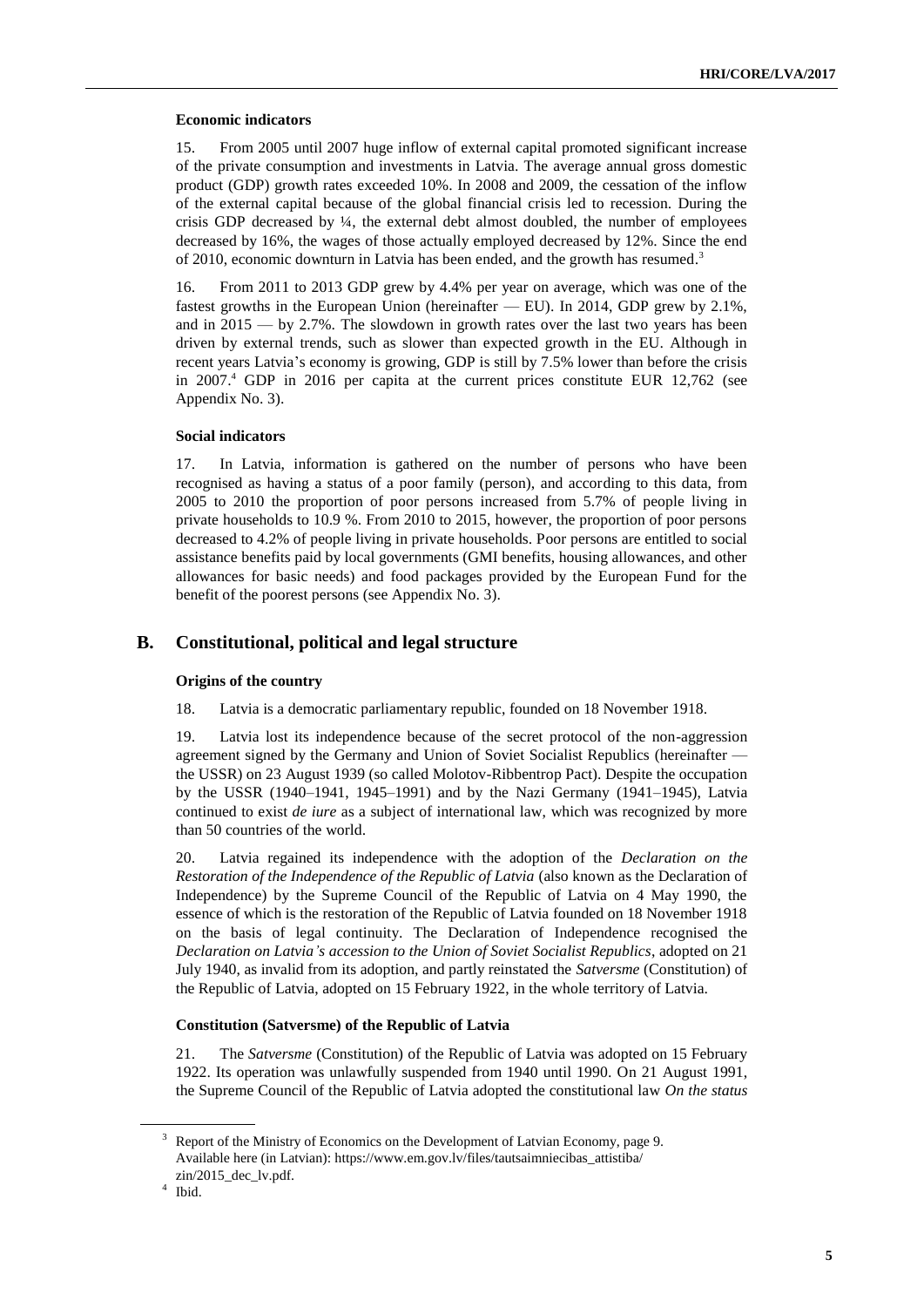*of the Republic of Latvia as a State*, which fully restored the operation of the *Satversme* (Constitution) of the Republic of Latvia of 1922 and ended the transitional period for the restoration of the *de facto* independent power of the Republic of Latvia*.* 

22. Considering that the *Satversme* (Constitution) of 1922 did not contain a separate chapter on human rights and fundamental freedoms, on 10 December 1991, the Supreme Council adopted the constitutional law *Rights and Obligations of a Person and a Citizen*, which defined fundamental rights in accordance with international human rights standards.

23. In 1998, the *Satversme* (Constitution) was supplemented with Chapter VIII *Fundamental Human Rights*, which is based on recognized international human rights standards. With its entry into force, the constitutional law of 10 December 1991 became void. The principles established in the *Satversme* are enacted through other national legal acts (laws, Regulations of the Cabinet of Ministers, etc.). All institutions of the legislative, executive and judiciary have an obligation to respect human rights in the exercise of their powers. Institutions for the promotion and protection of human rights are established at all levels.

24. On 19 June 2014, following lengthy and comprehensive public discussions, as well as discussions among experts and legislators, the *Saeima* (Parliament) approved the introduction to the *Satversme* (Constitution). The introduction does not change the norms and principles included in the *Satversme*, but strengthens them, reflects the goals of the state of Latvia, the basic principles of operation, and the essence of the constitutional identity of Latvia. The introduction reaffirms the principles of democracy, pluralism and human rights embodied in the *Satversme*, which clearly and irrevocably determine and guarantee the rights of persons belonging to ethnic minorities to preserve and develop their language, ethnic and cultural identity.

#### **Election system**

25. According to the *Satversme* (Constitution), the sovereign power of Latvia belongs to the people of Latvia. One of the forms for people to exercise their power is to have free and democratic elections. Since the restoration of independence in 1990, seven regular parliamentary elections and one extraordinary parliamentary election have been held in Latvia. During the same period, six local elections have also taken place (see Appendix No. 4).

26. Article 101 of the *Satversme* (Constitution) stipulates that every citizen of Latvia has the right to participate in the work of the State and of local government. Citizens of Latvia, who have attained the age of 18 years on the day of elections, have the right to elect the parliament of the Republic of Latvia — the *Saeima*. The highest governing body of local governments — councils — are elected by fully-fledged Latvian citizens and EU citizens permanently residing in Latvia. Every EU citizen permanently residing in Latvia has the right to participate in the activities of local governments in accordance with the law.

27. On 29 January 2004 *the Elections to the European Parliament Law* was adopted. The law sets the procedure for the elections to the European Parliament in the Republic of Latvia. Any voter, who has attained the age of 21 on the day of elections, can stand for elections to the European Parliament. On 12 June 2004, elections to the European Parliament took place for the first time in Latvia. Latvian electorate had a possibility to participate in the elections to the European Parliament also in 2009 and 2014.

28. With the judgment of the Constitutional Court of 6 March 2002, the provision of *the Saeima Election Law*, which denied suspects, accused or persons on trial to vote if detention was imposed on them as a security measure, was recognized as not in compliance with the *Satversme* (Constitution). The afore-mentioned provision was declared null and void as of pronouncement of the judgment of the Constitutional Court. Voting for persons, on whom detention is imposed as a security measure, is organized at the place of their location. Detained persons and persons serving the punishment of deprivation of liberty may participate in elections by voting via mail.

29. According to the domestic legislation on the election process, the polling station commission organizes voting at the place of location of a voter, who because of his or her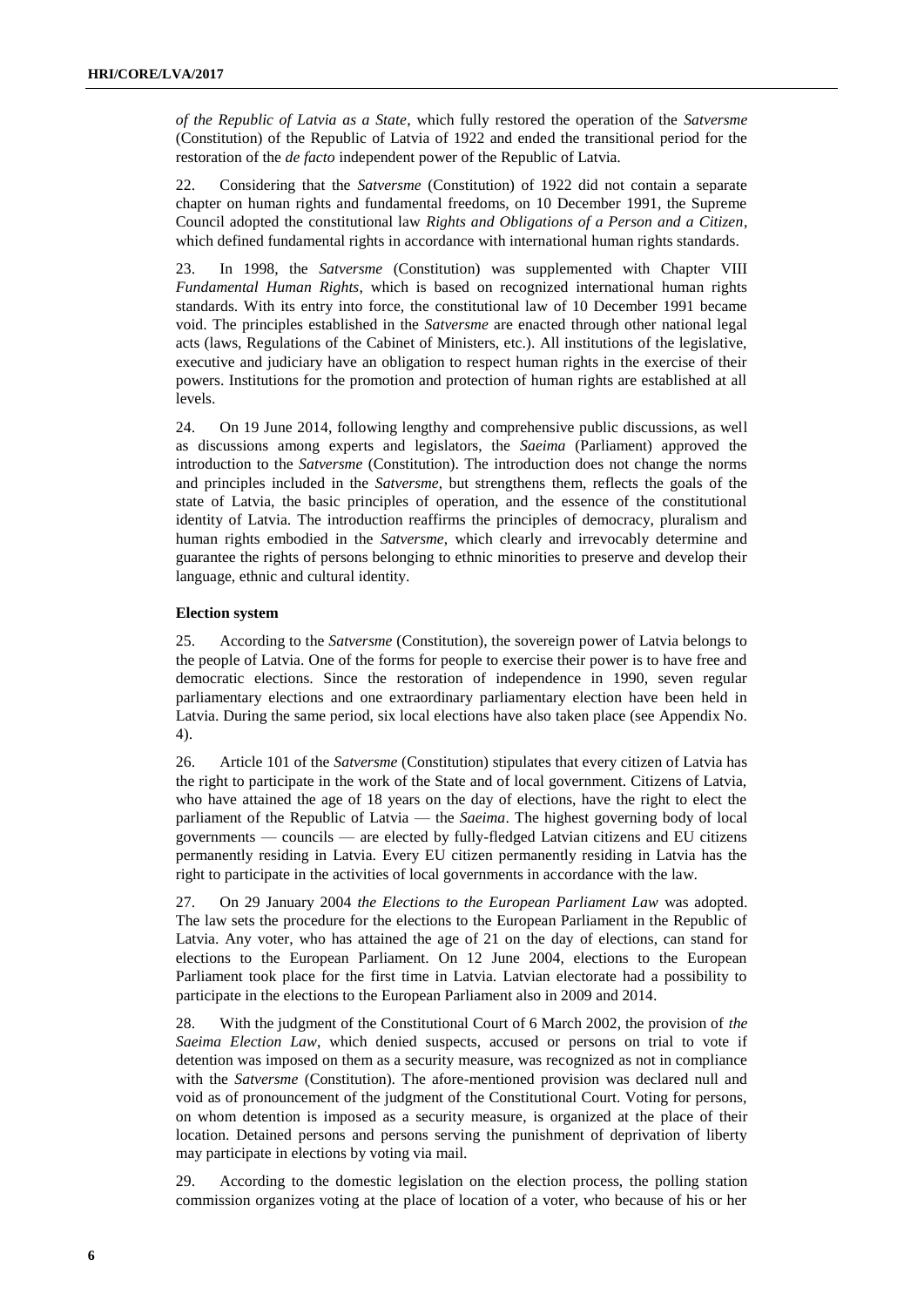health cannot arrive at a polling station, and for a person taking care of such a voter. The secrecy of vote must be ensured.

30. On 17 June 2004, the Grand Chamber of the European Court of Human Rights (ECHR) in the judgment in the case of *Tatjana Ždanoka v. Latvia*<sup>5</sup> found that Latvia, by imposing restriction on the applicant to stand for elections to the national parliament, has not violated Article 3 (right to free elections) of the Protocol to the European Convention for the Protection of Human Rights and Fundamental Freedoms. This prohibition resulted from the finding of a legal fact related to the activities of the applicant in the Communist Party of the Latvia SSR after 13 January 1991. The ECHR recognized that the purpose of the restrictions for the right to stand for election was not to punish those who opposed the integrity of democratic processes, but rather to exclude the participation in the legislative process of the persons, who had actively participated in a party that had violently attempted to overthrow the restored democratic regime in the country.

31. Unlike for the elections to the *Saeima* and local elections, there no longer exist restrictions for the elections to the European Parliament for the staff of former USSR, Latvia SSR or foreign state security services, intelligence or counterintelligence service, as well as for persons who participated in Communist Party of the Soviet Union (Latvian Communist Party), Latvian SSR International Worker's Union, Joint Council of Workers, the Organization of War and Labour Veterans, the All-Latvian Society Rescue Committee or its regional committees after 13 January 1991.

#### **Political framework**

32. The Republic of Latvia is governed in accordance with the principle of separation of powers. At the national level, the people of Latvia are represented by the *Saeima* (Parliament), which has legislative power, while the Cabinet of Ministers exercises executive power. The President of the State represents the country internationally, and serves as the commander-in-chief of the Armed Forces. Three level courts (district (city) courts, regional courts, the Supreme Court), as well as the Constitutional Court as a mechanism for constitutional control, implement the judicial power. The national human rights protection institution that complies with the Paris principles — the Ombudsperson, is operating in Latvia.

#### **Legislative power**

33. The *Saeima*, as well as the people of Latvia, have the right to legislate, in accordance with the procedures provided for by the *Satversme* (Constitution). The *Saeima* consists of 100 deputies elected in general, equal, direct, secret and proportional elections. The *Saeima* is elected for a period of four years. The *Saeima* is elected by fully-fledged Latvian citizens who have attained the age of at least 18 years on the day of elections, and every full-fledged Latvian citizen, who is older than 21 years on the first day of elections, may be elected to the *Saeima*. The *Saeima* elections are held on the first Saturday of October. The *Saeima* elections that took place in 2002, 2006, 2010, and 2014 were regular, while in 2011 they were extraordinary (namely, the elections were regular in 80% of cases). All elections were held in accordance with the procedure set by the law.

34. According to the *Satversme* (Constitution), the *Saeima* performs several functions, and the adoption of laws is the most important of them. Draft laws may be submitted to the *Saeima* by the President, the Cabinet of Ministers or by the commissions of the *Saeima*, by at least five members of the *Saeima* or by at least one-tenth of the electorate. Before the final adoption by the *Saeima*, draft laws are reviewed and discussed by the commissions of the *Saeima*. In total, there are 16 commissions in the *Saeima*, working in a specific legislative area or performing other tasks.

35. In addition, the *Saeima* controls the work of the Government. Once a year the Prime Minister reports to the *Saeima* on the work accomplished by the Cabinet of Ministers and

<sup>&</sup>lt;sup>5</sup> Tatjana Ždanoka v. Latvia (application No. 58278/00), judgment of the Grand Chamber of the ECHR of 16 March 2006. Available here (in English, French): *[http://hudoc.echr.coe.int](http://hudoc.echr.coe.int/)*.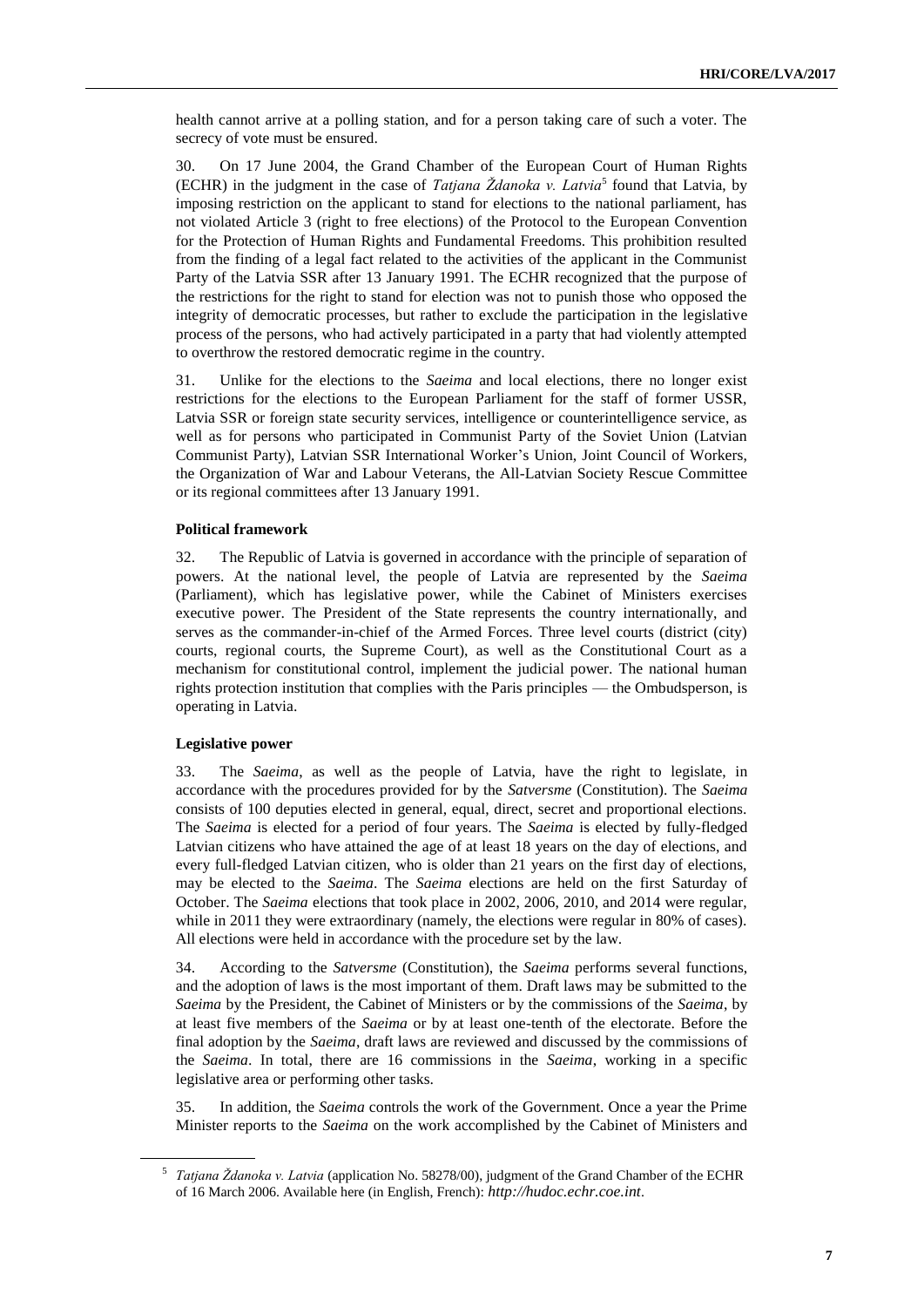on the work planned. The *Saeima* also holds annual foreign policy debates, where the Foreign Minister reports on the achievements and intended actions in the area of foreign policy and on EU issues. The *Saeima* receives answers to questions put by the members of the Parliament to the Prime Minister, to the members of the Cabinet of Ministers or to the President of the Bank of Latvia.

36. Furthermore, the *Saeima* elects, approves and appoints, dismisses or discharges from the office many public officials, such as the President, members of the Government, the Chairman of the Supreme Court, the Prosecutor General, judges, the Auditor General, the President of the Bank of Latvia, the head of the Corruption Prevention and Combating Bureau, and other officials. The *Saeima* also approves the Ombudsperson.

37. The *Saeima* approves all international treaties that regulate issues that have to be settled through legislation, and cooperates with parliaments of other countries. The *Saeima* also gives an amnesty.

#### **President of the State**

38. In accordance with the *Satversme* (Constitution), the President of the State is elected by the *Saeima* by secret ballot. The President of the State is elected for a term of four years, and the same person may not hold office as a President of the State for more than two terms.

39. The President represents the State internationally, appoints the diplomatic representatives of Latvia, as well as receives diplomatic representatives of other States. The President implements the decisions of the *Saeima* concerning the ratification of international agreements. The President is the Commander-in-Chief of the armed forces of Latvia.

40. According to the provisions of the *Satversme* (Constitution), the President has the right to initiate legislation. The President proclaims all the laws passed by the *Saeima*, but the President may request a re-examination of the law. Between 1997 and November of 2015, the President has returned 58 laws to the *Saeima* for re-examination. The President also has a right to suspend the publication of the law for two months in accordance with the provisions of the *Satversme*. In accordance with *the Constitutional Court Law*, the President has the right to submit an application to the Constitutional Court on the compliance of a law with the Constitution. Since the adoption of *the Constitutional Court Law*, the President has applied to the Constitutional Court once in 2009.

41. The President has established a number of advisory bodies the duty of which is to assess the situation and make proposals, including in areas related to human rights. For example, the purpose of the Consultative Council on National Minorities is to promote a dialogue on issues of ethnic, cultural, linguistic and religious identity of minorities, and to support the promotion of socio-political participation of minorities. The Council gives opinions on the topical issues for minorities, as well as evaluates and expresses opinions on the fundamental principles of the cultural autonomy of minorities. In 2015 the Commission for Legal Environment Improvement was established, the purpose of which is to provide expert opinion on the issues of national defence, improvement of the operation of the judicial system, legislation efficiency and other issues of national importance.

#### **Executive power**

42. In accordance with the *Satversme* (Constitution), the state administration authorities in Latvia are subordinate to the Cabinet of Ministers. The Cabinet of Ministers is composed of the Prime Minister, a person invited by the President, and ministers. The *Saeima* expresses its confidence to the Prime Minister and ministers, and they are responsible for their activities to the *Saeima*. The Cabinet of Ministers discusses all draft legal acts prepared by the ministries and all issues related to the activities of ministries. Currently there are 13 ministries in Latvia.

43. The ministry of each sector is responsible for the promotion and protection of human rights, as well as for the fulfilment of the international human rights obligations within the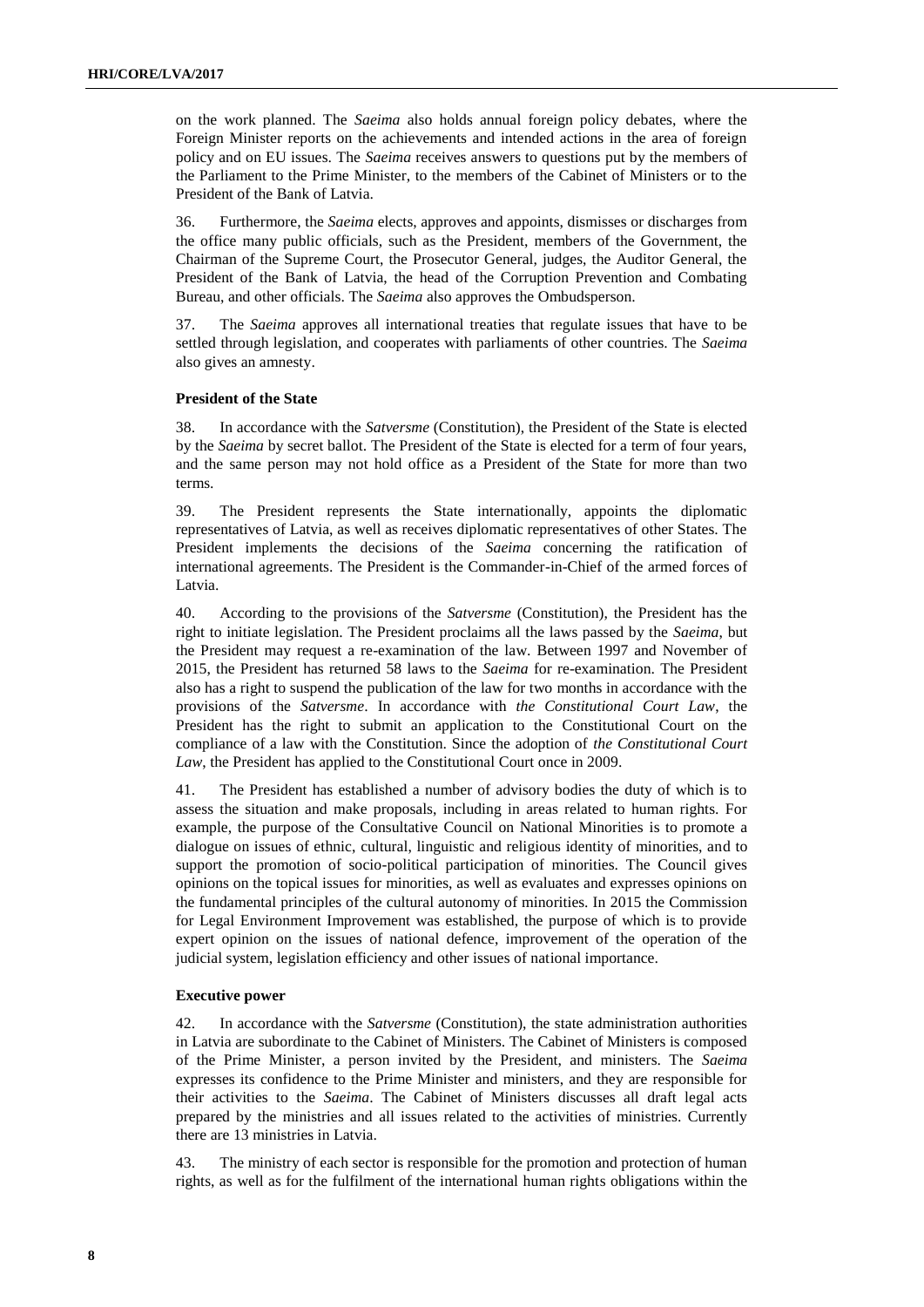area of their competence. Various law enforcement and supervisory authorities for enforcement of laws are operating in subordination to the ministries.

#### **Judicial power**

44. There is a three-level court system in Latvia — district (city) courts, regional courts and the Supreme Court. Civil cases, criminal cases and administrative cases are adjudicated by 35 courts, divided into three levels — 28 district (city) courts, six regional courts, and the Supreme Court. Since 2004, the Administrative District Court and the Administrative Regional Court, as well as the Department of Administrative Cases of the Supreme Court have been established for the adjudication of the administrative cases (see Appendix No. 5).

45. In order to introduce a "pure" court instance system in Latvia, on 1 January 2014, the judicial reform in the *Criminal Procedure Law* was completed, and in 2015, the judicial reform in the *Civil Procedure Law* and other related laws was commenced. In accordance with the new system, the district (city) courts will adjudicate all cases as the court of first instance; regional courts will adjudicate cases only in the appeal proceedings, and the Supreme Court will adjudicate the cases only in the cassation proceedings. Before the reform, certain cases were under the jurisdiction of the regional court as the court of first instance, and the Supreme Court operated both, as the court of the appellate instance (Chambers of Court) as well as cassation instance (Departments).

46. Judges are approved by the *Saeima*. Judges are independent and subject only to the law. In order to propose a person for the appointment as a judge, the person must comply with the criteria set in the *Law on Judicial Power*, pass the selection of a candidate for the position of a judge, have in-service training, and pass the qualification examination of a judge. The position of a judge is not compatible with belonging to political parties and other political organizations. The *Law on Prevention of Conflict of Interest in Activities of Public Officials* regulates the possibilities of holding of more than one position and establishes restrictions for the commercial activity of judges.

47. In the criminal procedure of Latvia, a position of the investigating judge has been introduced. Investigating judge is a judge to whom the chairperson of the district (city) court has assigned for a set period of time and in accordance with the procedure envisaged in the law, the task of monitoring the compliance with human rights in criminal proceedings. An investigating judge may initiate that the officials, who are authorised to perform criminal proceedings, are held liable for infringements of human rights resulting from the exercise of procedural powers in criminal proceedings (see paragraph 105).

48. In 1996, *the Constitutional Court Law* was adopted, and the Constitutional Court commenced its work, adjudicating the cases on the compliance of regulatory enactments of Latvia, as well as of compliance of international agreements concluded with Latvia, with the *Satversme* (Constitution). A judgment adopted by the Constitutional Court and the interpretation of the relevant legal provision provided therein are mandatory for all state and local government institutions (including courts) and officials, as well as for natural and legal persons. Since 2001, individuals have the right to submit a constitutional complaint to the Constitutional Court. Between 2002 and 31 December 2016, the Constitutional Court examined 292 cases. 214 judgements were announced in the above-mentioned categories of cases (including in accordance with procedure on merger of cases), while in 77 cases the court proceeding was discontinued (see paragraph 115 et seq.).

49. Persons belonging to the judicial power are public prosecutors, sworn advocates, sworn notaries and sworn bailiffs.

#### **Prosecutor's Office**

50. The Prosecutor's Office is a judicial authority, independently exercising supervision of the compliance with the law within the framework of its competence. The prosecutor's offices in the exercise of statutory functions, supervise the pre-trial investigation, initiate and conduct criminal prosecution, as well as maintain the charges before the court, including regarding criminal offenses against fundamental human rights. The public prosecutor also performs supervision aimed at detecting and preventing criminal offenses in places where detainees, arrested persons and persons in custody, as well as persons serving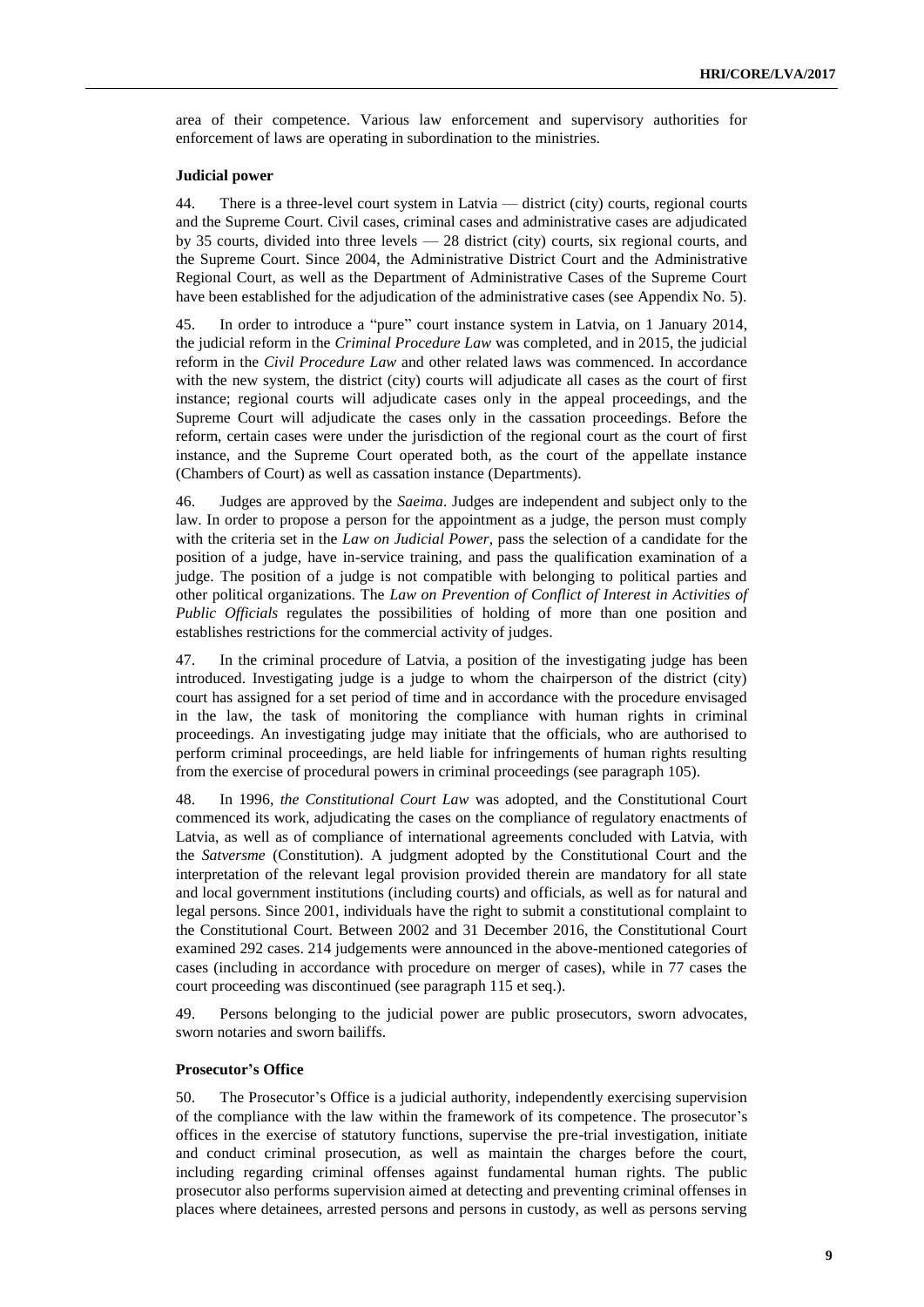a sentence of deprivation of liberty are held, and in cases specified by law, and participates in the examination of issues related to the execution of criminal sentence (see Appendix No. 5).

51. Public prosecutor participates in the adjudication of civil cases in the court, if he or she has brought a civil claim, or his or her participation is mandatory. A public prosecutor may bring a civil claim or submit an application to the court if: 1) it is necessary for the protection of the rights and interests of the State or local government; 2) rights or lawful interests of minors, persons in custody, persons with disability, prisoners or other persons, who have limited possibilities to protect their rights, have been infringed; 3) and infringement has been established in the course of prosecutorial examination. The participation of the public prosecutor in adjudication of civil cases is mandatory: 1) if a court has recognized it as necessary; 2) if it is provided for by the Civil Procedure Law or other laws, for example, in the cases on approval and cancellation of adoption, in the cases on the determination of limitations of legal capacity and the establishment of guardianship due to mental health disorders or other health-related issues.

52. Since the adoption of the *Constitutional Court Law*, the Prosecutor's Office has submitted three applications to the Constitutional Court. In 1999, the Prosecutor General lodged an application with the Constitutional Court requesting to examine the compliance of the Regulations *"On the Procedure of Renting Free Apartments in Dwelling Houses under the Management of the Real Estate Agency"* with the requirements of legal acts in the area of legal lease relations. With its judgement of 9 July 1999, the Constitutional Court recognized the above-mentioned Regulations as not in compliance with legal acts of Latvia, and void. 6 In 2003, the Prosecutor General lodged an application with the Constitutional Court requesting to examine the compliance of the provisions of the Labour Law related to work not provided in the employment contract and overtime work as not in compliance with the Constitution, and with its judgement of 27 November 2003 the Constitutional Court recognized the disputed norms as in compliance with the *Satversme* (Constitution).<sup>7</sup> In 2007, the Prosecutor General lodged an application with the Constitutional Court requesting to examine the compliance with the law of the terms and conditions related to allocation of the quota for production of biofuel. With its judgement of 23 September 2008, the Constitutional Court recognized the above-mentioned conditions as not in compliance with legal acts of Latvia, and void.<sup>8</sup>

#### **State Police and Internal Security Bureau**

53. The State Police is an institution of direct administration under the supervision of the Minister of Interior, which, in accordance with its competence, implements the state policy in the field of crime prevention, protection of public order and safety, as well as in the protection of the rights and legitimate interests of persons. The work of the State Police is regulated by *the Law on Police* and other regulatory enactments. It is the duty of each police officer to comply with the requirements of *the State Police Code of Ethics*.

54. On 17 December 2014, the *Saeima* adopted the *Law on the Internal Security Bureau* in order to ensure the effective, impartial and independent investigation of criminal offenses committed by the officials of the investigating authorities. This law provides for the establishment of a new institution under the supervision of the Minister of Interior, taking over the functions of the Internal Security Bureau of the State Police. The newly established Internal Security Bureau commenced its work on 1 November 2015, and its functions include detection, investigation and prevention of criminal offenses committed by: officers

 $6$  See judgement of the Constitutional Court of 9 July 1999 in the case No. 04-03 (99). Available here (in English): *[http://www.satv.tiesa.gov.lv/wp-content/uploads/1999/04/04-0399\\_Spriedums\\_ENG.pdf](http://www.satv.tiesa.gov.lv/wp-content/uploads/1999/04/04-0399_Spriedums_ENG.pdf)*.

<sup>7</sup> See judgement of the Constitutional Court of 27 November 2003 in the case No. 2003-13-0106. Available here (in English): *[http://www.satv.tiesa.gov.lv/wp-content/uploads/2003/06/2003-13-](http://www.satv.tiesa.gov.lv/wp-content/uploads/2003/06/2003-13-0106_Spriedums_ENG.pdf) [0106\\_Spriedums\\_ENG.pdf.](http://www.satv.tiesa.gov.lv/wp-content/uploads/2003/06/2003-13-0106_Spriedums_ENG.pdf)*

<sup>&</sup>lt;sup>8</sup> See judgement of the Constitutional Court of 23 September 2008 in the case No. 2008-01-03. Available here (in English): *[http://www.satv.tiesa.gov.lv/wp-content/uploads/2008/01/2008-01-](http://www.satv.tiesa.gov.lv/wp-content/uploads/2008/01/2008-01-03_Spriedums_ENG.pdf) [03\\_Spriedums\\_ENG.pdf.](http://www.satv.tiesa.gov.lv/wp-content/uploads/2008/01/2008-01-03_Spriedums_ENG.pdf)*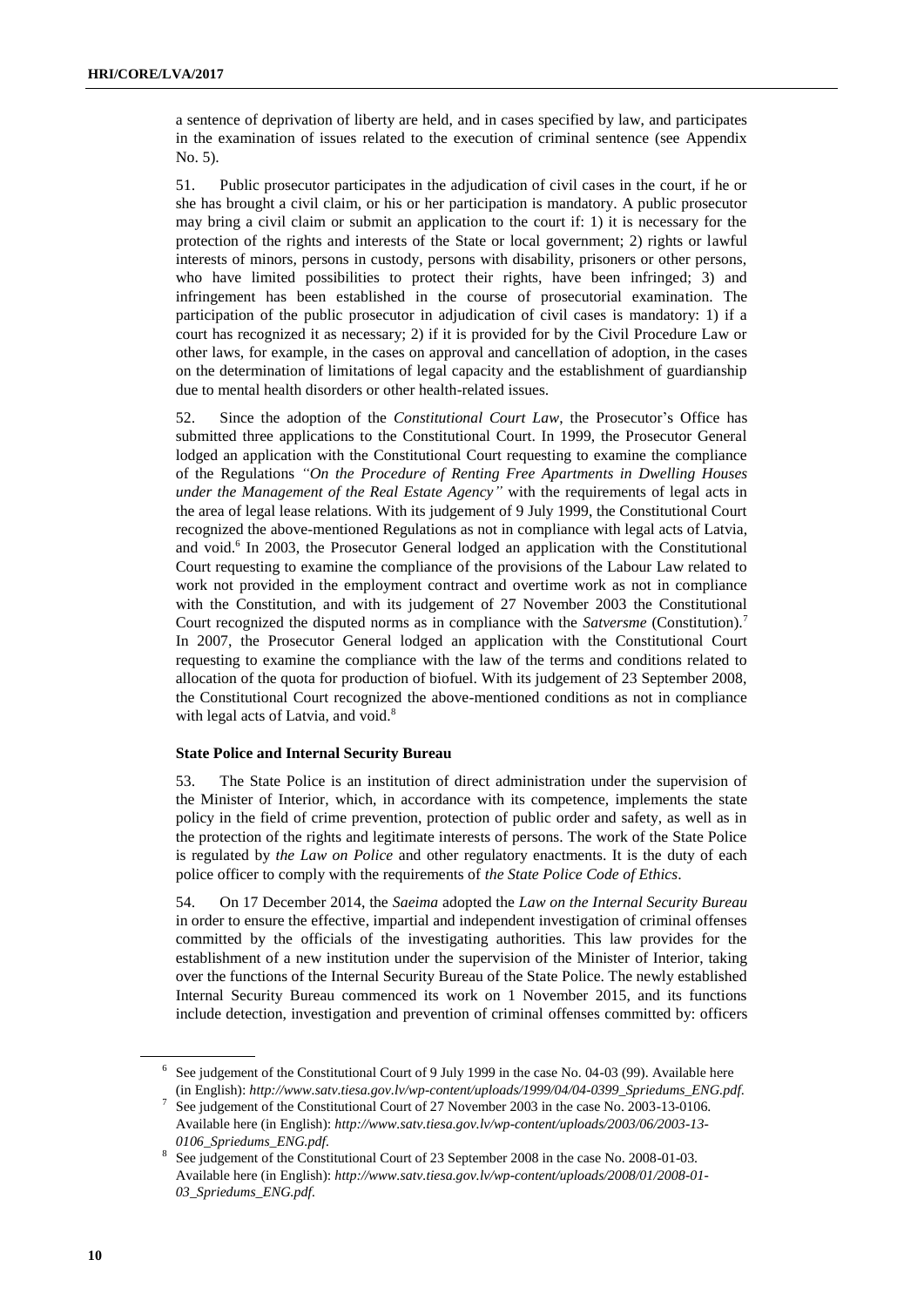and employees of institutions subordinate to the Ministry of Interior, except officials and employees of the Security Police; officials of the Prison Administration with special service ranks during performance of their official duties in prisons, if the offence involve violence; employees of the Port Police during the performance of their official duties, if the offence involves violence; the officers of the Municipal Police during performance of their official duties, if the offence involves violence.

55. The State Police cooperates with various non-governmental organizations (hereinafter — NGOs), that work in the field of protection of children's and women's rights, that promote equality issues, combating corruption, etc. In cooperation with NGOs, an informative section on the webpage of the State Police concerning the complaint mechanism was created in Latvian and English.

#### **National Institution for Human Rights (Ombudsperson)**

56. In 1995, in accordance with the Paris Principles of the United Nations, the National Human Rights Office was established — a state institution engaged in the promotion of fundamental rights and freedoms and in educating in the field of human rights. In 2007, the Ombudsperson's Office was established on the basis of the National Human Rights Office, which further strengthened the independence of the institution and expanded its competence.

57. The Ombudsperson's Office is a national institution of Latvia for human rights operating in accordance with the Paris Principles of the UN. In 2015, the Ombudsperson s Office was granted "A" accreditation status by the Accreditation Subcommittee of the International Coordinating Committee of the National Human Rights Institutions. The Ombudsperson is elected by the *Saeima* for five years.

58. The work of the Ombudsperson is regulated by the *Ombudsperson's Law*, which entered into force in 2007. The above-mentioned law states that the Ombudsperson is independent in his/her activities, and is subject only to law. The main tasks of the Ombudsperson are to promote the protection of human rights and to promote the lawful, effective and sound administration of state power.

59. The Ombudsperson's Office examines individual applications and addresses systemic problems in the field of human rights by providing advice to persons on the issues of human rights, conducting research and analysing the situation in the field of human rights. The Ombudsperson is entitled to initiate an examination based on a submission or complaint, or on his own initiative. The Ombudsperson has the right to indicate to the *Saeima*, the Cabinet of Ministers the deficiencies in the law, to invite to remedy them, to lodge an application with the Constitutional Court, and in cases of a violation of the prohibition of discrimination, to apply to the court of general jurisdiction in the interests of the society. The annual report on the work of the Ombudsperson's Office is submitted to the members of the *Saeima* (see Appendix No. 5).

#### **Local governments**

60. There are 119 local governments operating in the country — 110 regions and 9 cities of the republic. Local governments work independently within their competence and within the framework of law. In accordance with *the Law on Local Governments*, the activities of local governments are supervised by the Ministry of Environmental Protection and Regional Development. The Cabinet of Ministers coordinates with municipalities the issues that affect the interests of all local governments. Local elections in 2005, 2009 and 2013 have been regular and held in accordance with the law.

61. The local government ensures fulfilment of the functions prescribed by law through the representative office elected by citizens — municipal council — and institutions and authorities established by it. The council consists of elected deputies whose number is determined according to the number of inhabitants registered in the administrative territory of the respective local government, and the work of the council is performed during meetings and regular committees. In accordance with the provisions of *the Law on Local Governments*, the *Saeima* may dissolve the council.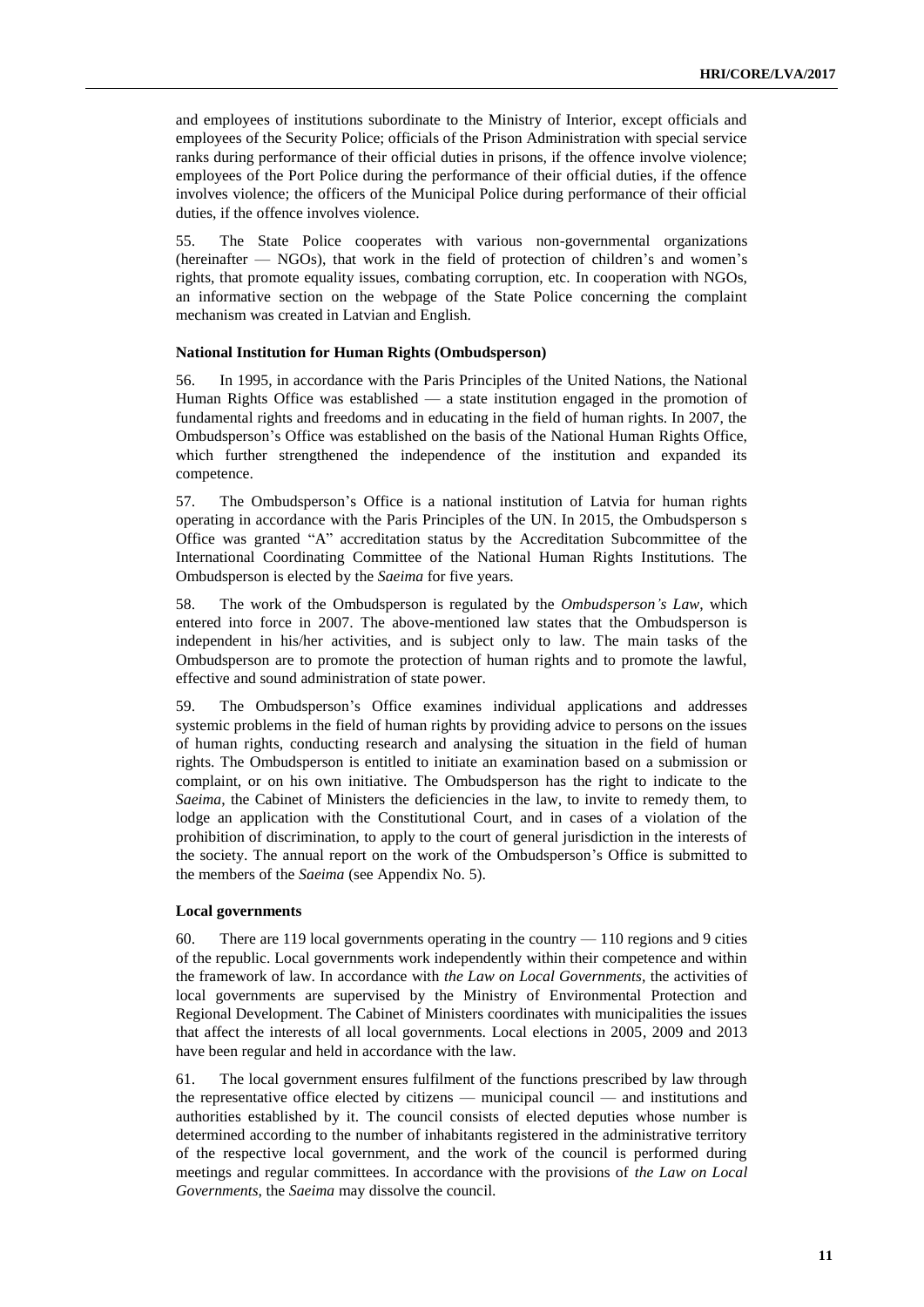62. It is within the competence of the local government to provide social care to the inhabitants and to provide social assistance benefits, to participate in the provision of health care and education, in the development of culture, as well as in matters of integration of society. Local governments grant social assistance benefits to low-income families and socially disadvantaged persons, as well as ensure or provide long-term and short-term social care and social rehabilitation services. The provision of social assistance services is ensured by the local social services.

63. In the area of protection of the rights of children, local governments provide orphans and children left without parental care with places in educational and upbringing institutions, look after guardianship, custody, adoption, and protection of other rights and interests of children. Orphans' and custody courts have been established by the local governments for the protection of the rights and legal interests of a child and other persons with limited legal capacity (see paragraph 131 et seq.).

64. Several local governments have established consultative councils of inhabitants, which make proposals for solving the issues within the competence of the local government.

#### **Non-governmental organisations**

65. The NGO sector is a strong cooperation partner for public administration. Regulatory enactments of Latvia provide for public participation in the state administration, through participating in various working groups, councils, advisory bodies, as well as by providing opinions and recommendation following the initiative of officials of an institution.

66. There are two types of NGOs in Latvia — associations and foundations. An association is a union of volunteers who work to achieve the statutory goal, while the foundation (for example, a fund) is an aggregate of property that is separated for achievement of the goal set by the founder. Procedure for the establishment and registration of associations and foundations, as well as the basic principles of operation, is regulated by the *Associations and Foundations Law*.

67. In accordance with the requirements of the regulatory enactments, natural and legal persons may establish an association for a limited or unlimited period; the number of founders of an association may not be less than two people. No initial investment is required in order to establish an association. The foundation can be established by one or more persons; there are no members in the foundation. The afore-mentioned law also defines the requirements for the management bodies of an association and foundation. NGOs are registered in the Register of Associations and Foundations maintained by the Enterprise Register of the Republic of Latvia.

68. A refusal to register a foundation may be challenged before the Chief State Notary of the Enterprise Register, while the decision of the state notary regarding refusal to register a foundation may be appealed before the Administrative District Court. On 21 January 2016, there were  $20,662$  NGOs registered and active (not dissolved)<sup>9</sup> in Latvia. The number of NGOs from 2013 until 2016 has increased by 2,498 organizations, or 12%.

69. To promote cooperation with the NGOs, in January 2014 the Government approved a new memorandum of cooperation between NGOs and the Cabinet of Ministers. The goal of the improved Memorandum is to strengthen further the involvement of civil society at all levels and stages of decision-making. Memorandum has been signed by more than 350 representatives of NGOs. Implementation of the objectives and principles of the Memorandum in the state administration is promoted by the Implementation Council of the Memorandum.

70. Between 2011 and 2014, the number of NGOs involved in advisory councils has gradually increased from 830 up to 1,128 organizations. Representatives of NGOs are also

<sup>&</sup>lt;sup>9</sup> *Overview of the NGO sector in Latvia, 2015, Latvian Civic Alliance. Available here (in Latvian): [http://www.nvo.lv/site/attachments/29/04/2016/NVO\\_PARSKATS-2015-23.04.pdf.](http://www.nvo.lv/site/attachments/29/04/2016/NVO_PARSKATS-2015-23.04.pdf)*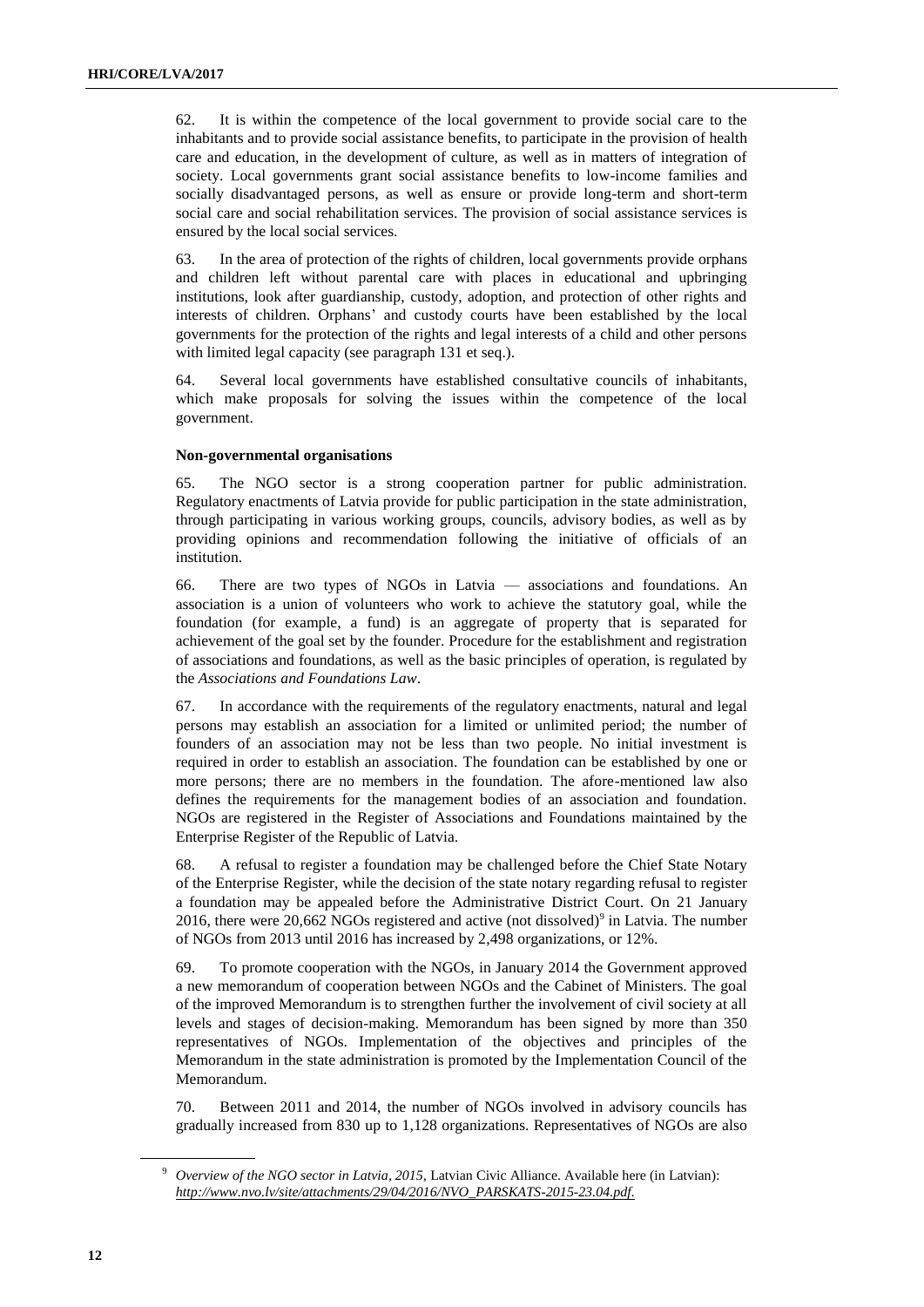often included in the inter-ministerial working groups that prepare draft laws and planning documents. NGOs have a possibility to submit proposals in the process of evaluation of the draft laws, and to participate in the meetings of the commissions of the *Saeima*, providing their opinion and recommendations on the draft laws.

71. Several sectoral ministries have established advisory bodies with involvement of NGOs and experts for promotion of human rights within the area of their competence. For example, the Advisory Council of the Ministry of Education and Science on minority education organizes exchange of opinions and proposes discussions on how to facilitate the implementation of high quality educational process in minority schools. The Youth Advisory Council ensures the coordination of youth policy and promotes participation of youth in decision-making and social life.

72. The Ministry of Welfare is open to co-operation with NGOs, various institutions and public groups for ensuring public participation in the establishment of a democratic, stable and responsible social security policy. The Ministry of Welfare coordinates the work of the National Council for Disability Affairs and the work of the Gender Equality Committee (see paragraph 142), which includes representatives of the state and local government institutions, NGOs and social partner institutions. The Sub-council of the Tripartite Cooperation in Labour Affairs, Social Inclusion Policy Coordination Committee, Youth Guarantee Programme Implementation Advisory Committee, Senior Affairs Council, Social Work Specialists Co-operation Council, Committee on the Rights of the Child (see paragraph 130), Training Committee for determination of the training areas, education programmes, professions, social and professional skills as well as Social Services Development Council work in the Ministry of Welfare. The Ministry of Welfare also performs the functions of the secretariat in the Demographic Council and the Social Security Sub-Council.

73. Under the auspices of the Ministry of Culture, the Advisory Committee of Representatives from Minority NGOs is working with the aim to promote participation of NGOs in the formation of civil society, development of ethno-politics and in the area of minority rights and culture. Furthermore, the Advisory Committee also submits proposals to the Ministry of Culture for coordination of the implementation of the obligations provided for by the Council of Europe Framework Convention for the Protection of National Minorities. In 2012, the Advisory Council for Implementation of the Roma Integration Policy was established, aimed at promoting the integration of Latvia's Roma and assessing its implementation, strengthening cooperation between the Roma community and public administration, as well as activating the Roma community's civic participation. The Advisory Council for the Integration of Third-Country Nationals was established in 2013 with the aim to promote discussion and cooperation between institutions in the field of integration of third-country nationals, to promote participation of third-country nationals as well as NGOs representing them in the formation of the state policy in the area of society integration.

74. There is a great variety of attitudes and behaviours among the minorities of Latvia regarding the way on how to adapt to social and economic changes in society, as well as to the requirements for the knowledge of the Latvian language, naturalization, possibility to participate in political and social processes. One of the mechanisms for promoting more active involvement of minorities in political and social processes is to support interest and cultural organizations of minorities, provided, however, that they expand the existing social networks and, which is very important, promote intercultural communication as well as the use and acquisition of the Latvian language. $10$ 

75. On 1 June 2015, there were 306 minority NGOs registered in the Enterprise Register of the Republic of Latvia. Associations of minorities are mostly registered in cities, 85% of associations are registered in big cities — in Riga and other cities of the republic. Every

<sup>&</sup>lt;sup>10</sup> Study "Participation of minorities in democratic processes in Latvia" (2015), foundation "Baltic Institute of Social Sciences". Available here (in Latvian): *[http://petijumi.mk.gov.lv/sites/default/](http://petijumi.mk.gov.lv/sites/default/files/file/KM_Petij_Mazakumtaut_lidzdaliba_demokrat_procesos_Latv.pdf) [files/file/KM\\_Petij\\_Mazakumtaut\\_lidzdaliba\\_demokrat\\_procesos\\_Latv.pdf.](http://petijumi.mk.gov.lv/sites/default/files/file/KM_Petij_Mazakumtaut_lidzdaliba_demokrat_procesos_Latv.pdf)*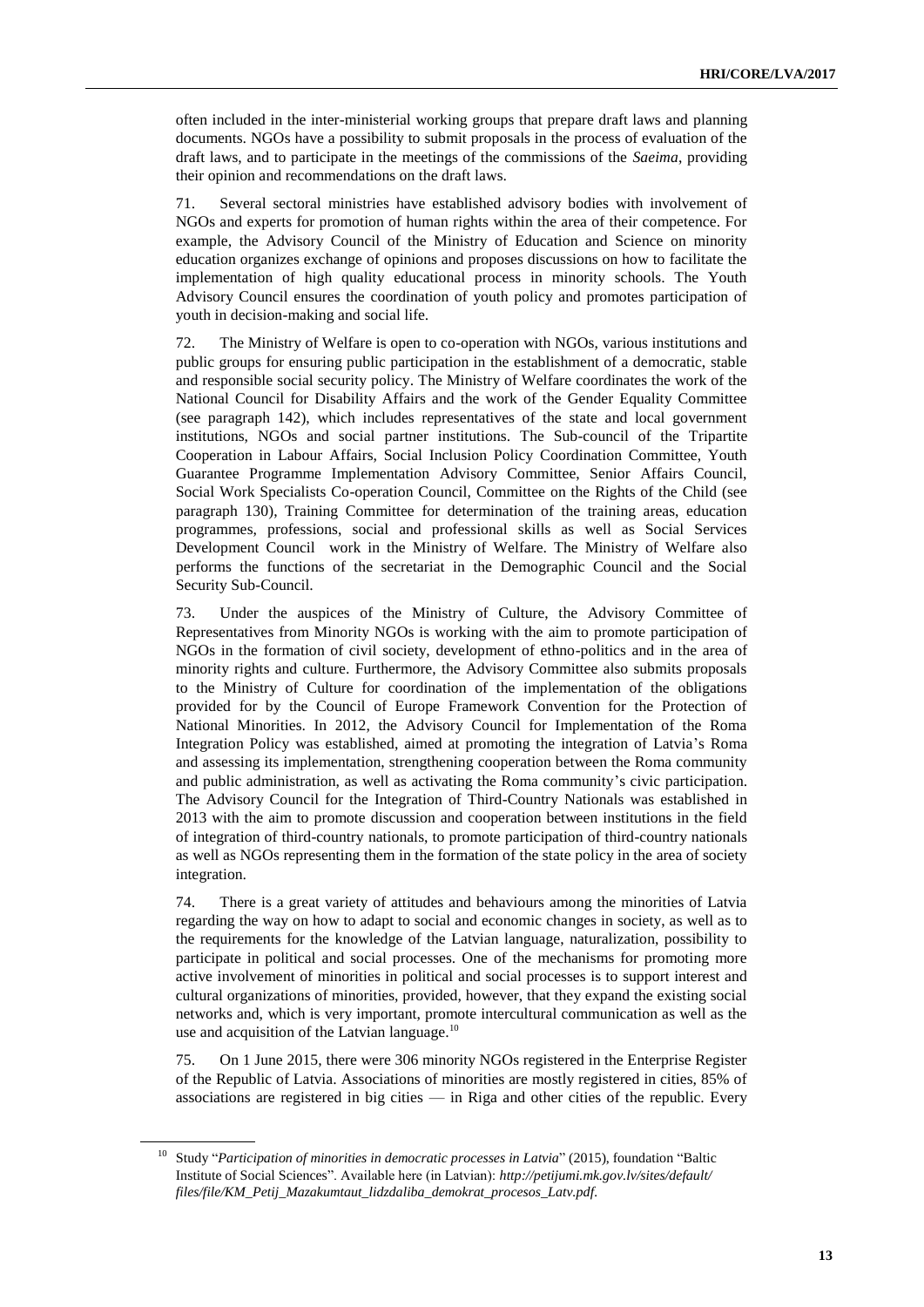second minority NGO works with the aim of preserving and developing a specific culture (52% or 160), the aim of 11% of associations and foundations of minorities is to represent the interests of a public group. The activities of 37% of minority NGOs are aimed at implementation of both of the above-mentioned goals. 42% of active minority NGO are involved in decision-making processes at the national and local government level. $^{11}$ 

#### **Media**

76. Media system of Latvia consists of both, public media (television and radio), as well as private media. There are national and regional media, as well as local media. Television and radio programs are prepared, printed newspapers and magazines are published, web portals operate etc. in Latvia. Considering the wide availability and use of internet, media convergence and provision of extensive content on internet platforms can be observed. There are several important written media operating in Latvia exclusively on internet platforms, providing the content of original news in both, Latvian and Russian. Television and radio offer their content on websites and on special applications and platforms.

77. Inhabitants of Latvia have access to several TV programs in Latvia, as well as regional and local televisions; and it is possible to watch programs from other countries. Large number of radio stations is available in Latvia, both in Latvian and Russian. The printed market is shrinking; three daily newspapers in Latvian are published, several are published also in Russian. The economic crisis in 2007–2009 left serious impact on the media environment, the volume of the advertising market still has not reached the pre-crisis level.

78. Data from international studies<sup>12</sup> indicate low to moderate risk to media diversity in Latvia.

#### **II. General framework for the promotion and protection of Human Rights**

#### **A. International human rights norms**

79. International law instruments are integral part of the national legal system of Latvia. They are used for the creation and interpretation of the national law and in certain cases international law can be directly applicable. In accordance with the requirements of the *Law on International Agreements of the Republic of Latvia*, the international treaties ratified by the *Saeima* have a higher legal force than the national legal norms, but lower force than the *Satversme* (Constitution). The norms of international law are often used to establish the content of the provisions included in the *Satversme.*

80. Latvia became a member of the United Nations in 1991, and since then has been working closely with various UN bodies, including the Office of the United Nations High Commissioner for Human Rights. In 1991, Latvia re-established its membership in the International Labour Organization, while in 1999 it became a member of the World Trade Organization (WTO). Latvia actively participates in several regional organizations. In 1991 Latvia became a member of the Organization for Security and Co-operation in Europe (OSCE), in 1995, it became a member of the Council of Europe, and in 2004 — a member of the EU and the North Atlantic Treaty Organization (NATO). On 2 June 2016, Latvia signed the agreement on accession to the Organization for Economic Co-operation and Development (OECD).

81. Latvia has acceded to the main UN human rights instruments, and regularly submits reports to the mechanisms monitoring the implementation of these instruments. In 2013, the UN Committee against Torture examined the periodic report of Latvia on the implementation of the 1984 Convention against Torture and Other Cruel, Inhuman or

 $11$  Ibid.

<sup>12</sup> See *Media Pluralism Monitor 2015*. Available here (in English): *[http://monitor.cmpf.eui.eu/](http://monitor.cmpf.eui.eu/mpm2015/results/latvia/) [mpm2015/results/latvia/](http://monitor.cmpf.eui.eu/mpm2015/results/latvia/)*.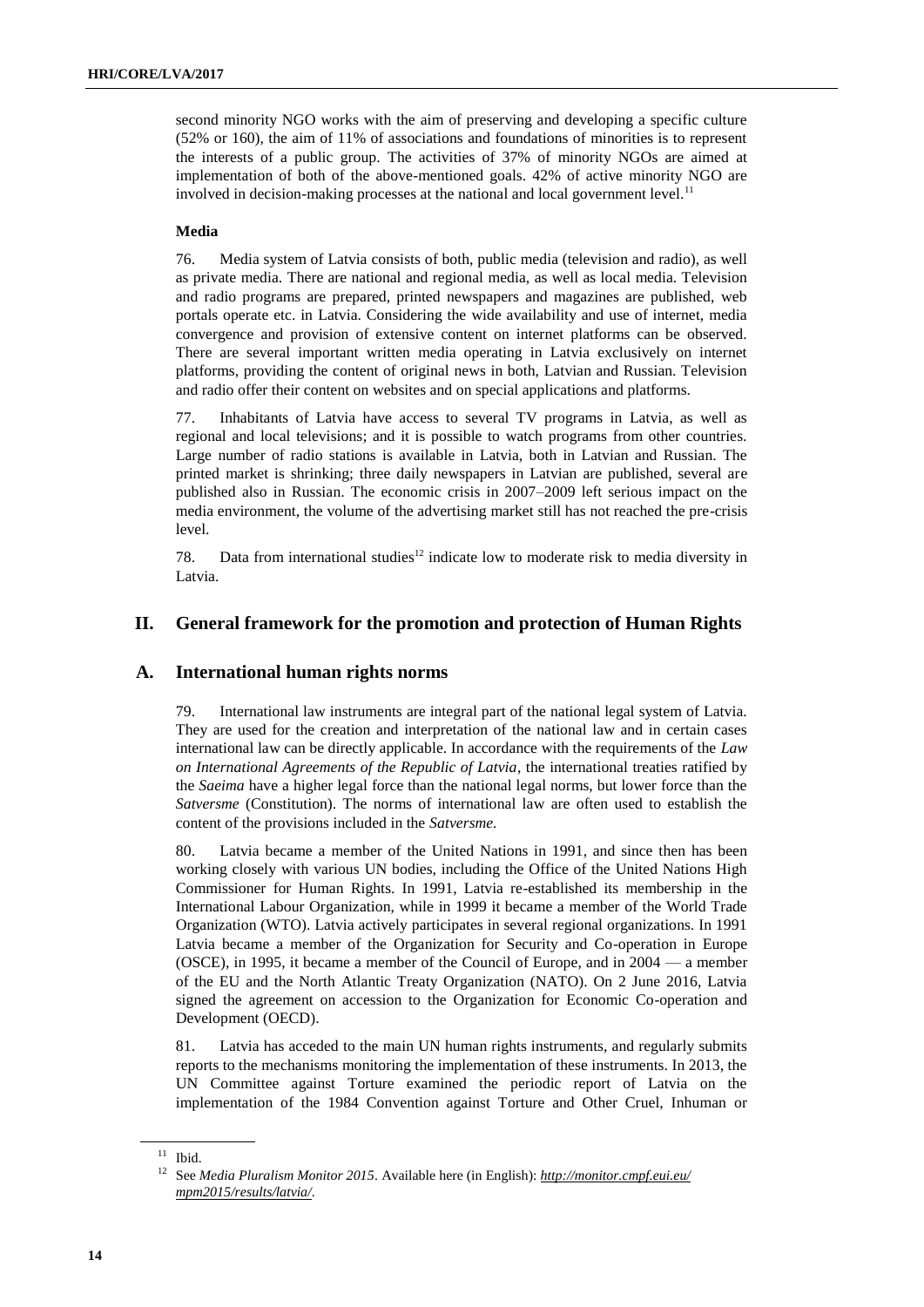Degrading Treatment or Punishment in Latvia, while in 2014 the UN Human Rights Committee examined periodic report of Latvia on the implementation of 1966 International Covenant on Civil and Political Rights. In January 2016 the UN Committee on the Rights of the Child examined the periodic report of Latvia on the implementation of the 1989 Convention on the Rights of the Child and initial reports on the implementation of two Optional protocols to this Convention — on the fight against the involvement of children in armed conflicts and on the fight against child trafficking, child prostitution and child pornography — in Latvia.

82. Latvia was one of the first countries to issue a standing invitation to the UN Special Procedures in 2001, and since then holders of the UN Special Procedures mandate have visited Latvia four times (in 2004 — the Working Group on arbitrary detention, in 2007 the Special Rapporteur on the contemporary forms of racism, xenophobia and related intolerance, in 2008 — the Special Rapporteur on child trafficking, prostitution and pornography, in 2012 — the Special Rapporteur on the impact of national external debt and other relevant international financial commitments on the country's ability to fully implement human rights).

83. Latvia continues its initiative to invite countries to maintain close co-operation with special procedures, including by issuing a standing invitation to them.

84. On 19 April 2013, Latvia acceded to the Second Optional Protocol to the International Covenant on Civil and Political Rights of 16 December 1966 concerning the abolition of the death penalty. Already since September 1996, a moratorium on the death penalty was established in Latvia, and there have been no death sentences and no executions. On 1 January 2012, amendments to *the Criminal Law* entered into force in order to exclude the death penalty as a form of punishment from *the Criminal Law*.

85. Since 1997 the European Convention for the Protection of Human Rights and Fundamental Freedoms and several of its protocols are binding for Latvia. Latvia has recognized the competence of the ECHR to receive and examine individual complaints. Latvia has also acceded to other regional conventions such as the Framework Convention for the Protection of National Minorities, the Revised European Social Charter, the Council of Europe Convention on Action against Trafficking in Human Beings, the European Convention for the Prevention of Torture and Inhuman or Degrading Treatment or Punishment, and is subject to monitoring mechanisms for their implementation. On 18 August 2014, Latvia ratified the Council of Europe Convention on the protection of children against sexual exploitation and sexual abuse (see Appendix No. 1).

86. As an EU member state Latvia is bound by the EU Charter of Fundamental Rights, which entered into force on 1 December 2009. The Charter of Fundamental Rights includes the civil, political, economic and social rights of EU citizens, as well as all of those persons living in the territory of the EU, reflecting Europe's common values and its constitutional heritage. The rights are divided into six major sections (respect, freedom, equality, solidarity, citizens' rights and the rule of law); the seventh section sets out the general conditions. The purpose of the Charter of Fundamental Rights is to protect the fundamental rights of individuals that could be affected by the EU legal acts adopted by the EU institutions and the Member States in the application of EU treaties. Latvia has a duty to directly apply or implement the EU legal acts.

87. Latvia will consider the possibility of joining other international instruments. At the same time, Latvia emphasizes the work of the ECHR and its broad competence in the field of promotion and protection of human rights through accepting and examining individual complaints. Every person has the right to lodge a complaint with the ECHR if he or she considers that Latvia has violated the rights guaranteed by the European Convention for the Protection of Human Rights and Fundamental Freedoms. ECHR rulings are legally binding, and the respondent state is obliged to take all measures, if necessary, also to amend the regulatory framework, in order to prevent the repetition of identified violations.

88. Latvia has been actively working not only on the national, but also on the international level in order to promote the implementation and protection of human rights. It is attested by Latvia's membership in the UN Economic and Social Council (2011–2013),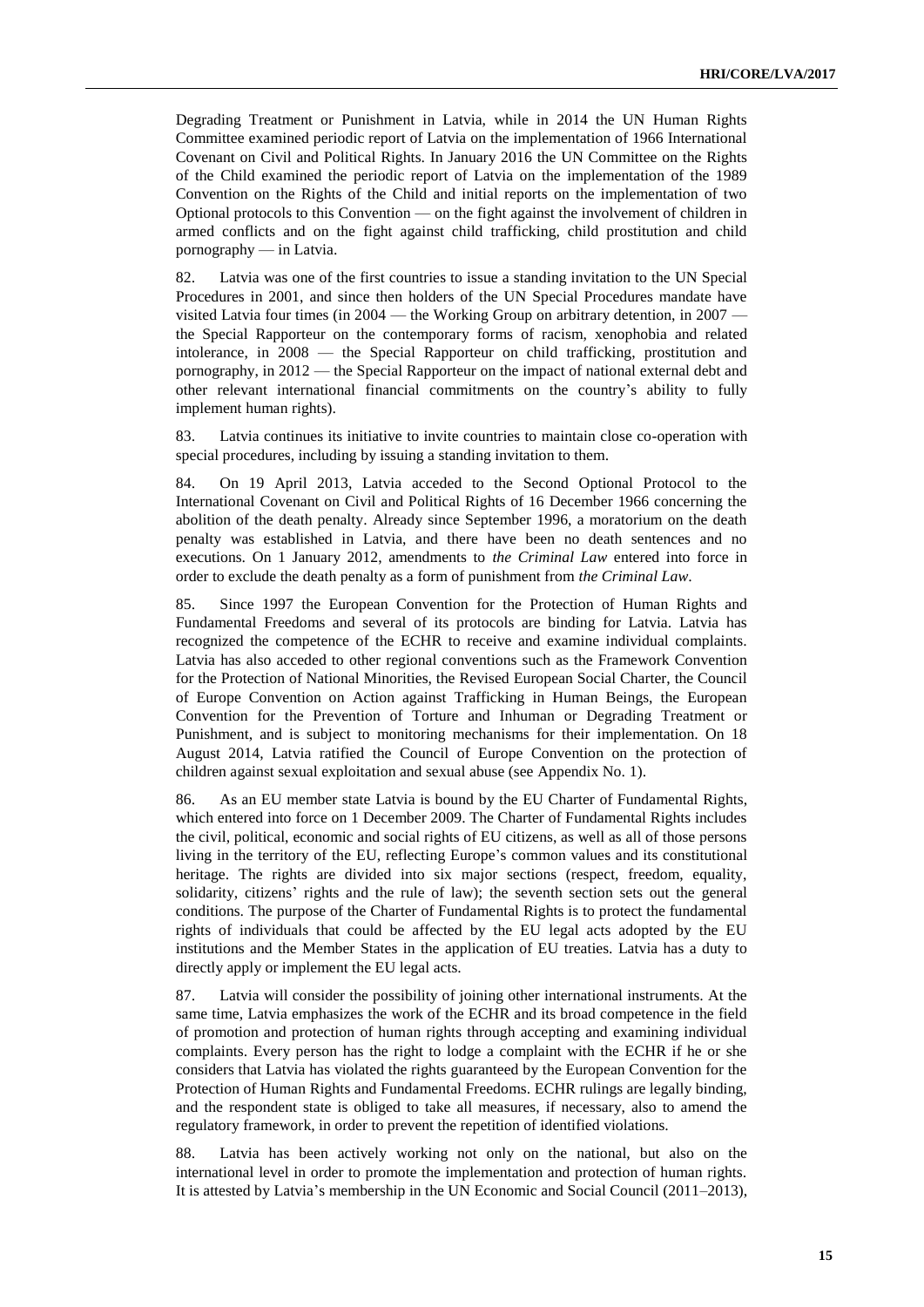in the Executive Council of the UN Entity for Gender Equality and the Empowerment of Women (2013–2015), as well as in the UN Human Rights Council in 2015–2017.

#### **B. Legal framework for protection of human rights at the national level**

#### **Provisions of the Satversme (Constitution)**

89. Article 1 of the *Satversme* (Constitution) stipulates that Latvia is an independent democratic republic, thus imposing certain requirements on the legal and political system of Latvia. Pursuant to the amendments introduced to the *Satversme* in October of 1998 (the *Satversme* was supplemented by a new Chapter VIII on fundamental human rights, see paragraph 23), the human rights and fundamental freedoms inherent in a democratic, secure and rule-based state were consolidated at the constitutional level for the first time since the renewal of Latvia's independence. Article 89 of the *Satversme* stipulates, "The State shall recognise and protect fundamental human rights in accordance with this Constitution, laws and international agreements binding upon Latvia".

90. The *Satversme* (Constitution) includes a number of rights, the restriction of which is not envisaged, such as equality before the law and the courts (Article 91), the right to life (Article 93), the right to physical integrity of a person and the prohibition of torture (Article 95), etc. The *Satversme* includes the right to free movement (Article 97), the right to freedom of thought, conscience and religion (Article 99), right to education (Article 112), the rights of minorities to preserve and develop their language and their ethnic and cultural identity (Article 114), etc.

91. The possibility of restricting some rights is envisaged in several Articles of the *Satversme* (Constitution), and in particular in Article 116, which is applicable to several rights (the right to respect for private life, home and correspondence (Article 96), the right to freely leave and return to Latvia (Article 98), the right to freedom of expression (Article 100), the right to join associations (Article 102), the right to the freedom of assembly (Article 103), the right to freely choose an occupation (Article 106), the right to a collective bargaining (Article 108).

92. The afore-mentioned provisions of the *Satversme* (Constitution) are very laconic, and their scope and interpretation of the content is specified by the Constitutional Court. Case law of the Constitutional Court confirmed that certain fundamental rights of a person are consolidated not only in Chapter VIII of the *Satversme*, but also in other chapters. For example, in the judgment in the case No. 2002-08-01, the Constitutional Court found that the right to vote and be elected is a fundamental right provided for by the *Satversme.* <sup>13</sup> In its turn, in the judgment in the case No. 2002-02-01 the Constitutional Court indicated, "the right to vote is recognized as the most important political right. In Latvia the right to vote is enshrined in the *Satversme* and specified in certain laws"<sup>14</sup> (the right to vote and to be elected is regulated by Chapter II of the *Satversme*).

93. The Latvian courts, including the Constitutional Court, are the basic elements of the institutional protection of human rights (see paragraph 44 et seq.).

94. Courts are the main authorities of judicial power in the state. Article 3 of *the Law on Judicial Power* states that every person has the right to judicial protection against threats to his or her life, health, personal freedom, honour, reputation, and property. Article 4 of *the Law on Judicial Power* provides that all persons are equal before the law and the court, and they have equal rights to the protection by the law.

<sup>&</sup>lt;sup>13</sup> Judgment of the Constitutional Court of 23 September 2002 in case No. 2002-08-01. Available here (in English): *[http://www.satv.tiesa.gov.lv/wp-content/uploads/2002/06/2002-08-](http://www.satv.tiesa.gov.lv/wp-content/uploads/2002/06/2002-08-01_Spriedums_ENG.pdf) [01\\_Spriedums\\_ENG.pdf.](http://www.satv.tiesa.gov.lv/wp-content/uploads/2002/06/2002-08-01_Spriedums_ENG.pdf)*

<sup>&</sup>lt;sup>14</sup> Judgement of the Constitutional Court of 5 March 2003 in the case No. 2002-18-01. Available here (in English): *[http://www.satv.tiesa.gov.lv/wp-content/uploads/2002/10/2002-18-](http://www.satv.tiesa.gov.lv/wp-content/uploads/2002/10/2002-18-01_Spriedums_ENG.pdf) [01\\_Spriedums\\_ENG.pdf.](http://www.satv.tiesa.gov.lv/wp-content/uploads/2002/10/2002-18-01_Spriedums_ENG.pdf)*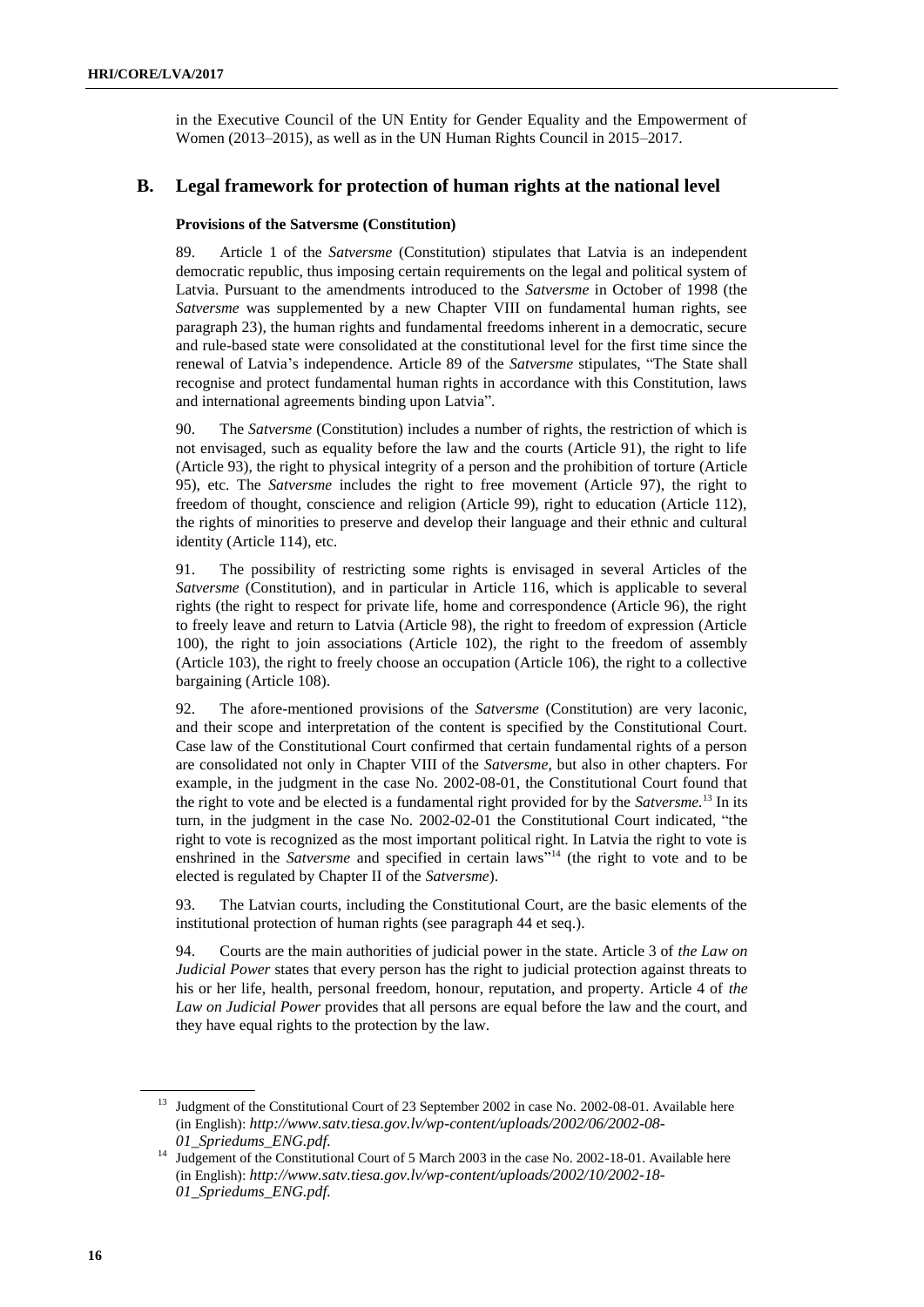95. *The Law on Judicial Power* also stipulates that every person has a guaranteed right to have his or her rights and obligations, or the validity of charges brought against him or her, determined on the basis of complete equality, by an independent and impartial court adjudicating the matter in open hearing and having regard to all the requirements of justice. A court adjudicates irrespective of the origin, social and financial status, race or nationality, sex, education, language, attitude towards religion, type and nature of occupation, place of residence, or the political or other views of a person.

96. National courts identify, recognize, and remedy violations of human rights in all three proceedings, namely, civil proceedings, administrative proceedings and criminal proceedings, as well as during the process of the examination of a constitutional complaint. National courts are to be recognized as an effective domestic remedy, as they are accessible to each person both theoretically and practically, they adjudicate the complaints on the merits, and they provide adequate remedy to the person concerned; moreover, the national courts apply international law in their rulings and analyse its application in the national proceedings. The ECHR in several rulings has expressed its opinion on the effectiveness of the national courts as an effective domestic remedy in specific areas (see paragraphs 100, 106, 114, 119).

#### **Civil proceedings**

97. The regulation included in *the Civil Law* and *the Civil Procedure Law* provides for an effective mechanism at the national level for the protection of rights. Every natural person and legal entity has the right to protection of his or her alleged or contested civil rights by bringing a civil action to a court of general jurisdiction for damages. Pursuant to the amendments to *the Civil Law* of 2006, Article 1635 determines that every delict, that is, every wrongful act *per se*, as a result of which harm has been caused (also moral injury), gives the person who suffered the harm the right to claim satisfaction from the infringer, insofar as he or she may be held liable for such act.

98. Article  $2352<sup>1</sup>$  of *the Civil Law* stipulates that each person has the right to bring court action for the retraction of information that injures his or her reputation and dignity, if the disseminator of the information cannot prove that such information is true. If information, which injures a person's reputation and dignity, is published in the press, then where such information is not true, it must also be retracted in the press. If someone unlawfully injures a person's reputation and dignity orally, in writing or by actions, he or she shall provide compensation (financial compensation). A court shall determine the amount of the compensation.

99. *The Civil Law* provides that moral harm is to be understood as physical or mental suffering caused by the infringement by an unauthorised activity of intangible rights or intangible benefits of the victim. The amount of compensation for moral damage is determined by the court at its own discretion, taking into account the severity and consequences of moral damage. For certain categories of cases the law introduces a presumption of moral harm, that is, if an unauthorized act constitutes a criminal offense against a person's life, health, morality, sexual integrity, freedom, honour, dignity, or against a family, or a minor, it is considered that moral damage is caused to the victim as a result of such action. In other cases, the victim has to prove the existence of moral harm.

100. A claim lodged under civil procedure can be recognized as an effective legal remedy in cases of compensation for damage against a person if the initiation of criminal proceedings has been refused or the criminal proceedings against the person have proved ineffective, excessively long or dismissed, or if the application for damages is not satisfied in full during the course of criminal proceedings. A claim submitted in accordance with the civil procedure can provide a real alternative mechanism for protection of the rights of an individual.

101. Amendments were incorporated in *the Civil Procedure Law*, as well as several other legal acts, exempting courts from the adjudication of the civil cases where there is no dispute, thus decreasing the time of adjudication of cases and increasing the efficiency of the courts (see Appendix No. 5). For example, as of February 2011, certain functions of the court were transferred to sworn notaries (dissolution of marriage on a no contestation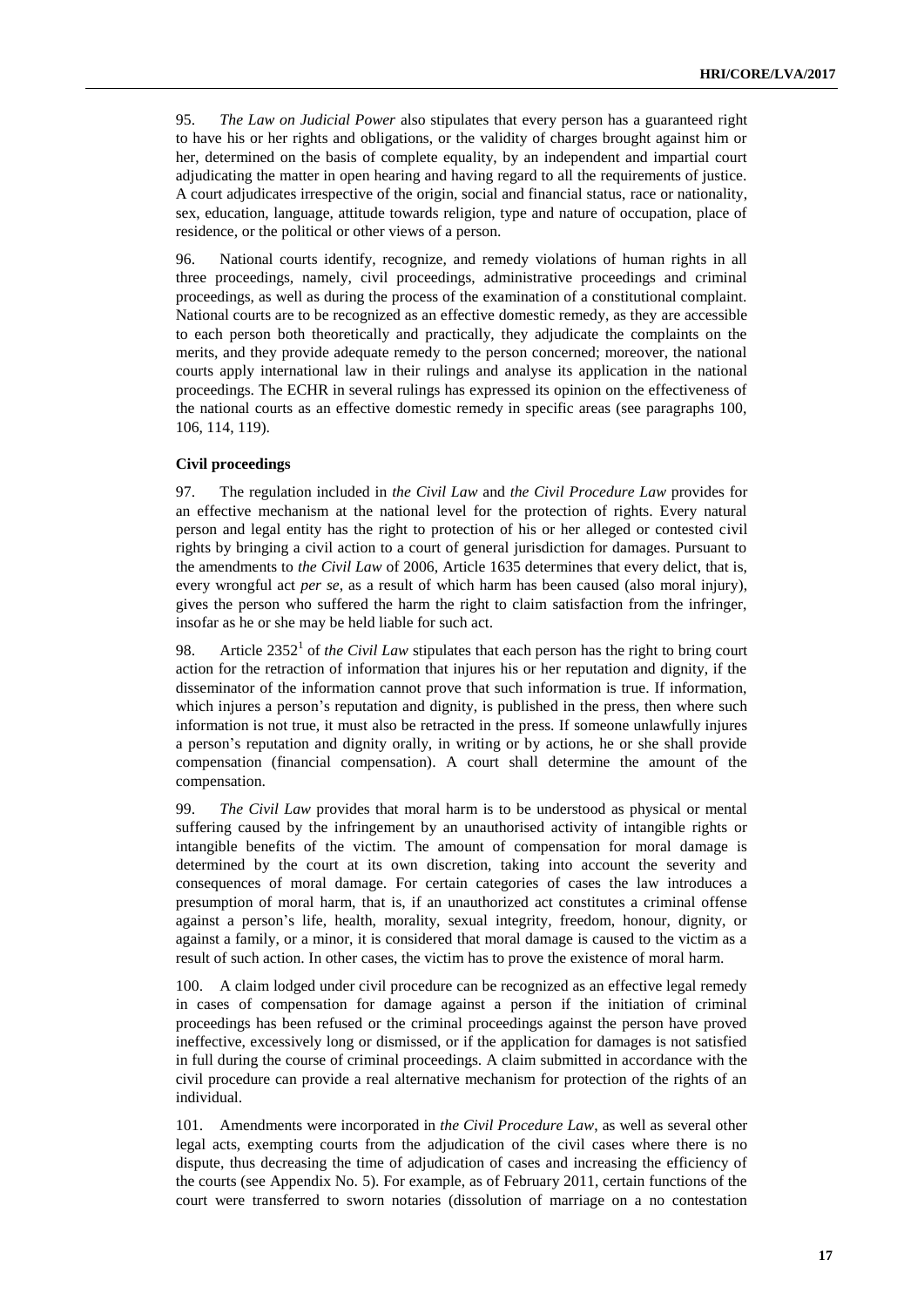basis), but from the beginning of 2012 categories of extra-judicial matters (such as uncontested compulsory execution of obligations, etc.) were transferred into the competence of judges of the Land Registry Offices.

102. Since 31 March 2014, *the Civil Procedure Law* was supplemented with a chapter regarding temporary protection against violence, thus introducing a new civil remedy in the legal system of Latvia. Now the victim can achieve imposing of restrictions on the violent person not only in the criminal proceedings, but also in the civil proceedings, moreover in a simple and quick way. An application for temporary protection against violence may be submitted by spouses or former spouses; persons being in the child and parent relationship, persons being in custody or other out-of-family care, kinship or affinity relationship; persons who reside or have resided in the same household; persons who have or are expecting a common child, regardless of whether they have ever been married or have ever lived together; persons between whom there is or have been close personal or intimate relationship. The enforcement of court judgements is controlled by the State Police. From April 2014 until 20 September 2016, the courts have adopted 3999 decisions on matters relating to temporary protection against violence: in 45% of cases, the national courts have satisfied applications in full, in 15% — partially satisfied, but in 29% of cases the applications have been denied. This regulation of temporary protection against violence is available to all persons irrespective of their origin, social and property status, occupation, citizenship, race and nationality, attitude towards religion, sex, education, language, place of residence and other circumstances.

#### **Criminal proceedings**

103. The purpose of *the Criminal Procedure Law*, which entered into force on 1 October 2005, is to establish a procedure for criminal proceedings that ensures effective application of the provisions of *the Criminal Law* and a fair settlement of matters related to criminal law without unjustified interference in a person's life.

104. *The Criminal Procedure Law* provides that criminal proceedings are carried out in compliance with internationally recognized human rights and without imposing unjustified criminal procedural duties or without disproportionate interference into the life of a person. Human rights may be restricted during the criminal proceedings only in cases where considerations of public safety so require, and only in the manner prescribed by law, according to the nature and danger of the crime. No person may be considered guilty within criminal proceedings until their guilt in committing a criminal offence has been established. In accordance with *the Criminal Procedure Law*, no one may be tried or punished again for an offence for which he or she has already been acquitted or punished in Latvia or abroad pursuant to the judgement adopted and in force in the criminal case or administrative violation case.

105. Since 1 October 2005 a position of an investigating judge has been introduced in the criminal proceedings, who, in the cases and in accordance with the procedure set forth by *the Criminal Procedure Law*, controls the observance of human rights in criminal proceedings until initiation of a trial (see paragraph 47).

106. In accordance with Article 14 of *the Criminal Procedure Law*, each person has the right to the completion of criminal proceedings within a reasonable time, that is, without unjustified delay. An official responsible for the proceedings must choose the simplest type of criminal proceedings that complies with the specific situation, and must not allow for unjustified intervention in the life of a person and unfounded expenditures. The failure to observe the reasonable time requirement may be the ground for termination of proceedings in accordance with the procedures laid down in this Law. Taking into account the practice of the courts and institutions of the prosecutor's office of Latvia, the regulation embodied in Article 14 of *the Criminal Procedure Law* (right to complete criminal proceedings within a reasonable time, in case of violation of which the courts could terminate the criminal procedure or reduce the sentence) and Article 49<sup>1</sup> of *the Criminal Law* (if the person's right to the completion of criminal proceedings within a reasonable time has not been complied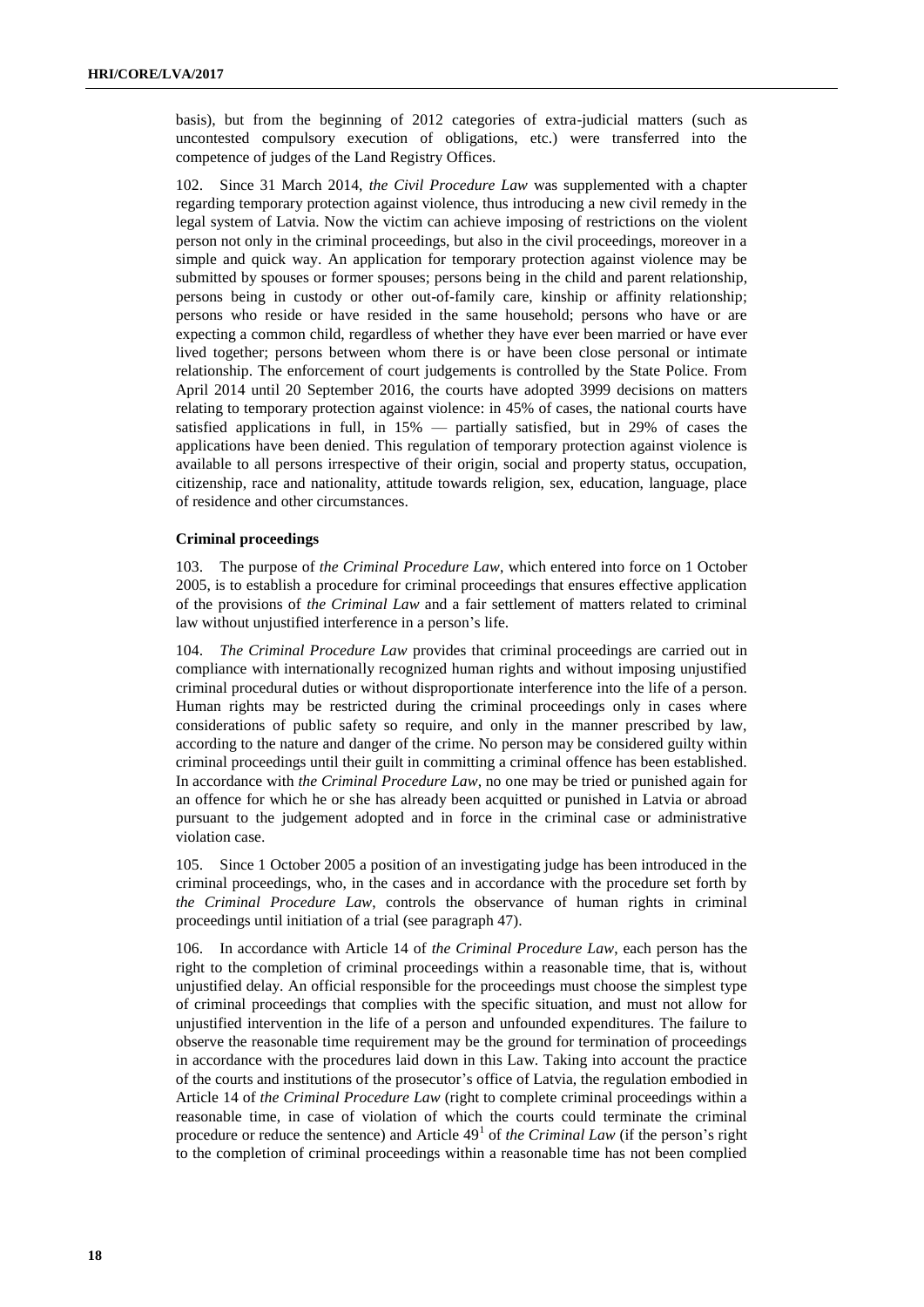with, a court may impose a lower penalty or a lighter sanction) has allowed the ECHR to conclude that the established mechanism is an effective remedy for protecting the rights of an accused to trial of a case in a timely manner.<sup>15</sup> This, in turn, means that the ECHR will not examine the complaints about the excessive length of proceedings on the merits if the person submitting the complaint has not tried to use Article 14 of *the Criminal Procedure Law* at the national level.

107. Article 11 of *the Criminal Procedure Law* stipulates that a person who has the right to defence, a victim and his or her representative, a witness, specialist, expert, auditor, as well as other persons involved in the criminal proceedings, and who does not speak the official language, during the procedural actions may use the language they understand, and to use the assistance of an interpreter free of charge, whose participation is ensured by the official responsible for the proceedings. A person who has the right to defence, if he or she does not have the knowledge of the official language, may use the language the person knows, and during the meeting with the defence counsel use, free of charge, the assistance of an interpreter whose participation is ensured by the official responsible for the proceedings (see paragraph 220).

108. Article 22 of *the Criminal Procedure Law* provides for procedural right for each person, to whom harm has been inflicted by a criminal offence, taking into account the moral injury, physical suffering, and financial loss, to request compensation for moral harm.

#### **Administrative proceedings**

In the context of general legal remedies, the role of administrative courts should be particularly highlighted. They started their operation on 1 February 2004, *when the Administrative Procedure Law* entered into force. The administrative courts, based on an application by person, exercise control over the lawfulness or effectiveness of an administrative act, issued by an institution, or *de facto* action of an institution within the framework of its discretion. The administrative court ascertains the public legal obligations or rights of an individual and reviews the disputes arising from the public law contract. This is an effective legal remedy available to natural and legal persons, including less protected groups of society. Anyone whose (subjective) rights set by the law have been violated by a public authority, may apply to the administrative court with an application. Administrative courts may grant a compensation for violation of rights.

110. Unlike the courts adjudicating the civil cases and criminal cases, the administrative court, when establishing the circumstances in the case, acts in accordance with the principle of objective investigation. If necessary, it can collect evidence itself, on its own initiative, as well as can give instructions and recommendations to the participants of the administrative proceedings in order to establish the actual circumstances of the case and achieve legal and fair adjudication of the matter within the limits of the claim.

111. It is important to note that for an individual the administrative proceedings in the institution are free of charge, but a person must pay the State fee for submission of an application to the court; the person may be exempted from an obligation to pay the fee in certain cases specified by law. The court itself may decide to reduce the amount of the State fee or fully exempt a person from the obligation to pay the fee.

112. Upon application to the administrative court, a person has the rights set forth in *the Administrative Procedure Law* to request the application of one of the available temporary protection measures, namely, suspension and renewal of the operation of the administrative act and *de facto* action, temporary settlement and immediate enforcement of the judgment.

113. Article 92 of the *Administrative Procedure Law* provides that everyone is entitled to claim due compensation for financial loss or personal harm, including moral harm, which

<sup>&</sup>lt;sup>15</sup> See, for example, *Trūps v. Latvia* (application No. 58497/08), decision of the ECHR of 20 November 2012; *Pēteris Bērziņš v. Latvia* (application No. 30780/13), decision of the ECHR of 20 May 2014. Available here (in English): *[http://hudoc.echr.coe.int.](http://hudoc.echr.coe.int/)*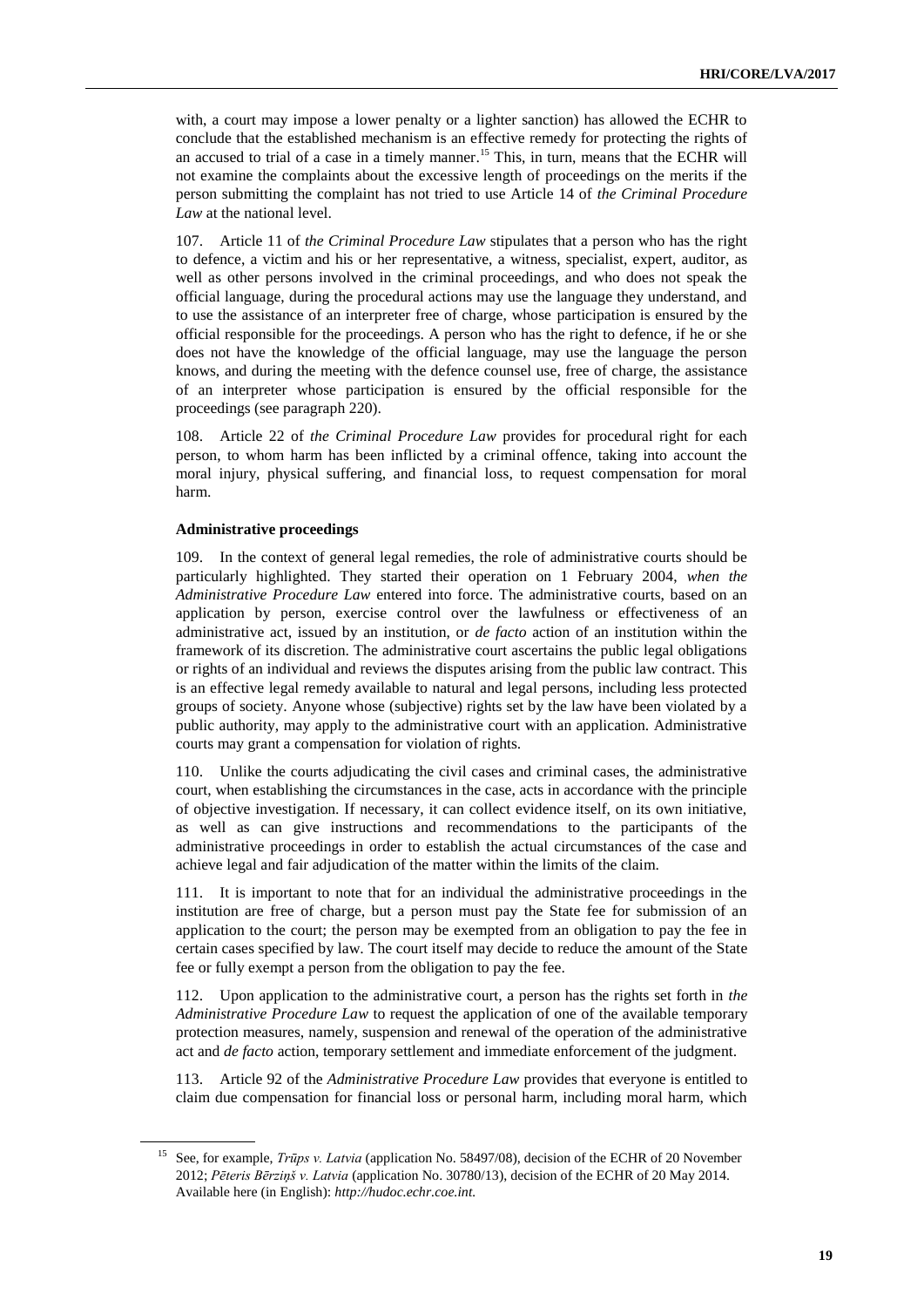has been caused to him or her by an administrative act or an *de facto* action of an institution.

114. The ECHR has recognised the administrative courts of Latvia as an effective (compensatory) domestic remedy in theory and practice, for complaints about conditions of in places of deprivation of liberty, <sup>16</sup> complaints about full body search, failure to provide food, when escorting to a court session, failure to provide with seasonal clothing, refusal to allow an extended meeting<sup>17</sup> and failure to provide health care at places of deprivation of liberty.<sup>18</sup> That, in turn, means that a person is obliged to use this mechanism before submitting a complaint to the ECHR.

#### **Process of examination of a constitutional complaint by the Constitutional Court**

115. In the case of violation of fundamental rights provided for by the *Satversme* (Constitution), any person has the right to submit a constitutional complaint regarding the compliance of the laws and the international agreements signed or concluded by Latvia with the *Satversme*, compliance of other regulatory enactments or parts thereof with the legal norms (acts) of higher legal force, and compliance of the Latvian national law with those international agreements concluded by Latvia that are not in conflict with the *Satversme*.

116. The effectiveness of the Constitutional Court as a legal remedy is proved, firstly, by the fact that applications are examined within a relatively short period (approximately 5–11 months). Secondly, the procedure for lodging a constitutional complaint is simple; there is no State fee for lodging an application. Moreover, if the adjudication of a constitutional complaint is of general interest or if the protection of the rights with general legal remedies cannot prevent a significant damage to the person lodging the complaint, the Constitutional Court may decide to consider the complaint before all other legal remedies have been used.

117. A constitutional complaint must contain a legal substantiation, indicating the law by which the rights guaranteed by the *Satversme* (Constitution) are violated. A constitutional complaint may be lodged within six months from entry into force of the decision of the last institution or, if it is not possible to defend the fundamental rights with general legal remedies, within six months from the moment of violation of fundamental rights.

118. The judgment of the Constitutional Court is generally binding. The Constitutional Court may not only annul one of the legal provisions as not in compliance with the *Satversme* (Constitution), but can also decide on changes in the interpretation of a legal provision, without abolishing it.<sup>19</sup>

119. The ECHR has recognized that if the applicant considers that a provision does not comply with the *Satversme* (Constitution) and the protection of such rights is guaranteed by the *Satversme*, lodging an application with the Constitutional Court regarding the incompatibility of the disputed provisions with the *Satversme* is to be considered an effective legal remedy.<sup>20</sup> That means that a person is obliged to use this mechanism before submitting a complaint to the ECHR.

<sup>&</sup>lt;sup>16</sup> Ignats v. Latvia (application No. 38494/05), decision of the ECHR of 24 September 2013; Iljins v. *Latvia* (application No. 1179/10), decision of the ECHR of 5 November 2013. Available here (in English): *[http://hudoc.echr.coe.int.](http://hudoc.echr.coe.int/)*

<sup>17</sup> *Bannikov v. Latvia* (application No. 19279/03), judgement of the ECHR of 11 June 2013; *Merzaļijevs v. Latvia* (application No. 1088/10), decision of the ECHR of 13 November 2014. Available here (in English): *[http://hudoc.echr.coe.int.](http://hudoc.echr.coe.int/)*

<sup>18</sup> *Antonovs v. Latvia* (application No. 19437/05), decision of the ECHR of 11 February 2014. Available here (in English): *[http://hudoc.echr.coe.int.](http://hudoc.echr.coe.int/)*

<sup>&</sup>lt;sup>19</sup> See, for example the decision of the Constitutional Court of 11 May 2010 in the case No. 2009-115-01. Available here (in Latvian): *[http://www.likumi.lv/doc.php?id=211662&from=off.](http://www.likumi.lv/doc.php?id=211662&from=off)* 

<sup>20</sup> See, for example, *Grišankovs and Grišankova v. Latvia* (application No. 36117/02), decision of the ECHR of 13 February 2003; *Liepājnieks v. Latvia* (application No. 37589/06), decision of the ECHR of 2 November 2010. Available here (in English): *[http://hudoc.echr.coe.int.](http://hudoc.echr.coe.int/)*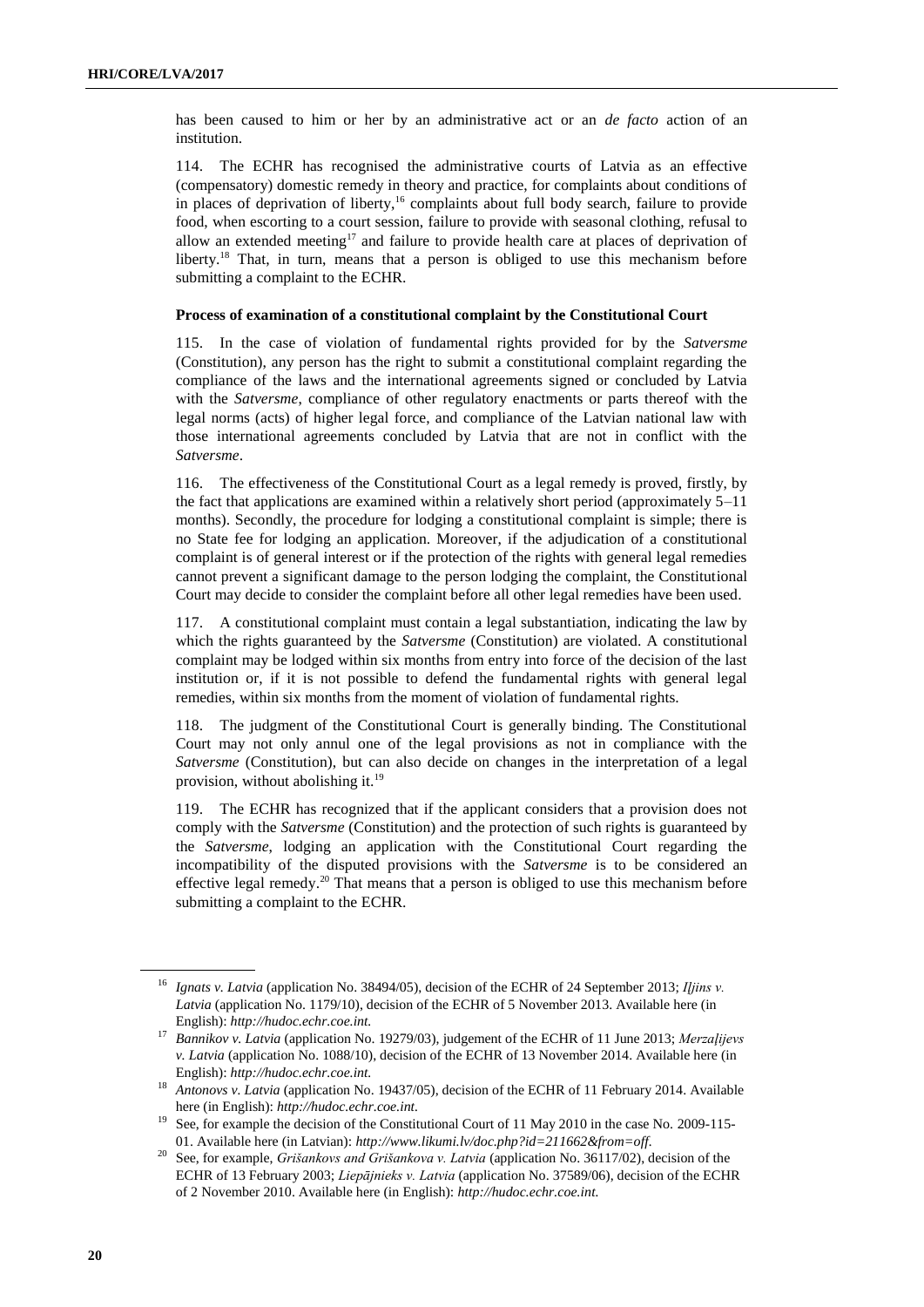#### **On State compensation to victims**

120. On 20 June 2006, *the Law on State Compensation to Victims* entered into force. The purpose of this law is to ensure a right to receive a State compensation to a natural person who has been recognised a victim in accordance with the procedures laid down in *the Criminal Procedure Law*. The afore-mentioned law states that the victim is entitled to receive a State compensation for moral harm, physical suffering or property loss resulting from deliberate criminal offense, if the criminal offence caused death of a person, or if the offence has caused severe or moderate physical injuries to the victim, or the victim has been sexually assaulted, or if the victim is a victim of human trafficking, or the victim is infected with human immunodeficiency virus, hepatitis B or C. A victim is entitled to a State compensation even if the perpetrator of a criminal offence or his or her accomplice has not been established, or cannot be held criminally liable.

121. The amount of the compensation to be paid to the victim of a criminal offence is calculated, taking into account the amount of the minimum monthly wage determined at the time when the person was recognised as a victim. The request for the State compensation is reviewed, and the respective decision regarding payment of the compensation or refusal to pay it is taken by the Legal Aid Administration (see paragraph 134). These decisions may be challenged before the Ministry of Justice, whose decision, in its turn, may be appealed to the administrative court.

#### **Law on Compensation of Damages Caused by the State Administration Institutions**

122. The purpose of *the Law on Compensation of Damages Caused by State Administration Institutions* of 2005 is to ensure a natural person the right provided for by the *Satversme* (Constitution) and A*[dministrative Procedure Law](http://likumi.lv/ta/id/55567-administrativa-procesa-likums)* for appropriate compensation for material loss or personal injury, including moral harm, inflicted by an unlawful administrative act or unlawful *de facto* action of a state administration institution. The law contains the provisions for determining the basis and the amount of compensation for loss, as well as stipulates the procedure how an institution evaluates the cases of compensation for loss, adopts a decision on the compensation for loss, and ensures enforcement of compensation for loss.

123. The right to claim compensation is granted to the victim. A victim within the meaning of the *[Administrative Procedure Law](http://likumi.lv/ta/id/55567-administrativa-procesa-likums)* is a natural person, who is an addressee of the unlawful administrative act or a third party, as well as a natural person, against whom the unlawful *de facto* action of the institution is directed, or who is directly affected by it. A victim may also be a relative of a natural person, who has died because of an unlawful action of the authority.

#### **On compensation for loss caused by unlawful or unfounded action of the investigation institution, the prosecutor's office or court**

124. In accordance with *the Law on Compensation for Loss Caused by Unlawful or Unfounded Action of the Investigation Institution, Prosecutor's Office or Court*, adopted on 29 May 1998, the investigation institution, prosecutor's office or court has an obligation to compensate losses, caused to natural persons because of unlawful or unfounded action in performance of their official duties. The law provides that the legal basis for compensation of losses is: (1) acquitting judgment, irrespective of the grounds for justification; (2) termination of a criminal case on exonerating grounds; (3) the recognition of an administrative arrest as illegal and the termination of administrative proceedings.

125. In accordance with the afore-mentioned law, a person is entitled to claim compensation of losses in the following cases: (1) a criminal sentence has been imposed upon the person and the person has served it; (2) a security measure — detention or house arrest — has been imposed upon the person; (3) the person has been apprehended in accordance with the procedure set forth in *the Criminal Procedure Law*; (4) compulsory measures [of a medical nature provided for in](http://pro.nais.lv/naiser/text.cfm?Ref=0103011998052832771&Req=0103011998052832771&Key=0103011998061732774&Hash=) *the Criminal Law* were applied to the person; (5) the person is placed against his or her will in a medical treatment institution in accordance with the procedures specified by *the Criminal Procedure Law*; (6) as a defendant in a criminal case, the person has been suspended from office; (7) an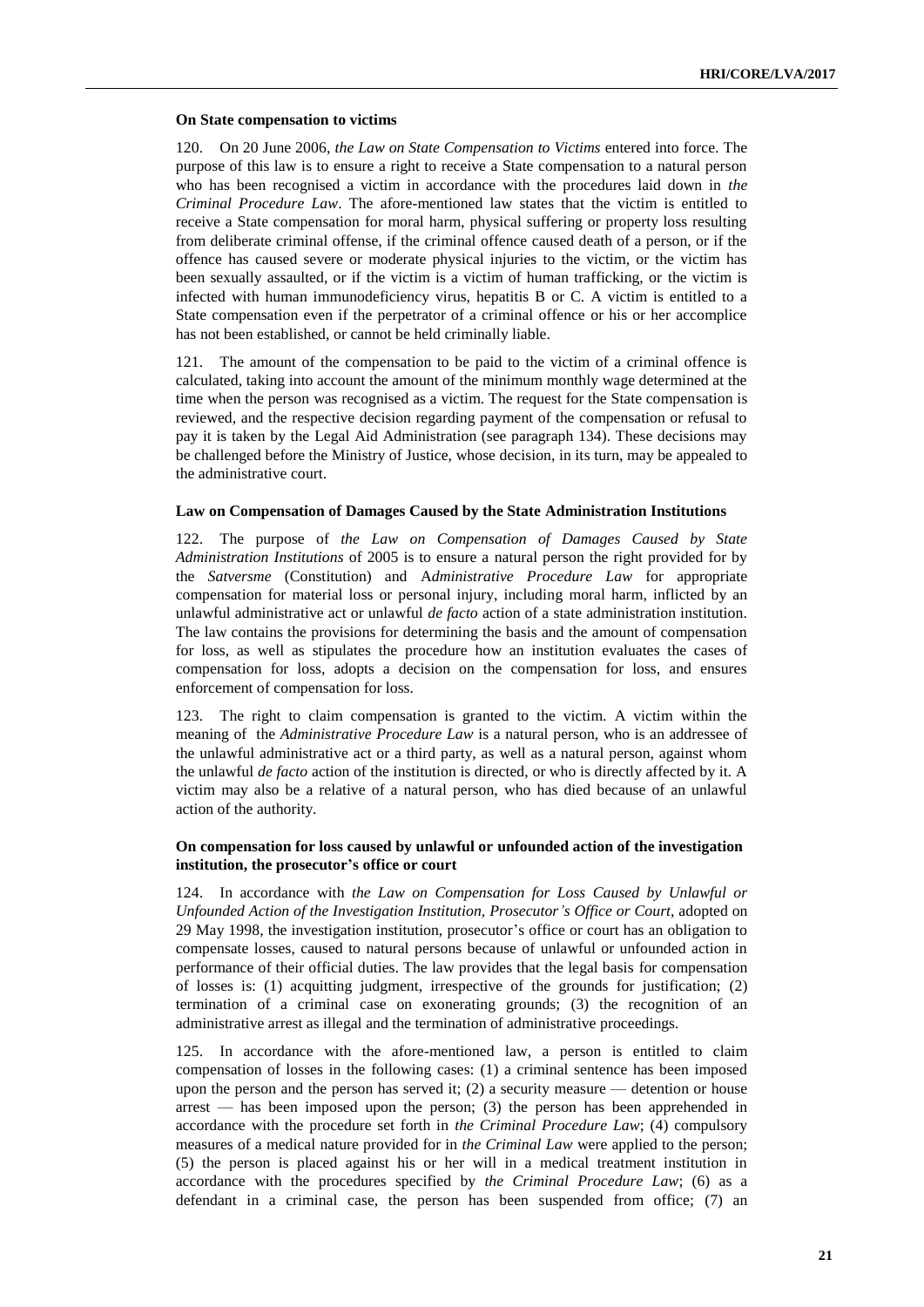administrative sanction — administrative arrest has been imposed to the person; (8) the person has used legal assistance of a sworn advocate because he or she has been held criminally liable. A person is not entitled to receive a compensation for losses, if it has been proved that during the pre-trial investigation or trial, the person intentionally has assumed the guilt of another person, or has otherwise by deliberate actions caused the losses.

#### **State Inspectorate for Protection of Children's Rights**

126. The basic principles of the system for the protection of the rights of children and its operation are regulated by *the Law on the Protection of the Rights of the Child*. The system includes municipal social services, police, educational, medical treatment and social care institutions. The effectiveness of co-operation between the above-mentioned institutions is one of the preconditions for the high quality functioning of the system for protection of the rights of children.

127. State Inspectorate for Protection of Children's Rights is operating under the supervision of the Ministry of Welfare. The duty of the Inspectorate is to monitor the observance of the rights of the children, to provide methodological assistance, as well as to carry out educational and informative activities. The Inspectorate conducts inspections on observance of the rights of the children at the institutions, inspects the case-files of children left without parental care, inspects public establishments for sports and entertainment, and inspects the case-files on children and other persons with restricted legal capacity at the Orphans' and custody courts. The Inspectorate has the authority to review administrative violation cases regarding violation of requirements for protection of the rights of children (physical or emotional violence against a child committed by officials or employees of the institutions and the unlawful involvement of children in events).

128. The Inspectorate also provides methodological assistance and recommendations for the prevention of the established violations of protection of the rights of children, organizes trainings for social care specialists, employees of out-of-family institutions and employees of other state administration and law enforcement institutions regarding specifics of the work with children and in ensuring the personal and pecuniary interests of children etc.

129. In 2012 LVL 586,012 (~ EUR 819,591) were spent on the activities of the Inspectorate from the allocated State funding, LVL 588,943 ( $\sim$  EUR 837,990) — in 2013, EUR 843,522 — in 2014, and EUR 920,556 in 2015.

#### **Commission on the Rights of the Child**

130. Commission on the Rights of the Child is a collegial advisory body with the purpose to promote the implementation of the UN Convention on the Rights of the Child 1989 and the concluding Observations of the UN Committee on the Rights of the Child in Latvia. The Committee was established by an order of the Minister for Welfare in 2013. The Committee consists of several ministers, the Representative of Latvia before international human rights institutions from the Ministry of Foreign Affairs, the Ombudsperson, as well as representatives of several NGOs. The Committee meets at least once a year. Currently, the responsible authorities are discussing the possible improvements in order to increase the efficiency of the committee.

#### **Orphans' and Custody Courts**

131. Orphans' and custody court is a guardianship and trusteeship institution established by a municipality or city local government, which as a matter of priority guarantees the protection of the rights and legal interests of a child or a person under the guardianship. The duty of the Orphans' and custody court is to provide the child with out-of-family care at a guardian or a foster family, and only if this is not possible — at a care institution. There are currently 132 Orphans' and custody courts operating in the territory of Latvia. The activities of the Orphans' and custody courts are regulated by the new *Law on Orphans' and Custody Courts*, which entered into force in 2007.

132. The procedures of the decision-making at the Orphans' and custody courts and the organization of work are aimed at the maximum protection and ensuring of the rights and interests of the child. Decisions made by the Orphans' and custody court enter into force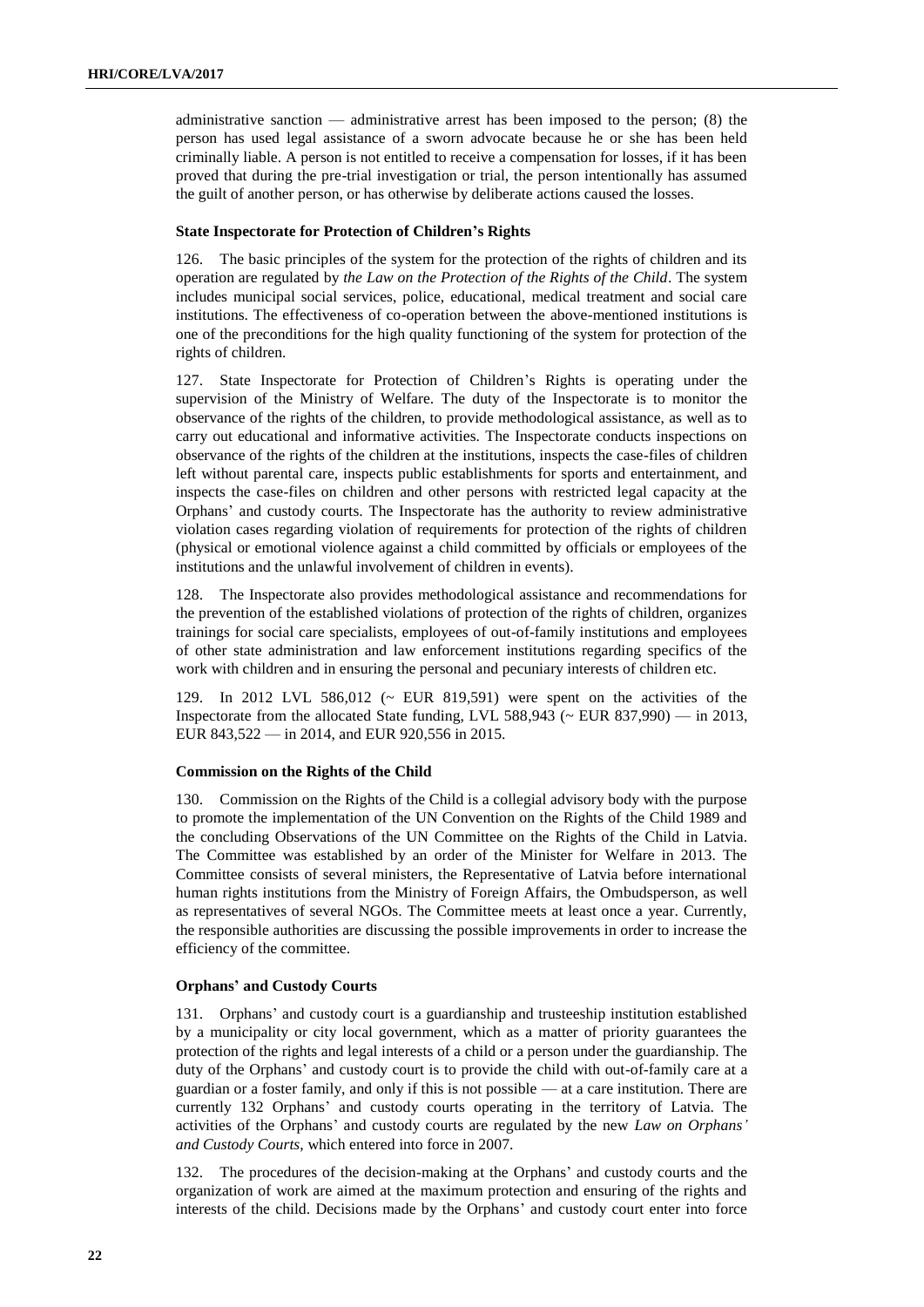and are enforceable without delay; a person may appeal them before the administrative court. Submission of an application to a court does not suspend the operation of a decision adopted by the Orphans' and custody court.

#### **Legal Aid Administration**

133. Since 2006, the Legal Aid Administration is operating in the subordination to the Ministry of Justice. The Legal Aid Administration is responsible for allocating and ensuring legal aid (following an application from a person, it adopts the respective decision) for outof-court and court proceedings in civil cases and certain administrative cases (for example, in asylum cases and in other cases set forth by the law), as well as in particular focusing on providing assistance to certain groups of persons (such as persons with low income or poor persons). With regard to criminal proceedings, another mechanism exists for providing legal aid, namely, the official responsible for the criminal proceedings (police, prosecutor's office, court) in cases and according to the procedure stipulated by *the Criminal Procedure Law*, if criteria set by the law exist, is responsible for inviting a defence counsel or representative to provide legal aid to the person. In such a case, the Legal Aid Administration pays for the legal aid provided.

134. On the basis of *the Law on State Compensation to Victims*, the Legal Aid Administration decides on the payment of the State compensation to the victims of deliberate criminal offences (see in Appendix No. 5), as well as provides informative support to the victims of criminal offences.

135. In 2002–2015, EUR 255,717.41 were allocated for operation of the Legal Aid Administration.

#### **Health Inspectorate**

136. The Health Inspectorate is an institution subordinate to the Ministry of Health, and its activities are as follows: control of medical institutions; monitoring and control of the availability of health care services and supervision and control of the use of State budget funds; control of healthcare quality and expert-examination of capacity for work; maintenance of the register of medical institutions, medical practitioners and medical support persons; control of the pharmaceutical, veterinary pharmaceutical companies and circulation of medical products; control of the subjects of increased risk; monitoring of environmental factors affecting the health of inhabitants; supervision of chemical substances, cosmetic products of chemical mixtures, tobacco products, electronic cigarettes in the Latvian market; supervision of distribution and use of medical devices.

137. When encountering difficulties regarding the quality of the medical care and of expert-examination of incapacity for work (for example, the quality of health care in a health care institution, the quality of health care in prisons), every person has the right to submit an application to the Health Inspectorate. When examining the applications about the quality of healthcare and expert-examination of incapacity for work, the Health Inspectorate evaluates the medical documentation, receives explanations from the medical practitioners, if necessary, visits the medical treatment institution or place of imprisonment, and gives an opinion. The Health Inspectorate informs the applicant about the decision taken. The applicant has the right to dispute the decision of the Health Inspectorate before the head of the institution, but afterwards to appeal to the administrative court.

138. In accordance with its competence, the Health Inspectorate examines applications on the availability and payment for health care services; compliance with hygiene requirements in high-risk objects, quality of drinking water and environmental factors; the conformity of chemicals, chemical mixtures, cosmetic products, tobacco products, electronic cigarettes available on the market with the requirements specified by regulatory enactments; the compliance with the distribution and use of medical devices. During the examination of such applications, if needed, laboratory tests are conducted.

139. In 2004–2016, EUR 46.17 million were allocated for the operation of the Health Inspectorate (established in 2007, upon restructuring and merging three direct administration institutions under the direct supervision of the Ministry of Health — Health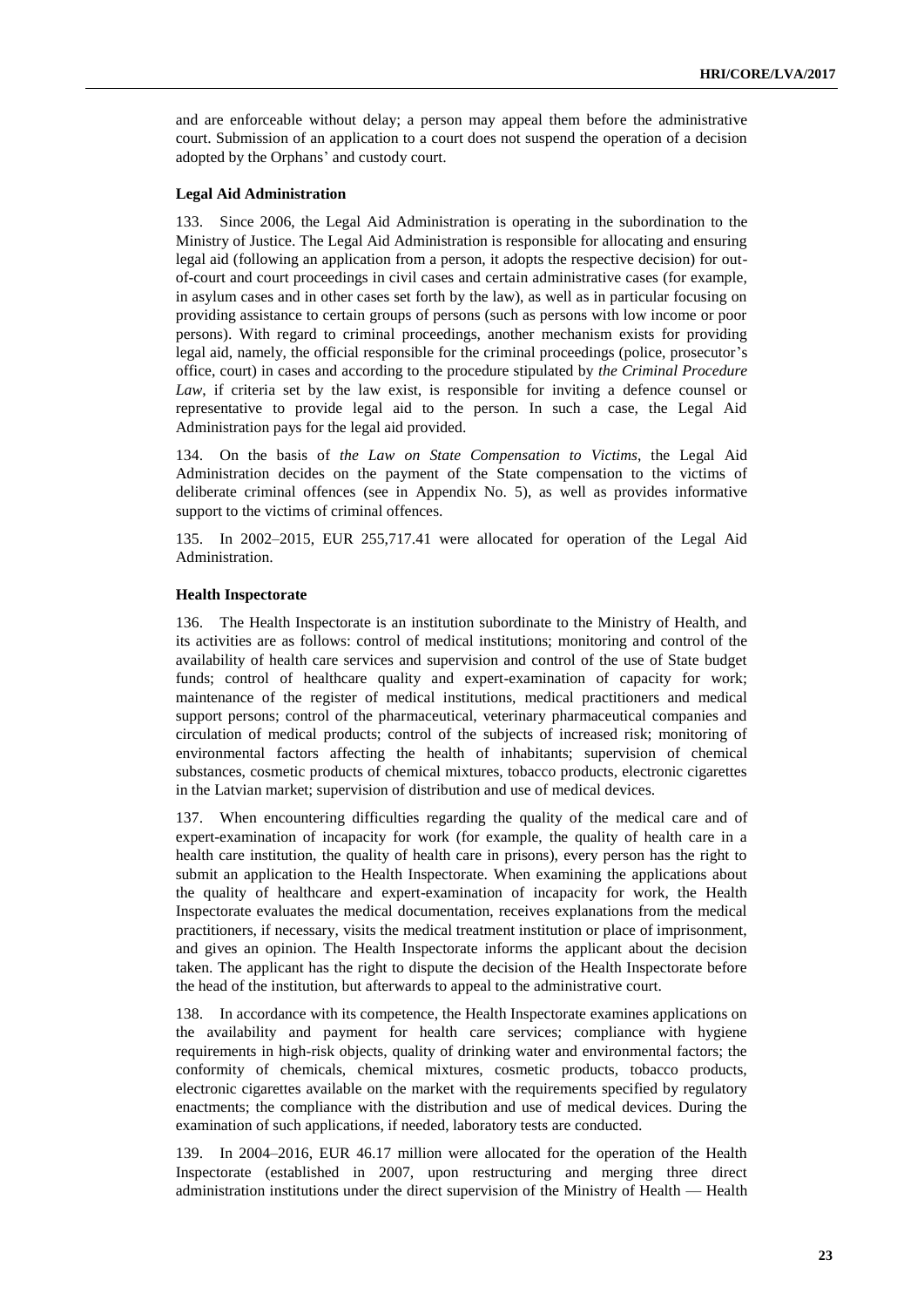Case and Capacity for Work Expert-Examination Control Inspectorate, State Pharmacy Inspection and the State Sanitary Inspection).

#### **Medical Treatment Risk Fund**

140. Since 25 October 2013, when the Medical Treatment Risk Fund administered by the National Health Service, commenced its operation, there is a possibility in Latvia in an outof-court procedure to receive a compensation for harm caused to life or health of a patient during the health care process. Namely, the fund provides the patient with an opportunity to receive compensation for harm (including moral harm) caused to his or her life or health, as well as for the expenses related to the medical treatment, if it was necessary in order to prevent or reduce such harm. The claim for compensation has to be submitted within two years from the date of detection of the harm, but not later than within three years from the date when it was caused. The maximum amount of compensation for a harm caused to life or health of a patient is EUR 142,290.

141. Between 2013 and the end of 2016, 499 persons applied to the National Health Service with claims to compensate for harm caused to life or health during the medical treatment process (see Appendix No. 3). In 119 cases it was decided to award compensations in the total amount of EUR 2,795,250.09. The existence or non-existence of harm to life or health, its consequences and amount, as well as the relation between medical expenses and elimination of consequences of the harm caused to the patient, is assessed during the independent expert-examination performed by the Health Inspectorate.

#### **Gender Equality Committee**

142. In 2010, pursuant to the order of the Minister for Welfare, the Gender Equality Committee was established, which is a coordinating institution in the field of gender equality and contributes to the co-operation and participation of ministries, NGOs, social partners, local authorities and other stakeholders. The purpose of the Committee is to promote the implementation, supervision and improvement of the gender equality policies. The Committee consists of representatives of both, the State and NGOs, as well as social partners. Measures implemented by various sectors from the perspective of gender equality are reviewed during the meetings of the Gender Equality Committee, for example, reconciliation of work and family life, domestic violence and prevention of violence against women, health and education, as well as current EU and international issues. During the meetings of the Committee, the current events related to the regular session of the Commission on the Status of Women of the UN Economic and Social Council and international issues related to human rights conventions are also examined.

#### **Civil society**

143. In accordance with the *State Administration Structure Law*, adopted in 2002, public authorities must ensure the involvement of representatives of society, by including them in their working groups, advisory councils or in the procedure of obtaining expert opinions. Both, the *Saeima* as well as the government, have established close cooperation with NGOs.

144. The National Tripartite Co-operation Council operates in Latvia, with participation of representatives of the Government, the Employers' Confederation of Latvia and the Free Trade Union Confederation of Latvia. State administration authority is obliged to hold a public discussion for taking decisions of significant importance for society. The society is informed about the development of the planning documents and draft laws, and the participation of NGOs and social partnership organizations is ensured in the process of elaboration of these projects. It is the responsibility of the local government to hold a public discussion regarding amending of the boundary of the local administrative territory and regarding the development program and spatial plan of the local government. Pursuant to the initiative of the local inhabitants, the council or its chairperson, public discussion on the issues of autonomous competence of the local government can be organized for advisory purposes. Everyone has the right to express his or her opinion, orally and in writing, on issue of public debate.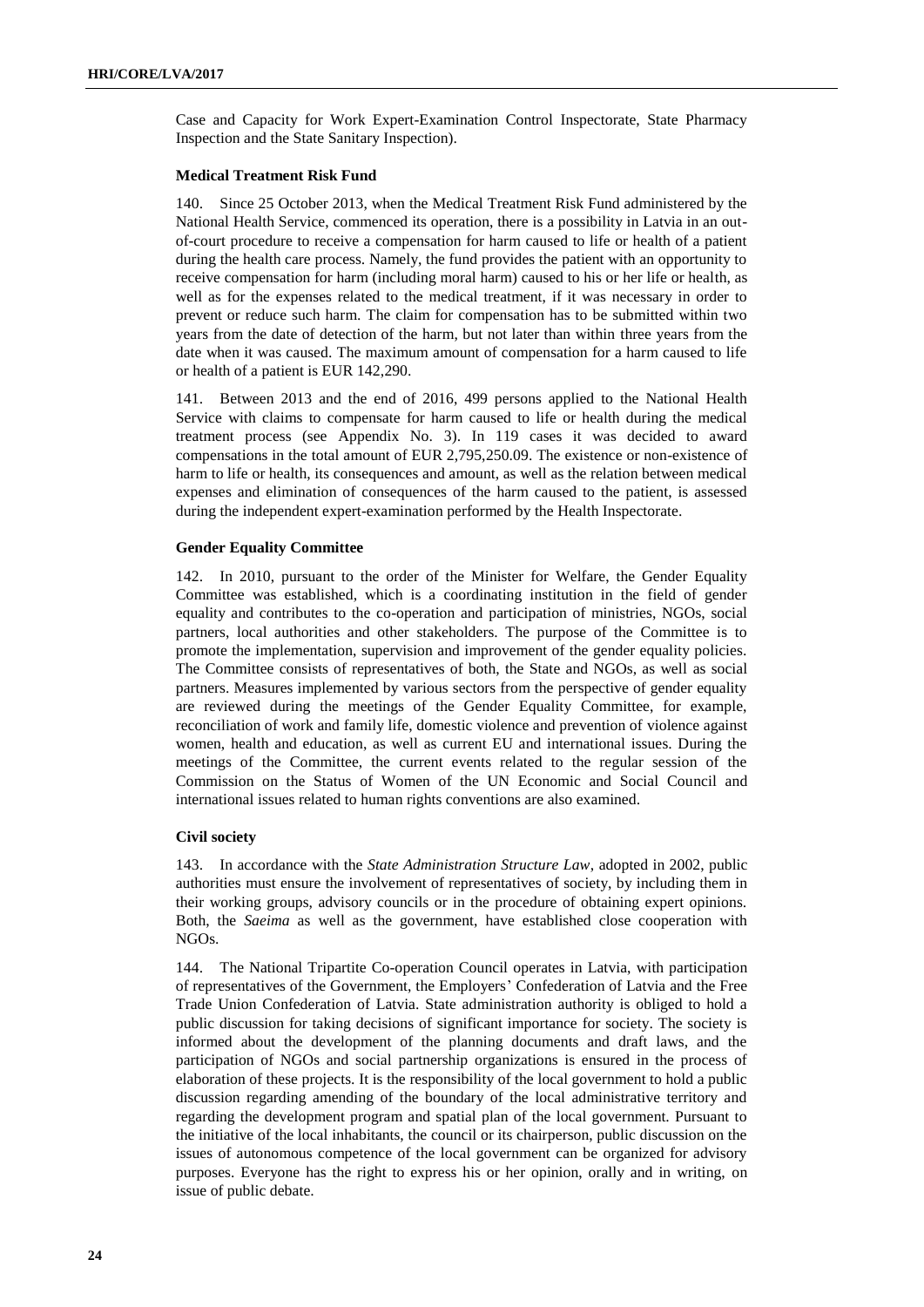145. The *Satversme* (Constitution) guarantees the right of every person to apply to the state and local government institutions with submissions in the manner prescribed by law and receive a substantive reply. The *Law on Submissions* defines the right of a person to dispute and appeal the issued administrative act or the *de facto* action of the institution, if the institution fails to respond to the submission, fails to respond within the set deadline or in accordance with the procedure specified in the law, or if the submission is left without proceeding, or the institution otherwise refuses to reply to it. *Freedom of Information Law*, adopted in 1998, stipulates that natural persons have the right to request for information at the institution at the disposal of that institution or which the institution has an obligation to create.

146. No less than 10,000 citizens of Latvia not younger than 16, may apply to the *Saeima* with a collective submission, which includes a claim to the *Saeima*. Signatures for the collective submission may also be collected electronically, if the identification of signatories and personal data protection are ensured. The *Saeima* accepts and examines the collective submission, in accordance with the *Saeima* Rules of Procedure.

#### **C. Framework for the promotion of human rights at the national level**

147. The Human Rights and Public Affairs Committee of the *Saeima* examines the issues and draft laws related to human rights and social integration processes. This Committee supervises a wide range of issues, such as the activities of public media, the activities of religious organizations, situation of convicted persons in places of imprisonment, the promotion of gender equality, combating trafficking in human beings and prevention of violence in educational institutions. Issues related to human rights are also reviewed by other committees of the *Saeima*.

148. The Human Rights and Public Affairs Committee of the *Saeima* also organizes meetings that are dedicated to the review of Latvia's national reports on the implementation of the core UN human rights conventions. During the meetings, members of the institutions invited and the committee discuss the content of Latvia's reports, discuss the most topical issues in the area of human rights, and the content of the Concluding Observations adopted by the UN treaty bodies, and their implementation. For example, on 1 June 2016 the Social Affairs and Employment Matters Committee and the Human Rights and Public Affairs Committee of the *Saeima* discussed the periodic report of the Republic of Latvia to the UN Committee on the Rights of the Child and implementation of the recommendations contained to in the Concluding Observations of the Committee.

149. The *Saeima* is actively involved in the work of regional organizations. Delegation of the *Saeima* regularly participates in the work of the Parliamentary Assembly of the Council of Europe, which seeks to strengthen Europe's common values in such areas as human rights, democracy and the rule of law, by providing recommendations, opinions, adopting resolutions and conventions.

150. In 2007, a group of female deputies of the *Saeima,* where almost all female deputies of the *Saeima* participate, was established for cooperation with female parliamentarians from other countries. The key areas of activities of the group of deputies are to broaden cooperation with women in parliaments of other countries, to establish a dialogue with NGOs and to raise awareness of the issues of equality in society.

151. When developing draft laws, the responsible authorities are constantly analysing and taking into account the international law instruments, the case law of international tribunals and out-of-court mechanisms. When developing draft laws, information is gathered on the range of issues that affect the area of the respective draft law, including the requirements of international law instruments and the guidelines issued by the treaty monitoring mechanism. In accordance with the Instruction No. 19 of the Cabinet of Ministers "*Procedure of the Initial Impact Assessment of a Draft Legal Act"*, adopted on 15 December 2009, the results of the evaluation and analysis of international commitments are reflected in a detailed manner in the initial impact assessment report or annotation, indicating the legal acts to be assessed, the views, conclusions and rulings of the international institutions. Before approval of legal acts by the Cabinet of Ministers, the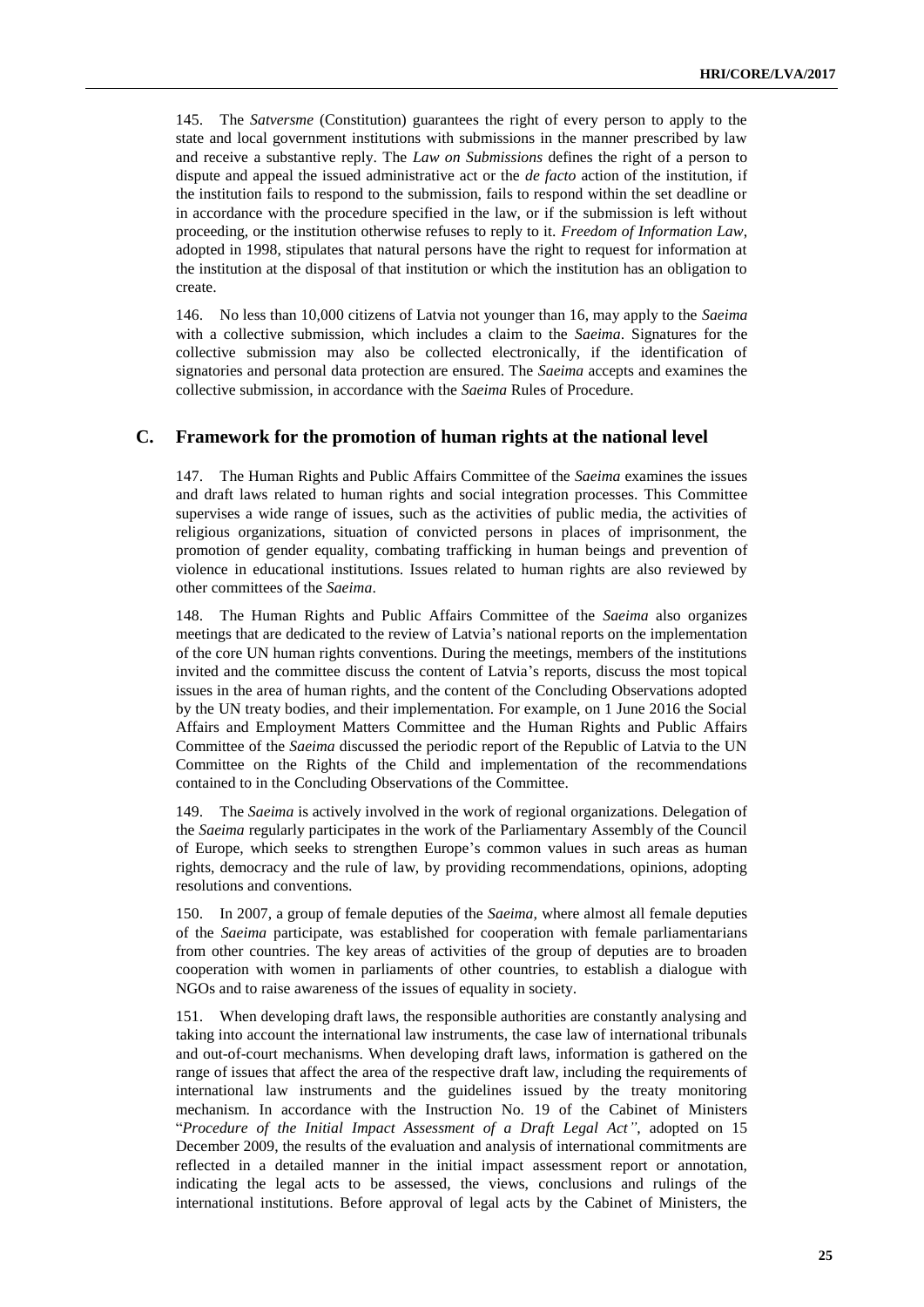representative of Latvia before international human rights institutions of the Ministry of Foreign Affairs, the Ombudsperson and NGOs have the right to express their views within the framework of the harmonization process of the legal act. The compliance of the draft legal act with international obligations in the area of human rights is also analysed in detail by the responsible committees of the *Saeima*, for example, by the Human Rights and Public Affairs Committee.

152. Under the auspices of the Ministry of Justice, there are several standing working groups that discuss current issues in civil proceedings, criminal proceedings, administrative proceedings, administrative violation proceedings and other areas of justice. The standing working group on the assessment of ECHR judgments against Latvia is also actively operating. It analyses the content of judgments adopted against Latvia, as well as evaluates and, if necessary, initiates the improvement of a relevant national legal act as soon as possible. This working group also assesses which additional measures need to be implemented at the national level in order to prevent similar violations in the future.

153. Finally, the case law of the ECHR against Latvia and other countries, the guidelines issued by the UN treaty bodies, opinions adopted by the UN treaty bodies are also used in national legal proceedings.

154. In order to ensure that any person can exercise the rights provided for in Article 90 of the *Satversme* (Constitution), <sup>21</sup> the UN human rights treaties that are binding for Latvia are translated and made available to public. Whenever Latvia concludes an international agreement, the text of the agreement is translated into Latvian and published in the official gazette *Latvijas Vēstnesis* as well as on the website *[www.likumi.lv](http://www.likumi.lv/)*. It is a website maintained by the official publisher *Latvijas Vēstnesis* and it provides free access to the systematized legal acts of the Republic of Latvia, the latest information on them, as well as their amendments.

155. National reports of the Republic of Latvia on the implementation of the UN human rights conventions are published on the website of the Ministry of Foreign Affairs, in the section on the activities of the representative of Latvia before international human rights institutions (see paragraph 173). National policy planning documents related to the implementation of obligations stemming from the UN human rights conventions are available on the website of the coordinating institution of the respective convention.<sup>22</sup>

156. Database of translations of ECHR judgements in cases against Latvia is available on the Latvia's courts portal *[www.tiesas.lv](http://www.tiesas.lv/)*, as well as on the website of the Supreme Court. Furthermore, views of the UN Human Rights Committee in cases against Latvia are also available in the Latvian on the website of the Supreme Court.<sup>23</sup>

157. National reports of the Republic of Latvia on the implementation of the UN Conventions on Human Rights in Latvia and their translations are published on the website of the Ministry of Foreign Affairs and the responsible ministry. The translations of the Concluding Observations of the UN treaty bodies are also published in Latvian on the website of the Ministry of Foreign Affairs and the responsible ministry. Similarly, before and after each dialogue with the relevant UN committee, during which the periodic national report is examined, the Ministry of Foreign Affairs and the responsible authority prepare and publish a press release informing the public about the course of the dialogue, composition of the national delegation, the issues discussed during the dialogue etc.

158. Annual reports of the representative of Latvia before international human rights institutions on representing the interests of Latvia before the ECHR and UN treaty bodies

<sup>&</sup>lt;sup>21</sup> Article 90 of the *Satversme* (Constitution) stipulates: "everyone has the right to know about his or her rights", The *Satversme* of the Republic of Latvia, adopted on 15 February 1922, which entered into force on 17 November 1922, *[Latvijas](https://www.vestnesis.lv/ta/id/57980-latvijas-republikas-satversme) Vēstnesis*, 43, 1 July 1993. Available here (in Latvian and English): *http://likumi.lv/doc.php?id=57980.*

<sup>22</sup> For example, there is information available on the website of the Ministry of Welfare (*[www.lm.gov.lv](http://www.lm.gov.lv/)*) that is related to the implementation of the UN Convention on the Rights of Persons with Disabilities in Latvia.

<sup>23</sup> Available here (in Latvian): *[http://at.gov.lv/lv/judikatura/ano-nolemumi/.](http://at.gov.lv/lv/judikatura/ano-nolemumi/)*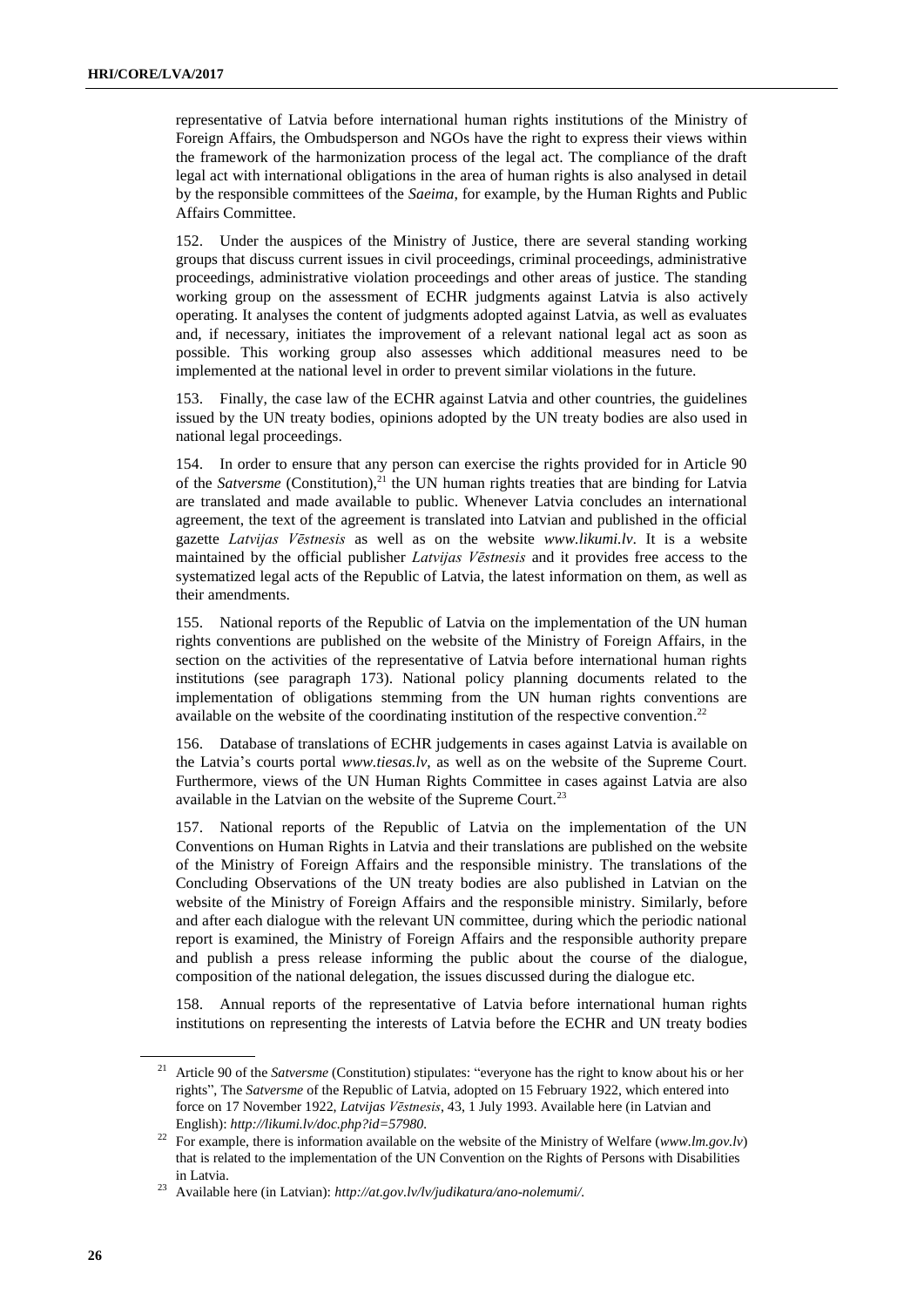are also published on the website of the Ministry of Foreign Affairs. Annual reports contain information on the views adopted by the UN Human Rights Committee in cases against Latvia, if any, on ECHR judgements in cases against Latvia, providing a brief outline of the facts and conclusions of the case. 24

159. State administration and law enforcement institutions regularly organize awareness campaigns for various target groups in mass media. For example, in the field of protection of the rights of children, state administration institutions in cooperation with NGOs organize educational and training events for parents on the development and upbringing of a child, safe and healthy environment for a child and other areas. Various public information activities are organized with the purpose to improve understanding on the gender equality.

160. Extensive information on the international agreements and other related documents, as well as their translation into Latvian are available on the website of the Ombudsperson's Office. 25

161. The NGOs of Latvia also take an active part in informing the public about the issues affecting human rights and the relevant international standards. For example, the work of the association "Resource Centre ZELDA" has become as an example of good practice, the purpose of which is to promote compliance with the rights of persons with mental disorders and protection of their interests. "Resource Centre ZELDA" conducts research, analysis of policy in the area of protection of the rights of persons with mental disorders, provides free legal advice to inhabitants, educates various public groups (for example, employees of the state administration authorities, specialists of mental health/social care institutions, judges, representatives of other NGOs, persons with mental disorders), as well as translates ECHR judgements relevant for the area of its work. In its turn, the society "Resource Centre Marta" provides professional assistance and support to women in crisis by offering to the women consultations of a social worker, a psychologist, a psychotherapist, a lawyer and other specialists.

#### **Educational and informative measures in the area of human rights**

162. In order to ensure regular raise of qualification and improvement of knowledge about human rights issues and content and scope of international conventions, various educational and informative measures were organized systematically for employees of the responsible state administration institutions, officials of the judicial system and persons belonging to the judicial system.

163. The human rights questions are included in the education programmes for employees of the state administration institutions, including the State Police College and the State Border Guard College, as well as in the professional development programmes of the State Police. Such issues as the prohibition of torture and other cruel, inhuman or degrading treatment or punishment, the prevention of trafficking in human beings, the psychological and legal aspects of the action of the officials of police in cases of sexual violence, domestic violence etc. are discussed within the framework of the programmes. In 2015, the State Police College approved informal education program for adults "Legal and practical aspects of the activities of the officials with special service ranks of the places for temporary detention of the State Police", within the framework of which 27 officials were trained in 2016.

164. Regular trainings and workshops are also organized for officials of the Prison Administration and the Office of Citizenship and Migration Affairs. Particular attention is paid to the training of professionals on the specifics of work with minor persons in the place of imprisonment, children, who have suffered from unlawful activities, asylum seekers and other issues. Trainings for experts are often organized in cooperation with NGOs and the Ombudsperson's Office. Attention is paid to the training and professional

<sup>24</sup> Available here (in Latvian): *[http://www.mfa.gov.lv/ministrija/latvijas-parstavis-starptautiskajas](http://www.mfa.gov.lv/ministrija/latvijas-parstavis-starptautiskajas-cilvektiesibu-institucijas/darba-parskati)[cilvektiesibu-institucijas/darba-parskati.](http://www.mfa.gov.lv/ministrija/latvijas-parstavis-starptautiskajas-cilvektiesibu-institucijas/darba-parskati)*

<sup>25</sup> Available here (in Latvian): *http://www.tiesibsargs.lv/tiesibu-akti/ano-dokumenti.*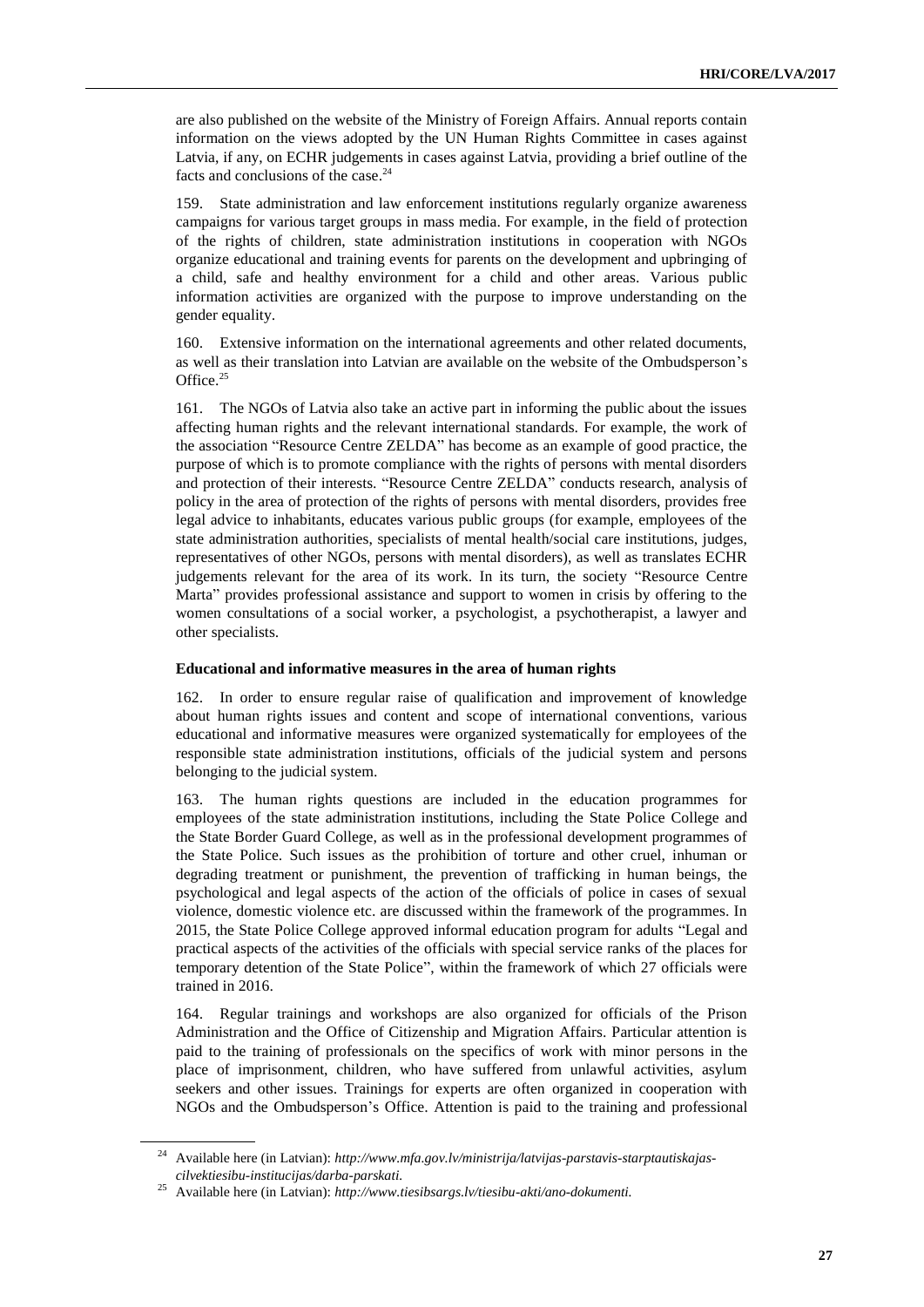development programs for employees of the Office of Citizenship and Migration Affairs and the State Border Guard, for example, for improving interviewing methods and foreign language skills.

165. Since 1995, the Latvian Judicial Training Centre has been operating in Latvia, providing further education and measures of professional development for judges and judicial staff, public prosecutors and sworn advocates. The objective of the Latvian Judicial Training Centre is to increase the quality of court judgments and to train professionals for high quality work in the judicial system. Regular trainings are organized on the topics of human rights, for example, in 2015 trainings were offered to judges on the application of human rights in criminal proceedings, administrative proceedings, civil proceedings, on the right of children and other issues. In 2016, judges and judge candidates were also trained on issues regarding the right to liberty and security, as well as practice in deciding on detention and the right to a fair trial.

166. Issues related to observance with human rights — tolerance, non-discrimination, ethnic diversity, gender equality — are integrated into the content of the standard subjects and examples for subjects of several primary and general secondary education programmes. The teaching materials also include topics related to awareness and prevention of the risk of human trafficking, as well as fictitious marriages.

167. The content of the syllabus for the general education subject "Social Sciences", "Politics and Law" includes issues in relation to the 1989 UN Convention on the Rights of the Child. For example, when learning the subject "Social Science", a student learns to be tolerant towards the different; knows and uses in practice the possibilities of civic participation in the events of the school, at the local and national level; understands that people have different religious, political and other beliefs; is tolerant towards the views of minorities; accepts and respects other members of the group. The content of the general education subject "Politics and Law" and "Ethics" is supplemented for similar purpose, namely, the issues of participation, rights and obligations of a student are included in the compulsory content of the studies. Such topics of general secondary education as reproductive health, prevention of unwanted pregnancy and sexually transmitted diseases, sexuality and sexual relations, are also included in the standard of the mandatory subject "Health Study".

168. Employees of the Ombudsperson's Office regularly provide advice, orally and in writing, to individuals on applying to the ECHR and UN mechanisms for protection of human rights. The Ombudsman's annual reports include an overview of the implementation in Latvia of the rights guaranteed by the UN human rights conventions.

#### **Promoting human rights globally in the context of development cooperation**

169. Latvia contributes to the budgets of the UN High Commissioner for Refugees and the UN High Commissioner for Human Rights. Specific contributions are made in order to provide assistance in emergencies, such as the war in Syria and Ukraine. Contribution strengthens the image of Latvia as a trusted partner and donor country, as well as ensures Latvia's support for the promotion of human rights at international level (see Appendix No. 3).

170. The objective of the Latvia's development cooperation policy is to contribute to the implementation of the 2030 UN Agenda for Sustainable Development in developing countries, in particular in the priority partnership countries of Latvia, in promoting sustainable development and poverty eradication, the rule of law and good governance (see Appendix No. 3).

171. In the context of the development cooperation, Latvia is working in the EU Eastern Partnership countries and Central Asian countries, focusing on the following areas of cooperation: development of public administration and capacity building, business development and strengthening of export capacity, governance and reform of public security structures, promotion of democratic participation and development of civil society, and education.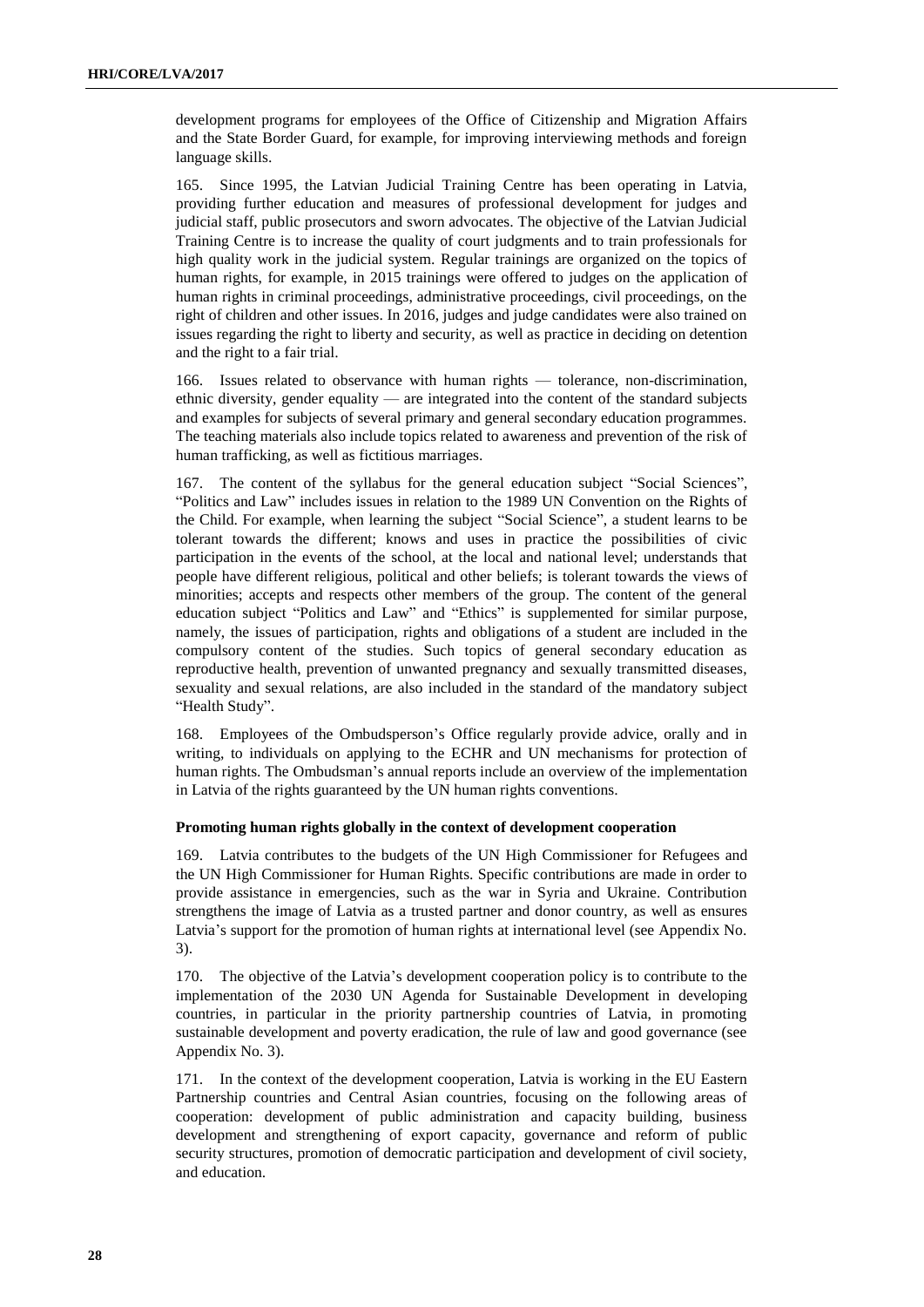172. Latvia emphasizes the implementation and promotion of human rights as a leading horizontal principle for planning and implementation of the development cooperation policy, including the implementation of a human rights-based approach. In general, Latvia emphasizes the integration of democracy, good governance, gender equality and environmental sustainability as well as climate issues in the development cooperation policy and foreign policy.

#### **D. Reporting process at the national level**

173. In accordance with the Regulation of the Cabinet of Ministers No. 121 *"Procedure for Representation in International Human Rights Institutions"*, adopted on 7 March 2017, the representative of Latvia before international human rights institutions of the Ministry of Foreign Affairs ensures the representation of the interests of Latvia before the ECHR and the UN treaty bodies. The representative of Latvia before international human rights institutions also prepares national reports on the implementation of the 1965 UN Convention on the Elimination of All Forms of Racial Discrimination, the 1966 International Covenant on Civil and Political Rights, the 1966 International Covenant on Economic, Social and Cultural Rights, the 1979 UN Convention on Elimination of all Forms of Discrimination Against Women, the 1984 UN Convention against Torture and Other Cruel, Inhuman or Degrading Treatment or Punishment and the 1989 UN Convention on the Rights of the Child.

174. The national reports on the implementation of the Optional Protocols to the 1989 UN Convention on the Rights of the Child are prepared by the Ministry of Welfare (Optional Protocol on the Involvement of Children in Armed Conflicts) and the Ministry of the Interior (Optional Protocol to Combat Child Trafficking, Child Prostitution and Child Pornography). In its turn, the National Report on the implementation of the 2006 UN Convention on the Rights of Persons with Disabilities is prepared by the Ministry of Welfare.

175. When drafting a national report, the representative of Latvia before the international human rights institutions takes into account the requirements of the relevant UN guidelines for the content and form of the report. Information on the implementation of a specific UN convention in Latvia is compiled in cooperation with the responsible sectoral institutions and submitted for approval to the Cabinet of Ministers. Furthermore, the representative of Latvia before international human rights institutions ensures the translation of national reports into one of the UN official working languages and their submission to the UN, as well as participates in the formation of the national delegation for examination of the national report by the UN.

176. It should be emphasized that NGOs, the Ombudsperson, as well as specialized committees are involved in the preparation of national reports. Comments received from NGOs are reflected in the text of the national report. In addition, NGOs are informed about the possibility of submitting an alternative report. The national report also reflects the work of the Ombudsperson's Office in relation to the implementation of the specific UN convention. Specially established committees also participate in the preparation of the national report, for example, the Commission on the Rights of the Child (see paragraph 130) examines the national report on the implementation of the 1989 UN Convention on the Rights of the Child, as well as assesses the Concluding Observations of the UN Committee on the Rights of the Child.

## **III. Measures for the elimination of discrimination and promotion of gender equality; domestic remedies**

#### **Non-discrimination**

177. The regulatory framework in force in Latvia, and international commitments that Latvia has undertaken stipulate that human rights in Latvia are ensured without any discrimination.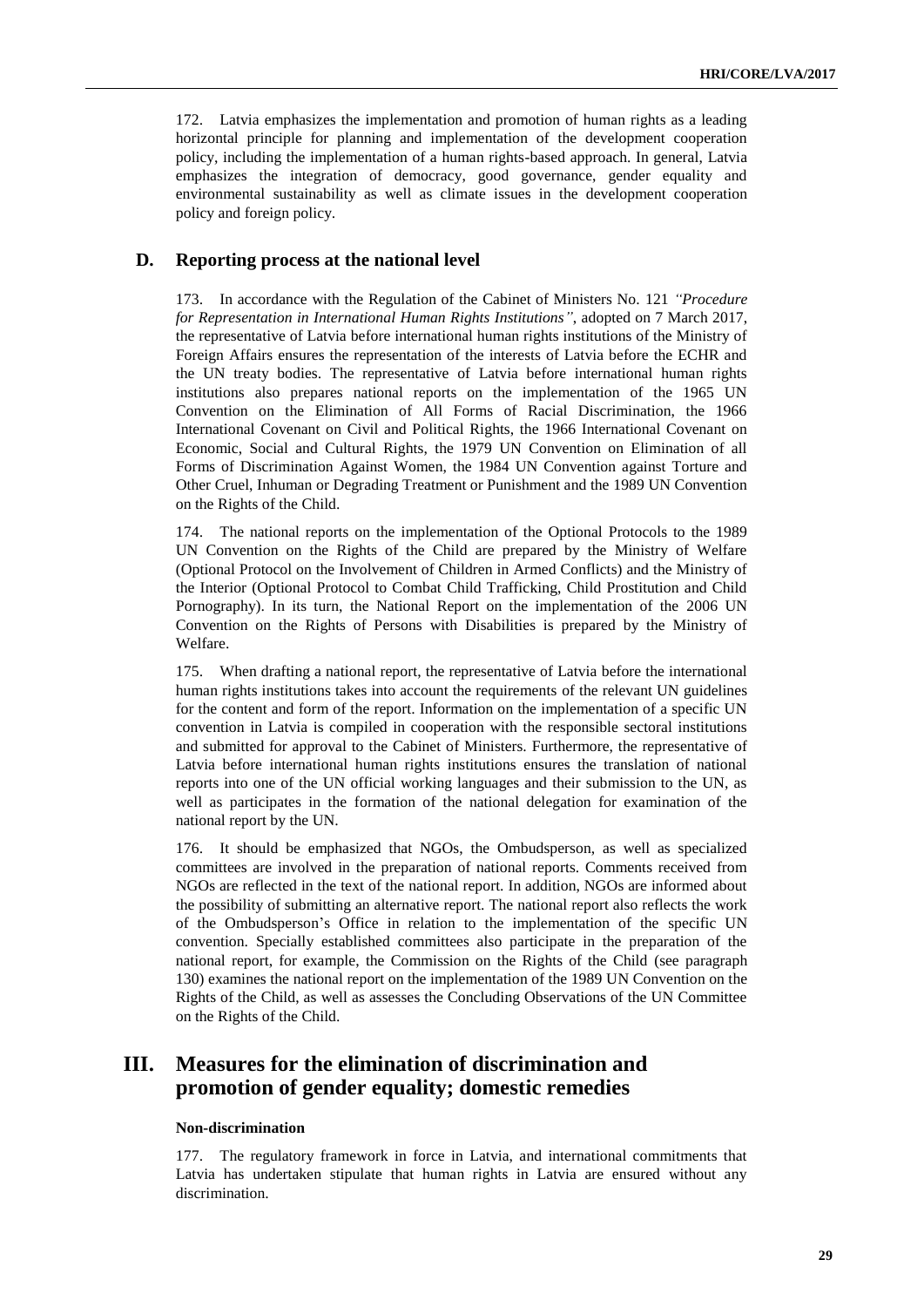178. The equality of all persons living in Latvia before the law and the court and enjoyment of their rights without any discrimination is guaranteed by the *Satversme* (Constitution). Article 91 of the *Satversme* stipulates, "All human beings in Latvia shall be equal before the law and the courts. Human rights shall be enjoyed without discrimination of any kind." The above-mentioned Article of the *Satversme* is to be interpreted in accordance with the international agreements binding to Latvia. Therefore, it can be concluded that the prohibition of discrimination contained in Article 91 of the *Satversme* also reflects the relevant international legal framework.

179. The provisions on the prohibition of discrimination and difference in treatment are also included in the laws of specific sectors. For example, *the Labour Law* stipulates that everyone has equal rights to work, and fair, safe and healthy working conditions, as well as fair labour payment. These rights must be guaranteed without any direct or indirect discrimination, regardless of race, colour, gender, age, and disability, religious, political or other belief, national or social origin, property or marital status, sexual orientation or other circumstances.

180. *The Law on the Rights of Patients* prescribes that in ensuring the patient's right, difference in treatment depending on the person s race, ethnic origin, colour, gender, age, disability, state of health, religion, political or other opinion, national or social origin, property or marital status or other circumstances is prohibited. A difference in treatment includes direct or indirect discrimination against a person, offence against a person or an instruction to discriminate.

181. Furthermore, the provisions on non-discrimination and prohibition for difference in treatment are incorporated in *the Law on Social Security*, *the Ombudsperson's Law*, *the Association and Foundation Law*, *Administrative Violations Code*, *the Criminal Law*, *the Consumer Rights Protection Law*, *the Education Law*, *the Law on the Prohibition of the Discrimination of Natural Persons Performing Economic Activities, Support for Unemployed Persons and Persons Seeking Employment Law*, *the Advertising Law* and other legal acts.

182. Article 9 of *the Civil Procedure Law* stipulates that the parties have equal procedural rights and a court ensures that the parties have equal opportunities to exercise their rights for the protection of their interests.

183. The general principles defined in *the Administrative Procedure Law* include the principle of respect for the rights of natural persons. The principle of equality prescribes that, in the same factual and legal circumstances, an institution and a court adopts identical decisions (different factual or legal circumstances — different decisions) irrespective of the gender, age, race, colour, language, religion or nationality of the participants of the administrative proceeding, political or other opinion, social origin, nationality, educational, social and property status, occupation and other factors.

184. One of the general principles of *the Criminal Procedure Law* provides for a unified procedural procedure for all persons involved in criminal proceedings, regardless of their origin, social and property status, occupation, citizenship, race and nationality, attitudes to religion, sex, education, language, residence and other conditions.

185. *The Sentence Execution Code* stipulates that when executing any form of a criminal punishment, discrimination of convicted persons based on racial, ethnic, linguistic, gender, social and property status, political opinions, religious beliefs and other criteria is not allowed. All convicts are equal before the law.

186. The State envisages for both, administrative liability and criminal liability, for violation of the prohibition of discrimination. Namely, *the Code of Administrative Offences* envisages for liability for the violation of the prohibition of discrimination stipulated by regulatory enactments. *The Criminal Law* provides for criminal liability for activities aimed at inciting national, ethnic, racial or religious hatred or intolerance (Article 78 of *the Criminal Law*) and acts aimed at inciting hatred or enmity because of the gender, age, disability of a person or any other characteristics, if substantial harm has been caused thereby (Article 150 of *the Criminal Law*) and discrimination based on race, national, ethnic or religious affiliation or violation of another kind of discrimination, if it causes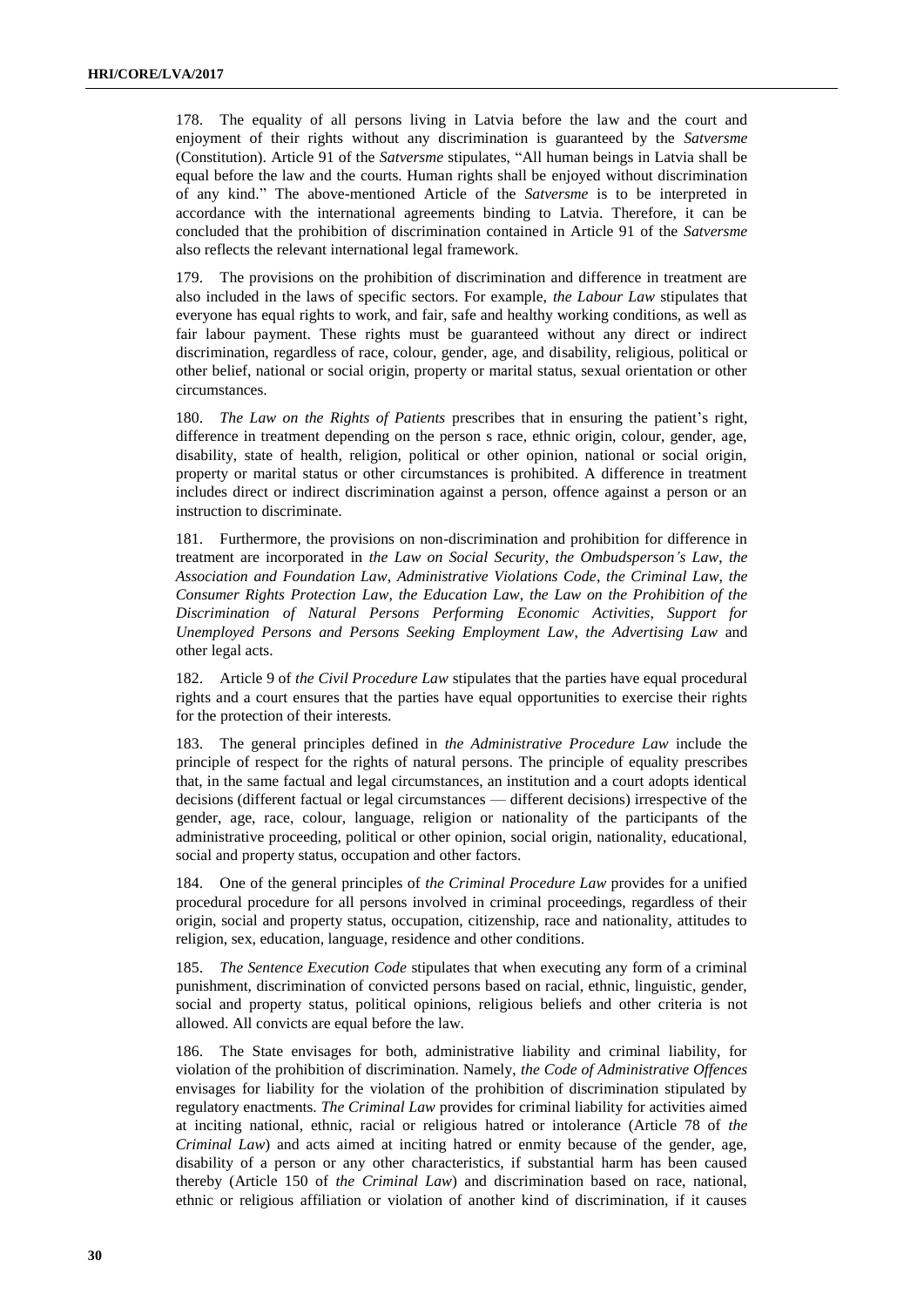material harm (Article  $149<sup>1</sup>$  of *the Criminal Law*). A more severe penalty is imposed for these criminal offences if committed by a public official or an employee of the company (or business enterprise) or organization, or a group of persons, or if committed by using an automated data processing system. A motive related to racial, national, ethnic or religious bias has been recognized in *the Criminal Law* as an aggravating circumstance (Article 48 (1) (14) of *the Criminal Law*).

187. The content of the principle of the prohibition of discrimination has been elaborated on in the case law of the Constitutional Court. The Constitutional Court has recognized that the objective of the principle of the prohibition of discrimination integrated in the *Satversme* (Constitution) is to prevent a possibility that the fundamental rights of a person are restricted based on any inadmissible criterion, such as race, ethnicity or gender in a democratic and law-governed country. <sup>26</sup> The principle of equality precludes state institutions from issuing the norms, which without any reasonable grounds, allow different treatment of persons who are in equal and certain conditions in comparable circumstances. The principle of equality allows and even requires a different treatment for persons who are in different circumstances and allows different treatment of persons in equal conditions if they have an objective and reasonable basis. A difference in treatment is not impartial and reasonable if it does not have a legitimate purpose or if there is a disproportionate relationship between the chosen means and the goals set. $27$ 

188. Promotion of equal treatment and the prevention of all forms of discrimination are an important part of the scope of the Ombudsperson's Office. The Ombudsperson assists the victims of discrimination by examining individual complaints about the violation of the prohibition of discrimination or of equal treatment by state institutions, natural or legal persons, by providing legal advice and representing persons before the court, as well as by promoting conciliation between the parties to the dispute. From 2011 to 2016, the Ombudsperson's Office has implemented a number of measures to inform about nondiscrimination. For example, the Ombudsperson's opinions and views were published in the media, public polls about cases of violation of the prohibition of discrimination were held, and educational activities of public and state employees took place. The Ombudsperson's Office has also conducted several studies and prepared reports on non-discrimination issues, and actively participates in public discussions, providing an opinion on the processes important for the public in relation to the matters of legal equality.

#### **Society integration. Promotion of the rights of persons belonging to national minorities**

189. The *Satversme* (Constitution) stipulates, "Persons belonging to ethnic minorities have the right to preserve and develop their language, ethnic and cultural peculiarities". The society of Latvia comprises representatives of more than 150 ethnicities. Minorities and their culture is an integral and important part of the society and cultural space of Latvia. Latvia's integration policy fully ensures the protection of the rights of minorities and respect for their culture, language and traditions. The Government continues to make a significant practical contribution to minority education, culture and other fields in order to strengthen the identity of minorities living in Latvia, as well as to ensure the involvement of representatives of minorities in the process of policy-making and decision-making.

190. *Guidelines on National Identity, Civil Society and Integration Policy* (2012–2018) emphasize the importance of preserving the uniqueness of a minority. The plan for implementation of *the Guidelines on National Identity, Civil Society and Integration Policy (2012–2018)* for the period up to 2016 was approved in 2015, and it envisages developing of civic education, strengthening traditional and non-traditional forms of civic participation, as well as promoting the integration of socially excluded groups and preventing their discrimination.

<sup>26</sup> Judgement of the Constitutional Court of 29 December 2008 in the case No. 2008-37-037, Paragraph 6. Available here: *http://www.satv.tiesa.gov.lv/cases/*.

<sup>&</sup>lt;sup>27</sup> Judgement of the Constitutional Court of 2 February 2010 in the case No. 2009-46-01, Paragraph 7. Available here: *http://www.satv.tiesa.gov.lv/cases/*.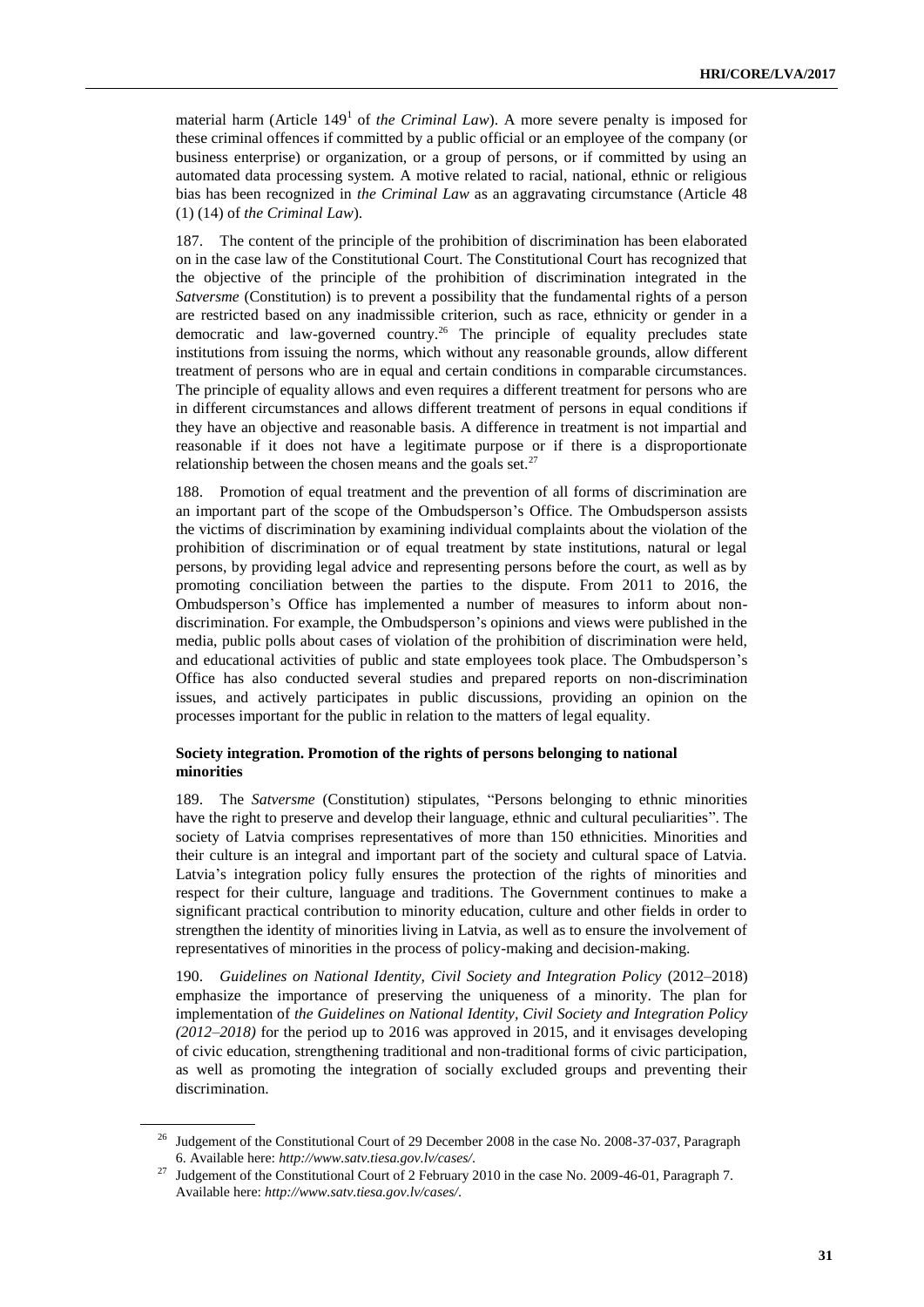191. In accordance with *the Law on the Free Development of Latvia's National and Ethnic Groups and the Right to Cultural Autonomy*, all permanent residents of Latvia are guaranteed the right to establish their national societies, their unions and associations. The State has an obligation to promote their activities and assist with material needs.

192. The State finances minority education programs in seven languages: Russian, Polish, Belarusian, Ukrainian, Estonian, Lithuanian and Hebrew. In the 2014–2015 academic year, 106 educational institutions that implement minority education programs received the State funding (including 99 schools that are implementing educational programs in Russian and in the bilingual form, 4 in Polish and in the bilingual form, 1 in Ukrainian and in the bilingual form, 1 in Belarusian and in the bilingual form, 2 in the Jewish, 1 in Latvian and Lithuanian, 1 in Latvian and Estonian), and 75 two-stream schools (Latvian and minority language programs). In the 2015–2016 academic year, 103 educational institutions that implement minority education programs received the State funding (including 94 schools that are implementing educational programs in Russian and in the bilingual form, 4 in Polish and in the bilingual form, 1 in Ukrainian and in the bilingual form, 1 in Belarusian and in the bilingual form, 2 in the Jewish, 1 in Latvian and Lithuanian, 1 in Latvian and Estonian), and 60 two-stream schools (Latvian and minority language programs).

193. When passing the State examinations on the acquisition of the basic education, a student has the right to choose the language of the examination material — Latvian or Russian. In the State examinations on the general secondary education, the language of the examination materials is the official language. In 2014–2015, professional development workshops were organized for methodologists of minority pre-school educational institutions on the implementation of the bilingual approach at the pre-school level.

194. Many minority education institutions of Latvia cooperate with the Governments and educational institutions of the respective States, and receive various literature and teaching materials to improve the educational process. For example, the Republic of Poland cooperates very closely with Latvia and supports the Polish schools in Latvia.

195. One of the tasks mentioned in *the Education Development Guidelines 2014–2020* of Latvia is to promote the development of a multilingual personality both through the acquisition of foreign languages as well as by promoting the acquisition of the mother tongue and the official language. Latvia has the second highest rate of multilingualism in the EU.

196. Under the guidance of the Ministry of Culture, a set of national policy measures for integration of Roma was developed in 2011, which is included in *the Guidelines for National Identity, Civil Society and Integration Policy (2012–2018)*. Particular attention is paid to the education of Roma children by developing the practice of Roma teacher assistants in the pre-schools and general education schools, as well as activities for integration and participation of Roma in Latvia, facilitating cooperation between the Roma community and local government/s, and or social partners, and developing intercultural dialogue. In addition to the activities of the Advisory Council for Implementation of the Roma Integration Policy (see paragraph 73), a network of regional experts on the issues of Roma integration was established in 2014 with the aim of promoting the regular exchange of information and experience among the specialists of local government on the issues of Roma integration and developing cooperation between the Ministry of Culture, local institutions and the Roma community for more efficient implementation of policies for Roma inclusion. Experts from 15 city and local governments of Latvia participate in the network. The Ministry of Culture regularly provides support from the State budget for the implementation of integration initiatives of Roma NGOs at the regional level within the framework of the open competition of projects.

197. According to the results of the study "Roma in Latvia" conducted in 2015, the Roma are to be considered as a group of people at risk of poverty, who are discriminated in the labour market and whose employment opportunities are not equal with those of other nationalities due to their low educational and socio-economic status.

198. Since 2016, the Ministry of Culture implements the project *Latvian Roma Platform I: Dialogue, Cooperation and. Involvement* to promote cooperation and dialogue between the civil society of Roma, representatives of the State and local government institutions and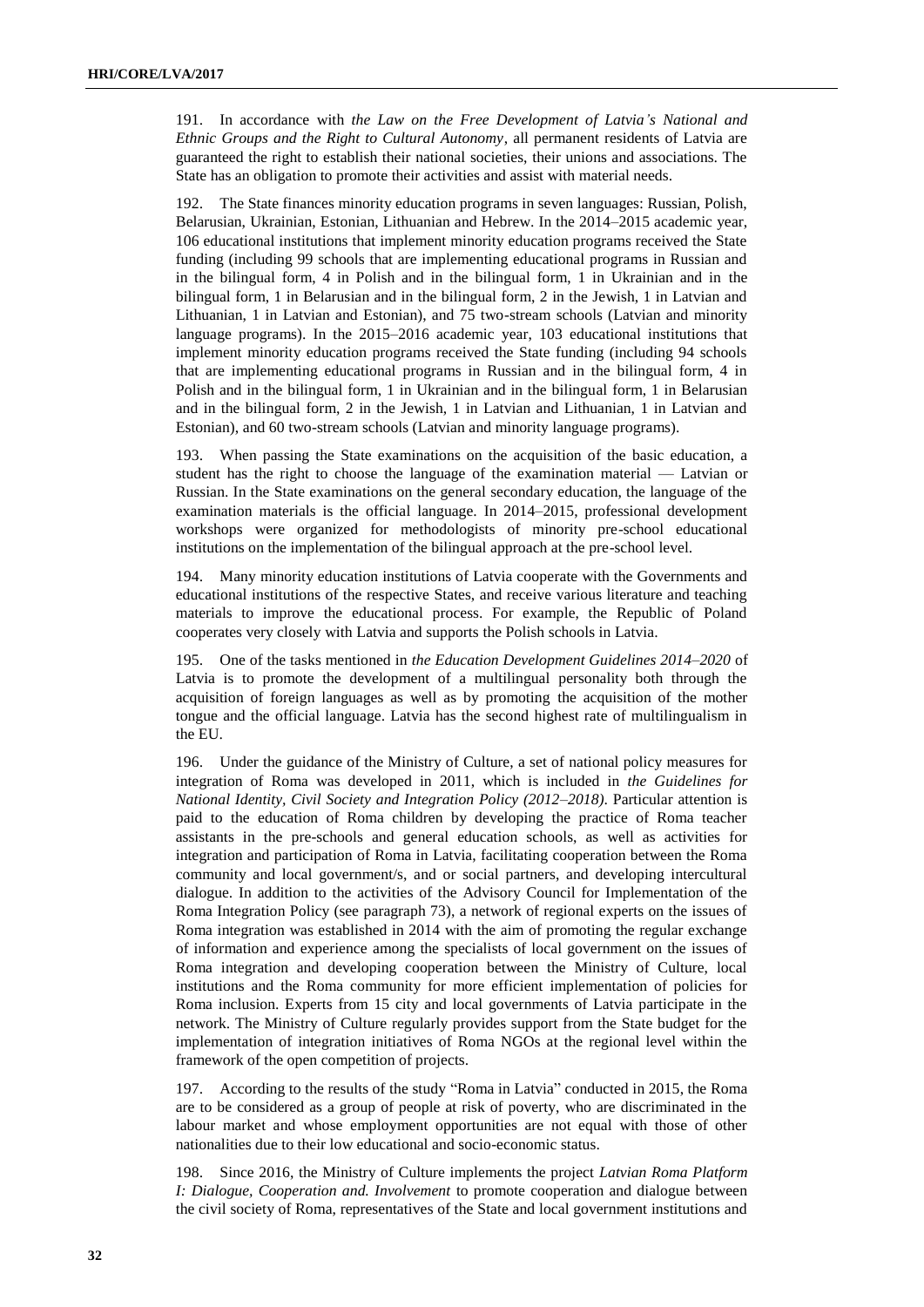social partners, to ensure more effective participation of the persons involved and better coordination of the Roma integration policy. Several Latvia's Roma activists are involved in the implementation of the project.

199. Since 2015, the Ministry of Culture, in co-operation with the Latvian Centre for Human Rights, is implementing various activities aimed at promoting tolerance of society and reducing the negative stereotypes towards the Roma, as well as promoting the culture of Roma.

#### **Acquisition of citizenship and naturalization**

200. After renewal of Latvia's independence based on the principle of legal continuity, the Supreme Council adopted a decision on 15 October 1991 on the renewal of citizenship for those inhabitants of Latvia who had it on the day of Latvia's occupation, namely, on 17 June 1940, and their descendants, regardless of their ethnicity. Based on this principle, a new *Citizenship Law* was adopted in 1994. In 1998, *the Citizenship Law* was amended in a referendum to facilitate the acquisition of the citizenship through naturalization.

201. In parallel with the status of a citizen of Latvia, a status of a non-citizen of Latvia was established in 1995 as a special temporary status for citizens of the former USSR, living in the Republic of Latvia, and their descendants, who do not have the citizenship of Latvia or another state. Non-citizens of Latvia are not stateless persons within the meaning of the 1954 Convention Relating to the Status of Stateless Persons, since the scope of the rights of non-citizens is much wider and Latvia has undertaken specific commitments with regards to these persons — it guarantees *ex lege* rights of permanent residence in Latvia, consular protection abroad, as well as the right to return to Latvia and not be expelled from Latvia. Non-citizens enjoy the majority of the rights guaranteed to the citizens of Latvia. Any non-citizen has the right to naturalize and Latvia has created all prerequisites for persons, who were identified as non-citizens, to be motivated to acquire Latvian citizenship and to be able to do so.

202. Latvia has made a significant progress in promoting the naturalization process by reducing the number of non-citizens from 29% (730,000) in 1995 to 11.75% (252,017) in January 2016 (see Appendix No. 2).

203. In the area of promotion of integration of society and naturalization, the Government of Latvia continues to implement consistent policy, both by inviting non-citizens to apply for naturalization, as well as by adopting legislation to ease further the naturalization process and carrying out informative campaigns. The naturalization process has been simplified on several occasions, considering the applicable international standards. The Office of Citizenship and Migration Affairs, which determines the status of persons in the country, regularly takes various informative and educational measures, informing about the procedure for naturalization.

204. With the amendments to *the Citizenship Law*, which were adopted by the *Saeima* on 9 May 2013, the procedure for granting citizenship was simplified. For example, children of non-citizens and stateless persons are recognized as citizens of Latvia simultaneously with the registration of a child's birth pursuant to the wish expressed by one parent. A possibility is provided to grant citizenship to the children under the age of 15 years, based on the application of one parent (previously — based on the application of both parents). Persons between 15 and 18 years of age may be registered as the citizens of Latvia, based on the application of the person concerned. In addition, the requirements for the period of the permanent residence for an applicant for naturalization have been simplified, as well as easements for language examinations and exemptions from the examination are specified. For example, students, who have acquired the principal education in Latvian, acquiring more than half of the primary education programme in Latvian, are exempted from all naturalization exams.

205. With the amendments to *the Citizenship Law* adopted of 2013, Latvia has made the registration procedure for the new-born children of non-citizens of Latvia convenient and easily accessible, thus contributing to the termination of this temporary legal status.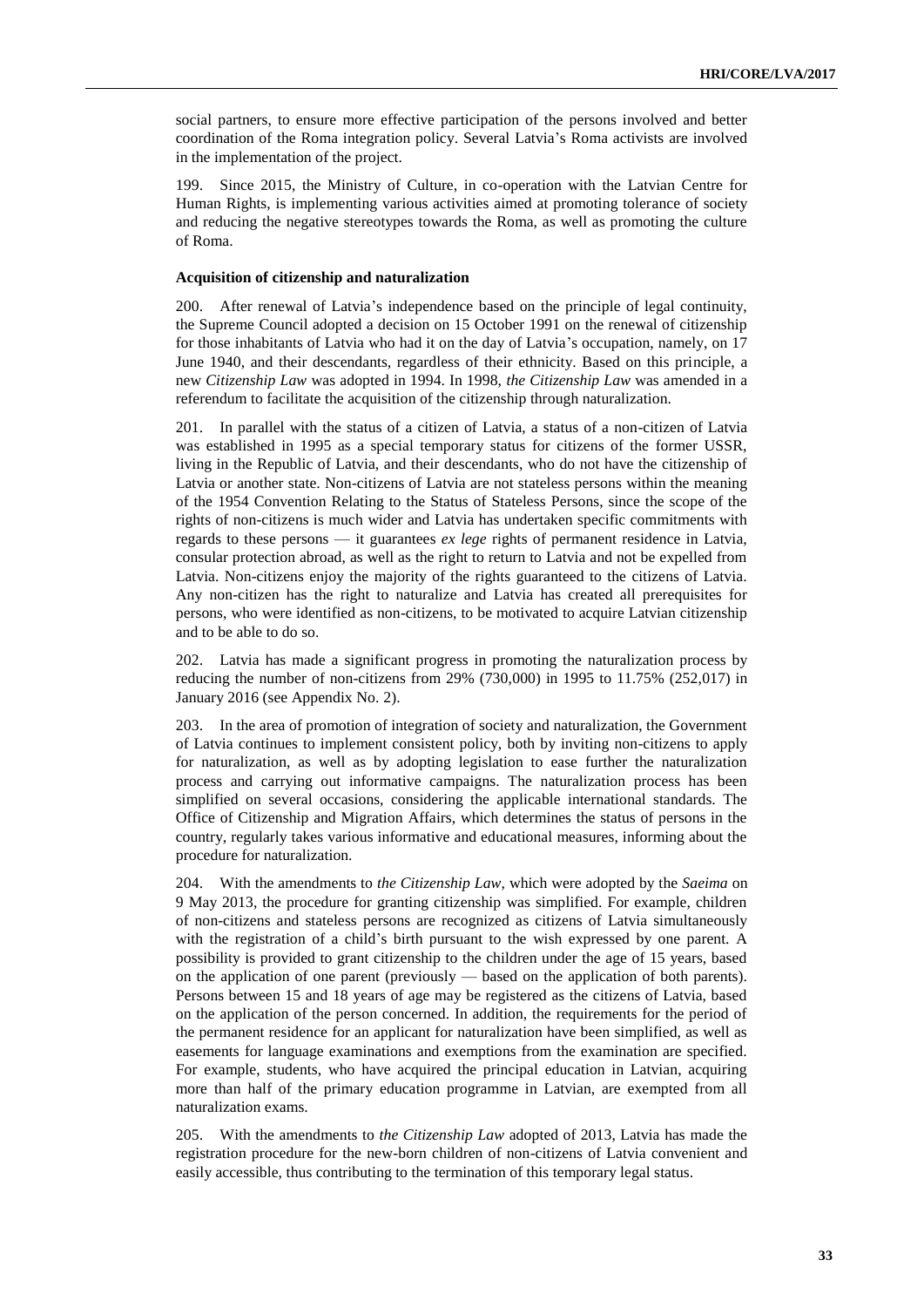206. Taking into account the history of Latvia, the increasing mobility of people and the need to maintain ties with citizens all over the world, along with the adoption of the aforementioned amendments to *the Citizenship Law*, the scope of application of dual citizenship has been significantly expanded. Dual citizenship within the meaning of the aforementioned law means that certain citizens can acquire Latvian citizenship while maintaining their nationality, and *vice versa*.

#### **The rights of foreigners, refugees and asylum seekers**

207. On 19 January 2016, a new *Asylum Law* entered into force, the purpose of which is to ensure the rights of persons to receive asylum in the Republic of Latvia, obtain refugee or alternative status, or receive temporary protection. An asylum seeker and refugee cannot not be expelled or extradited to a State of his or her nationality, if he or she is outside of that State and is reasonably afraid of persecution due to race, religion, nationality, membership of a particular social group or political opinion, and is unable or, due to such fear, does not want to accept the protection of the State of his or her nationality. A stateless person, who, while being outside of the State of his or her former habitual residence, is unable or unwilling to return to that State because of the same reasons, cannot be expelled. A person who has been granted an alternative status in the Republic of Latvia may not be expelled, if there is reason to believe that he or she may be subject to serious harm after returning to his or her country of origin and is therefore unable or unwilling to accept the protection of that country.

208. The Office of Citizenship and Migration Affairs maintains a register of asylum seekers with a purpose to ensure the recording of asylum seekers and of the progress of the asylum procedure (see Appendix No. 2). The decision on granting or refusal to grant a refugee or an alternative status must be made within three months from the date of the personal interview with the asylum seeker, but no later than within six months after the registration of the application.

209. In order to ensure that the asylum seeker is able to exercise his or her rights and obligations, the State Border Guard and the Office of Citizenship and Migration Affairs promptly informs the person about the asylum procedure, its time limits, the respective rights and obligations, the institutions providing legal aid, and about the conditions for admission, including the right to receive health care services, etc. An official of the State Border Guard and the Office provides the above-mentioned information to the asylum seeker in writing in a language which he or she understands, or in a language that is he or she is reasonably supposed be understand.

210. The increase of a number of asylum seekers has highlighted the necessity to develop and plan the inter-institutional cooperation, strengthen the capacity of the asylum system of Latvia and the availability of certain social guarantees to the asylum seekers, refugees and persons, who have been granted the alternative status.

211. Thus, in accordance with the provisions of *the Asylum Law*, a minor who has been granted a refugee or alternative status, must be provided with a possibility to acquire education in the official language. The same applies to minors to whom temporary protection has been granted. Minor asylum seekers are provided with educational opportunities, including preparation for the acquisition of the basic education, starting from the age of 5, acquisition of basic and general secondary education, continuation, after reaching the age of 18, of the general education already started, individual classes on various study subjects, language proficiency classes for the Latvian language and the mother tongue, if children of the asylum seekers study at the educational institutions that implement minority education programs, as well as financial support for the purchase of textbooks.

212. According to *the Law on Social Services and Social Assistance* of 2003, persons to whom a refugee status have been granted, have the same rights to receive social assistance, social or professional rehabilitation, social services financed from the State and local government budget and social assistance benefits financed by the local government, as citizens and non-citizens of Latvia. With the 2016 amendments to this Law the range of services that adults who have been granted the alternative status in the Republic of Latvia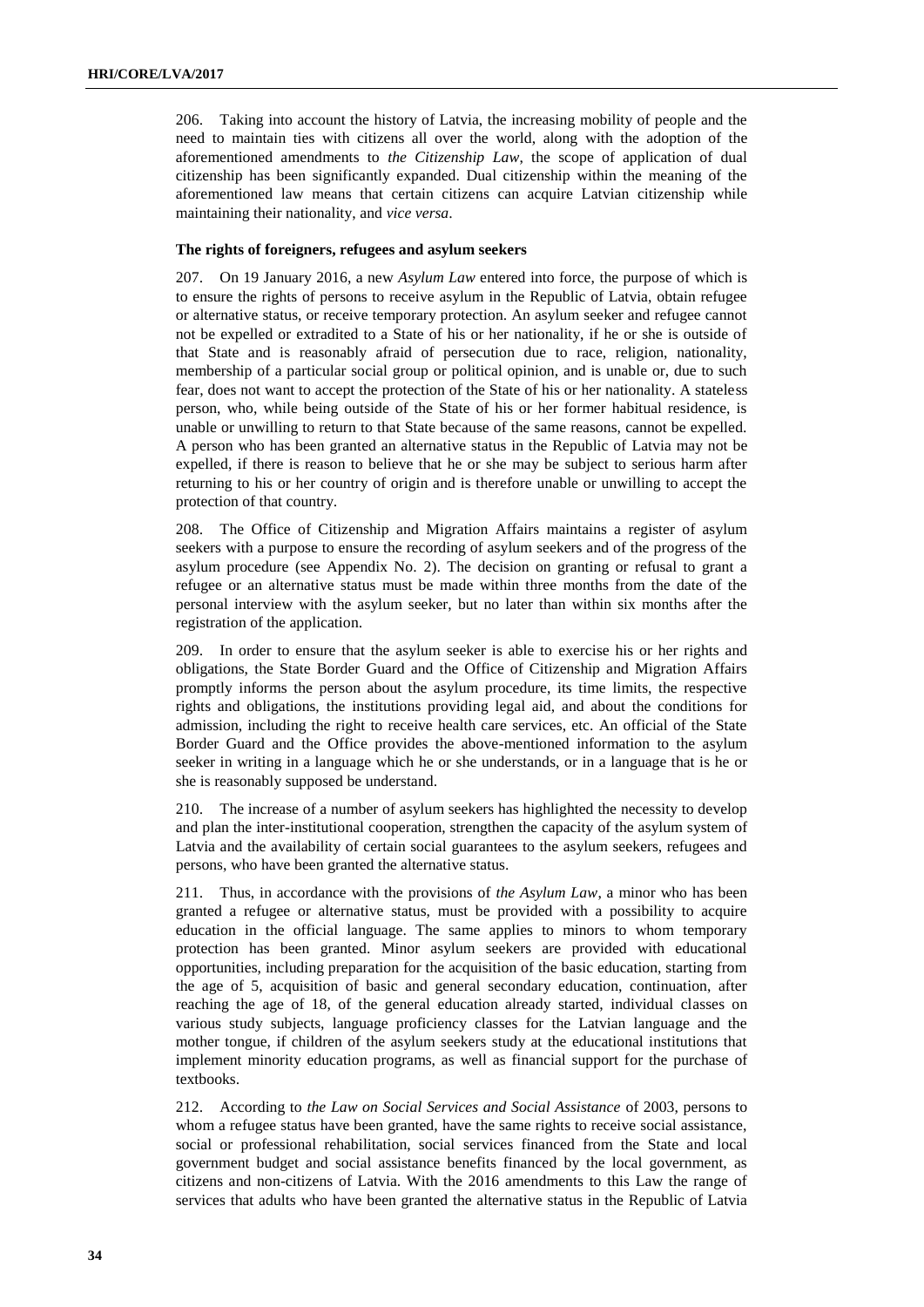(i.e., a temporary residence permit has been issued) can receive, was extended. Children, to whom an alternative status has been granted, have the same right to receive social care, social rehabilitation and social work services financed by the State or local governments, as the rest of the children in Latvia in similar situation. Since 2007, a person, who has been declared as a victim of trafficking in human beings, has the right to receive State-funded social rehabilitation services; in order to receive the service, a person does not have to have a temporary residence permit.

213. According to the provisions of *the Immigration Law*, the right to employment without restrictions is granted to the asylum seeker who has received the personal identity document of the asylum seeker, and has not received a decision of the Office of Citizenship and Migration Affairs on granting or refusal to grant a refugee or alternative status within six months from the submission of an application for refugee or alternative status, and this has not happened due to his or her fault. The right to employment remains until the final decision on granting or refusal to grant a refugee or alternative status has entered into force and has become final.

214. The purpose of *the Immigration Law* adopted in 2003 is to determine the procedures for the entry, stay, transit, departure, and detention of foreigners. On 16 June 2011, amendments to *the Immigration Law* entered into force, which significantly changed the procedures for the protection of the rights of individuals. The amendments stipulate that an expulsion order or decision to expel, and a decision on inclusion into the list integrated therein, and a decision on refusal of entry into the Schengen area within 7 days from the date of its entry into force may be contested to a higher authority according to the subordination procedure. The decision adopted by the higher authority can be appealed before the Administrative District Court within seven days after the day of its entry into force, while the decision made by the Administrative District Court may be appealed against by submitting a cassation appeal to the Department of Administrative Cases of the Supreme Court.

215. A foreigner, an asylum seeker (including a refugee and a person who has been granted an alternative status in the Republic of Latvia), who is not a citizen of the EU Member State, if he is legally residing in the Republic of Latvia and has received a permanent residence permit, as well as a foreigner who is subject to the expulsion procedure, in cases specified by *the Immigration Law* is entitled to the State funded legal aid in the cases and in the amount specified by *the State Ensured Legal Aid Law*.

216. On 1 January 2017, there were 73,965 third-country nationals registered in Latvia; 26,262 of them had residence permits and 47,703 — permanent residence permits. Key countries of origin are Russia (75%), Ukraine (9%), Belarus (4%), Uzbekistan (2%), China (2%); other third countries 8%. The main reasons for entry are work, studies, marriages and investments in real estate or local businesses.

#### **Protection of the rights of persons with disabilities**

217. In order to implement the UN Convention on the Rights of Persons with Disabilities and its Optional Protocol, the Cabinet of Ministers has approved *Guidelines on the Implementation of the Convention for 2013–2010*, as well as plan of implementation for 2015–2017.

218. Latvia has consistently worked on harmonized and well-coordinated co-operation between institutions involved in the implementation of rights of persons with disabilities, including on the establishment of an inclusive education system, as well as on the promotion of access to the environment and participation in social projects. Since 2011, several services have been introduced that aim at reducing the consequences of disability and promoting access to services and day-to-day activities.

219. For example, psychologist's services have been provided for children and minors to whom the disability has been established for the first time (and their legal representatives). In 2012, an assistant's service in educational institutions for children and minors between 5–18 years of age was introduced, promoting inclusive education and ensuring the needs of the children during the educational process. Work continues on providing the assistant's services for people with disabilities during acquisition of higher education; a project is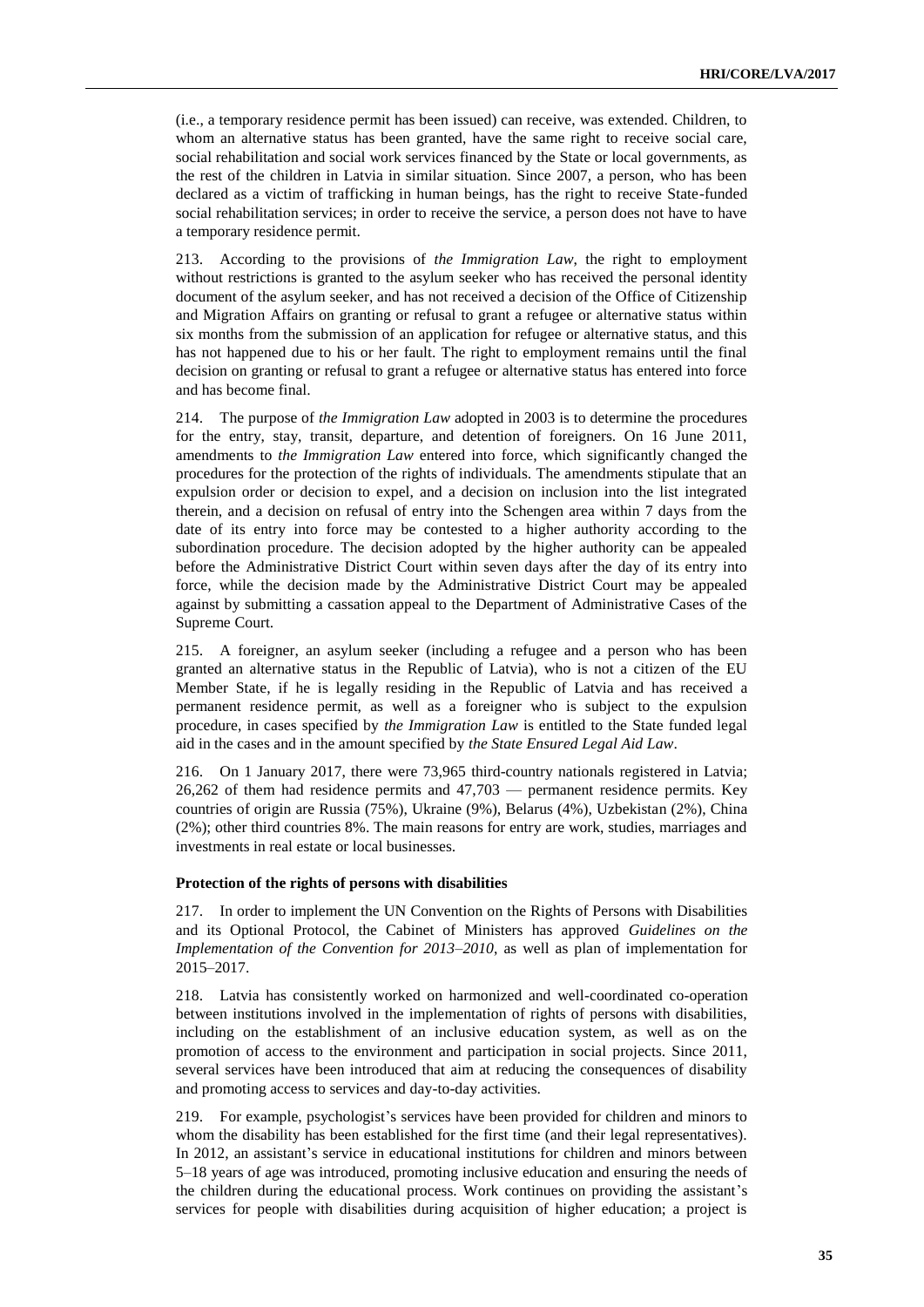implemented that assists people with mental illness in carrying out daily tasks; the number of programmes and movies subtitled and translated into the sign language is gradually increasing, etc.

220. Since 1 July 2014, several benefits have been introduced and increased in order to support persons with disabilities and improve their financial situation. In general, the amount of benefits for persons with disability has increased by 30%.

221. On 27 October 2013, amendments to Article 11 of *the Criminal Procedure Law* entered into force, providing that the right to use in the criminal proceedings the language that the person knows and to use the interpreter's assistance free of charge also applies to persons who have hearing, sight or speech impairments. In cases provided for by law, procedural documents are issued to such persons in the language that they understand, or in a manner that the person is able to understand.

222. On 1 January 2013, amendments to *the Civil Law*, *the Civil Procedure Law* and *the Law On Orphan's and Custody Courts* entered into force, abolishing the complete deprivation of legal capacity, replacing it with the concept of restricted legal capacity. Complete deprivation of legal capacity is therefore no longer possible. Furthermore, a person is may not restricted in his or her personal intangible rights (for example, the right to marry), as well as in the right to defend in institutions and before a court his or her rights and legitimate interests in connection with the restrictions of legal capacity and personal freedom, disputes with a guardian and appointment and dismissal of a guardian. Legal capacity can only be restricted in the areas governed by property law (such as financial matters and the right to manage his or her property). Legal capacity of a person with mental illness or other health disorders can be restricted in exceptional cases only to the extent that he or she is not able to understand the meaning of his or her actions or is not able to manage his or her actions.

223. In addition, in 2013 amendments to *the Civil Law* entered into force whereby a new legal concept — lasting power of attorney — was introduced. It allows a person, if he or she is aware of the fact that in the future there may be situations that may prevent him or her from deciding for himself or herself, to issue lasting power of attorney for settling specific matters if the person due to medical disorders or other reasons or circumstances becomes unable to understand the consequences of his or her actions and to manage his or her actions.

224. In the area of labour law, the legislator has determined that in order to promote the implementation of the principle of equal rights with regard to persons with disabilities, an employer is obliged to take measures, as the circumstances may require, to adapt the working environment, facilitate the ability of these persons to establish labour relations, to perform their duties, to be promoted or sent to professional training or raise their qualification. *The Labour Law* also stipulates that the implementation of such measures must be balanced against the burden on the employer in fulfilling this duty.

225. The website of the Latvian Radio contains transcripts of the most topical and most popular programmes for people with auditory impairments. Particular attention has also been paid to raising public awareness of disability issues, integrating issues related to the rights and needs of persons with disabilities into the content of the programmes of the Latvian Television and Latvian Radio.

#### **Promotion of gender equality**

226. The gender equality policy of Latvia is based on the integrated approach to gender equality. Pursuant to this approach, the aspect of gender equality is taken into account at all stages of policy planning, including drafting of legal acts, drafting and implementation of policy-planning documents. The prohibition of differential treatment and the principle of equality are established in the main legal acts various branches. In order to ensure the implementation of integrated approach to gender equality at all policy levels and branches, each ministry and the State Chancellery have appointed an official who is responsible for the implementation of the basic principles of gender equality in the relevant area. The gender equality policy of Latvia is developed in close cooperation with NGOs. The Gender Equality Committee continues its work (see paragraph 142).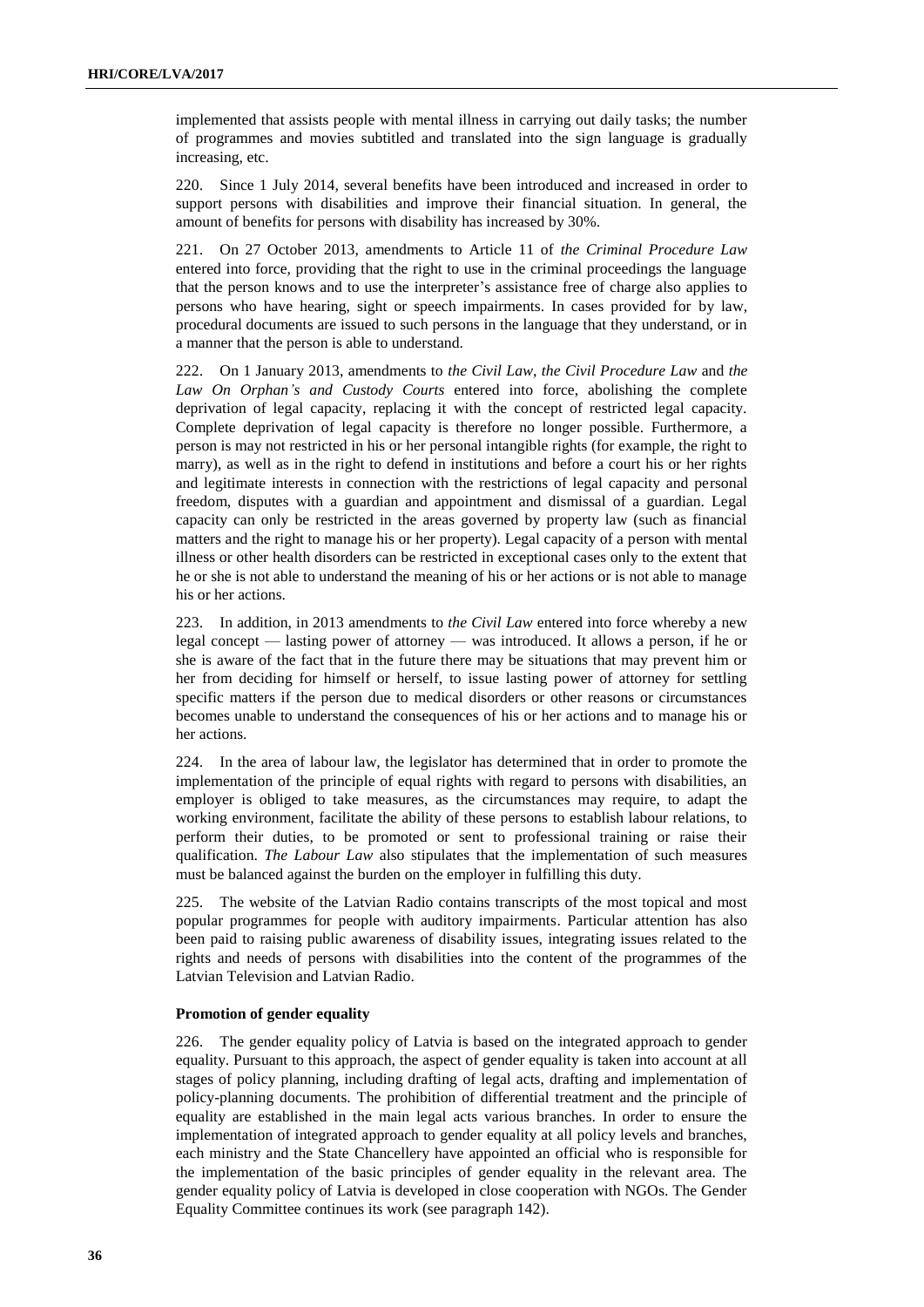227. Framework for the gender equality policy is based on the concept adopted in 2001 for the implementation of gender equality. Several policy-planning documents, including the *Plan for the Implementation of Gender Equality 2012–2014*, were prepared based on the issues identified and the necessary improvements. The plan identified four main lines of action and measures for their implementation: reducing gender roles and stereotypes, promoting healthy and environmentally friendly lifestyles for women and men, promoting economic independence and equal opportunities in the labour market for women and men, and monitoring and evaluation of gender equality policies. In order to establish subsequent framework for the implementation of gender equality policies, the action plan for equal opportunities and rights for women and men for 2017–2020 is currently drafted.

228. On 12 May 2015, *the Guidelines on Inclusive Employment for 2015–2020* were adopted. This policy-planning document, the main objectives of which are the development of an inclusive and balanced labour market, as well as the creation of an environment facilitating employment, focuses also on such issues as the segregation of the labour market and the lack of a balanced representation of women and men in different sectors of the labour market, which also affects the formation of wage differences between women and men.

229. Measures to promote the work and family life balance, namely, the development of childcare facilities and introduction of flexible working hours and methods, are purposefully implemented in Latvia. For example, the Ministry of Welfare in cooperation with several local governments and the Institute for Corporate Sustainability and Responsibility (InCSR) implements a project aimed at developing flexible childcare services for children whose parents have a non-standard working hours, thus promoting the employment of parents, in particular women, and work and family life balance. Particular attention is paid to measures aimed at fathers of newborns and their active participation in the care of a newborn child, thus strengthening the family relationships in general. The involvement of NGOs and the private sector for promotion of both, the role of men in today's changing society and the more active involvement of fathers in the care and upbringing of children, plays an important role. According to statistics, there is an increase in the number of fathers who have taken paternity leave due to the birth of a child, which indicates a growing participation of men in childcare: in  $2004 - 22\%$ , but in  $2014 - 45\%$ , and in 2015 — 48%.

230. Between 2013 and 2014, in the framework of a project on gender equality in economic decision-making by a public information campaign was implemented, where the observance of the equality principles regarding equal pay between women and men, the choice of profession and career opportunities, was highlighted. The Sustainable Development Index also was updated, emphasising the importance of gender equality in the work of businesses, as well as acknowledging and rewarding the most successful companies. Within the framework of the responsible business week in 2014, the most gender-equal company was honoured, thus acknowledging companies for their sustainable work and corporate responsibility. In 2016, a project on promoting diversity and preventing discrimination has been launched, within the framework of which it is planned to improve the tools for assessing national policies and to focus on the impact of budgeting on changes in the situation of women and men, and to raise public awareness about non-discrimination and inclusive society.

231. Latvia has achieved very positive indicators for involving women in decisionmaking, especially in the area of economics. According to the data of the Enterprise Register of the Republic of Latvia, one third of all Latvian enterprises belong to women in 2014 it was  $33.01\%$ , and in  $2015 - 32.9\%$ . Women mostly run micro- and small businesses. The data also show that 25% of the companies with a turnover of more than EUR 7 million per year have women as their board members. At the same time, the number of women in the management of the companies listed on the stock exchanges has slightly decreased compared to 2014 (31%), constituting 28.5% and ranked seventh among the EU Member States.

232. In the field of education in Latvia, there is a trend for women to be more educated than men, with a particularly marked difference between those who have acquired higher education. According to statistics, the share of women with higher education in 2016 was